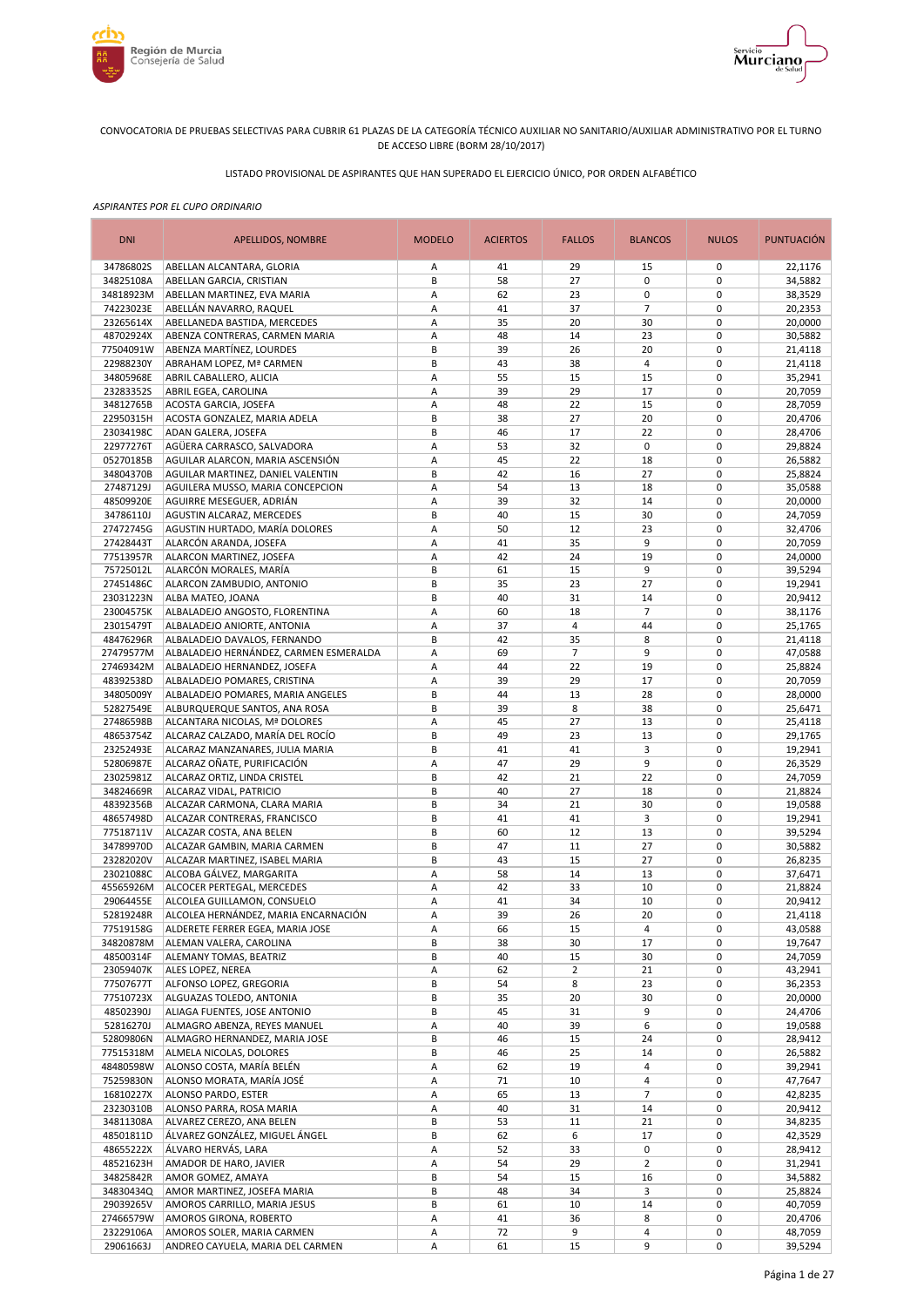



# LISTADO PROVISIONAL DE ASPIRANTES QUE HAN SUPERADO EL EJERCICIO ÚNICO, POR ORDEN ALFABÉTICO

| <b>DNI</b>             | APELLIDOS, NOMBRE                                                | <b>MODELO</b> | <b>ACIERTOS</b> | <b>FALLOS</b>  | <b>BLANCOS</b>    | <b>NULOS</b>               | <b>PUNTUACIÓN</b>  |
|------------------------|------------------------------------------------------------------|---------------|-----------------|----------------|-------------------|----------------------------|--------------------|
| 29070223V              | ANDRES AGUILERA, INMACULADA                                      | А             | 42              | 35             | 8                 | 0                          | 21,4118            |
| 29067333W              | ANDRES AGUILERA, JOSE RAMON                                      | А             | 49              | 14             | 22                | $\mathbf 0$                | 31,2941            |
| 29072094W              | ANDRES CARPENA, ANA BELEN                                        | Α             | 40              | 33             | 12                | $\mathbf 0$                | 20,4706            |
| 49246937G<br>48522833D | ANDRES GUTIERREZ, PEDRO<br>ANDREU IBAÑEZ, ROCIO                  | B<br>B        | 53<br>49        | 32<br>15       | $\mathbf 0$<br>21 | $\mathbf 0$<br>$\mathbf 0$ | 29,8824<br>31,0588 |
| 22934036T              | ANDREU MARTINEZ, ALFONSO                                         | Α             | 43              | 23             | 19                | $\mathbf 0$                | 24,9412            |
| 32675352B              | ANDREU MONTERO, JOSE ANGEL                                       | А             | 45              | 24             | 16                | $\mathbf 0$                | 26,1176            |
| 22990324F              | ANDREU NAVAS, DOLORES BERNARDA                                   | Α             | 53              | 24             | 8                 | $\mathbf 0$                | 31,7647            |
| 27472695T              | ANDREU PINA, MARÍA DEL CARMEN                                    | B             | 60              | 18             | $\overline{7}$    | $\mathbf 0$                | 38,1176            |
| 27477864V              | ANDUGAR LOPEZ, MARIA CARMEN                                      | B             | 45              | 39             | $\mathbf{1}$      | $\mathbf 0$                | 22,5882            |
| 48398670T              | ANDÚJAR VICENTE, MARÍA JOSÉ                                      | А             | 47              | 34             | 4                 | $\mathbf 0$                | 25,1765            |
| 22975452Q              | ANGOSTO MARTÍNEZ, RITA MARIA                                     | Α             | 64              | 9              | 12                | $\mathbf 0$                | 43,0588            |
| 48397329Q<br>22933896K | <b>ANGOSTOS ACEDO, MARTA</b>                                     | Α<br>B        | 55<br>42        | 17<br>43       | 13<br>$\pmb{0}$   | $\mathbf 0$<br>$\mathbf 0$ | 34,8235<br>19,5294 |
| 34823646J              | ANTOLINOS QUINTANA, ANDREA CANDELARIA<br>ANTON AYLLON, EVA MARIA | B             | 54              | 14             | 17                | $\mathbf 0$                | 34,8235            |
| 23250469E              | ARAGON ALCARAZ, ANA ISABEL                                       | B             | 42              | 40             | 3                 | $\mathbf 0$                | 20,2353            |
| 45717998R              | ARAGÓN ZAFRA, MARIA ROSARIO                                      | А             | 40              | 26             | 19                | $\mathbf 0$                | 22,1176            |
| 48493992X              | ARANZADI GARAY, MARIA EUGENIA                                    | А             | 42              | 21             | 22                | $\mathbf 0$                | 24,7059            |
| 48653144W              | ARCIS GOMEZ, MARTA                                               | B             | 41              | 26             | 18                | $\mathbf 0$                | 22,8235            |
| 44293478D              | ARIZA COMINO, JOSE ANTONIO                                       | B             | 76              | $\overline{7}$ | $\overline{2}$    | $\mathbf 0$                | 52,0000            |
| 48492595Q              | ARMIÑANA TORMO, SANTIAGO                                         | Α             | 48              | 27             | 10                | $\mathbf 0$                | 27,5294            |
| 77516214G              | AROCA MARÍN, MARIA CARMEN                                        | B             | 35              | 13             | 37                | $\mathbf 0$                | 21,6471            |
| 48392945W              | AROCA SANCHEZ, CARMEN                                            | B             | 48              | 32             | 5                 | $\pmb{0}$                  | 26,3529            |
| 34793604D<br>34833558N | AROCA SANCHEZ, MARIA ISABEL                                      | B<br>Α        | 47<br>33        | 19<br>14       | 19<br>38          | $\mathbf 0$<br>$\pmb{0}$   | 28,7059<br>20,0000 |
| 34794894B              | AROCA TORNERO, ARACELI<br>ARQUES PEREZ, MARIA ENCARNACION        | Α             | 47              | 9              | 29                | $\mathbf 0$                | 31,0588            |
| 48396792P              | ARRONIZ AROCA, MARIA JOSE                                        | Α             | 35              | 12             | 38                | $\mathbf 0$                | 21,8824            |
| 52806495J              | ARROYO MOLINA, CONCEPCIÓN                                        | А             | 62              | 13             | 10                | $\mathbf 0$                | 40,7059            |
| 48656196H              | ARROYO NAVEDO, LAURA                                             | B             | 35              | 24             | 26                | $\mathbf 0$                | 19,0588            |
| 52827688T              | ASENSIO DÍAZ, MARÍA JOSEFA                                       | Α             | 48              | 20             | 17                | $\mathbf 0$                | 29,1765            |
| 23261313X              | ASENSIO MARTINEZ, JOSEFA                                         | B             | 42              | 43             | $\mathbf 0$       | $\mathbf 0$                | 19,5294            |
| 23253103B              | ASENSIO MARTINEZ, SALVADORA                                      | А             | 39              | 32             | 14                | $\mathbf 0$                | 20,0000            |
| 05151269M              | AUÑON RODRIGUEZ, MARIA DE LOS LLANOS                             | А             | 43              | 25             | 17                | $\mathbf 0$                | 24,4706            |
| 44869814B<br>27437568V | AUÑÓN VALERO, MARGARITA<br><b>AVILES HURTADO, JORGE</b>          | А<br>А        | 45<br>48        | 18<br>31       | 22<br>6           | $\mathbf 0$<br>$\mathbf 0$ | 27,5294<br>26,5882 |
| 48739179V              | AVILÉS QUINTERO, LUZ                                             | Α             | 40              | 9              | 36                | $\mathbf 0$                | 26,1176            |
| 48451143X              | AYALA CUTILLAS, VERONICA                                         | B             | 45              | 18             | 22                | $\mathbf 0$                | 27,5294            |
| 77515191Q              | AYALA GOMEZ, MANUELA                                             | А             | 61              | 18             | 5                 | $\mathbf 1$                | 38,8235            |
| 27455157B              | AYALA NIETO, ADORACIÓN                                           | Α             | 32              | 12             | 41                | $\mathbf 0$                | 19,7647            |
| 52814675M              | AYALA VARGAS, MARÍA JOSÉ                                         | Α             | 39              | $\overline{4}$ | 42                | $\mathbf 0$                | 26,5882            |
| 79101905Y              | AYUSO RICO, ANA MARIA                                            | Α             | 50              | 26             | 9                 | $\mathbf 0$                | 29,1765            |
| 48512836V              | BAEZA GOMEZ, LAURA                                               | Α             | 61              | 16             | 8                 | $\mathbf 0$                | 39,2941            |
| 23301866Z              | BALIBREA RUIZ, ALMUDENA                                          | А             | 38              | 22             | 25                | $\mathbf 0$                | 21,6471            |
| 21693972G<br>48541907Q | BALLESTER ANDÚJAR, IVÁN<br>BALLESTER CARRILLO, FRANCISCA         | B<br>B        | 37<br>49        | 30<br>25       | 18<br>11          | $\mathbf 0$<br>$\mathbf 0$ | 19,0588<br>28,7059 |
| 22973351P              | BALLESTER GALLEGO, CONCEPCIÓN                                    | B             | 46              | 31             | 8                 | $\pmb{0}$                  | 25,1765            |
| 77523446Z              | <b>BALLESTER HERRERO, FABIOLA</b>                                | B             | 52              | 18             | 15                | $\pmb{0}$                  | 32,4706            |
| 48520803A              | BALLESTER MUÑOZ, MARINA                                          | А             | 63              | 10             | 12                | $\mathbf 0$                | 42,1176            |
| 48488188W              | BALSALOBRE LORENTE, ROBERTO                                      | В             | 43              | 10             | 32                | 0                          | 28,0000            |
| 52805547P              | <b>BAÑO FRUTOS, ROSARIO</b>                                      | B             | 48              | 24             | 13                | 0                          | 28,2353            |
| 48492711V              | BAÑOS ALVAREZ, Mª ROCIO                                          | В             | 48              | 18             | 19                | $\mathbf 0$                | 29,6471            |
| 76722946Y              | <b>BAÑOS GARCÍA, PATRICIA</b>                                    | Α             | 41              | 31             | 13                | 0                          | 21,6471            |
| 34791987W              | BARBA FRUTOS, ALFONSO FRANCISCO<br>BARBA GIL, MARÍA MAGDALENA    | Α             | 46              | 33<br>14       | 6                 | $\pmb{0}$<br>$\pmb{0}$     | 24,7059            |
| 44386351P<br>22980370N | <b>BARBERO LIRIA, FRANCISCA</b>                                  | В<br>В        | 54<br>48        | 34             | 17<br>3           | $\pmb{0}$                  | 34,8235<br>25,8824 |
| 48397521R              | BARCELÓ MUÑOZ, CONCEPCIÓN                                        | B             | 35              | 16             | 34                | $\pmb{0}$                  | 20,9412            |
| 23245791J              | BARNES COTES, MARIA SOLEDAD                                      | Α             | 53              | 24             | 8                 | $\mathbf 0$                | 31,7647            |
| 22954432H              | BARRACHINA LÓPEZ, JOSÉ                                           | В             | 52              | 30             | 3                 | $\pmb{0}$                  | 29,6471            |
| 27440842W              | BARRANCO ZAMORA, MERCEDES                                        | B             | 74              | 6              | 5                 | $\mathbf 0$                | 50,8235            |
| 77710721T              | BARRIO BOLÍVAR, FRANCISCO JAVIER                                 | А             | 59              | 13             | 13                | $\pmb{0}$                  | 38,5882            |
| 23037719E              | BARRIOS CONEJO, AURORA ENCARNACION                               | Α             | 40              | 31             | 14                | $\pmb{0}$                  | 20,9412            |
| 15985930X              | BARROSO ALCÁNTARA, OBDULIA                                       | В             | 34              | 13             | 38                | $\pmb{0}$                  | 20,9412            |
| 23251411K              | BASTIDA BASTIDA, MARIA                                           | В             | 44              | 32             | 9                 | $\pmb{0}$                  | 23,5294            |
| 34829815H              | BASTIDA CUTILLLAS, ANA MARIA                                     | B             | 32              | 11             | 42                | $\pmb{0}$                  | 20,0000            |
| 48430676J<br>48484834Y | BASTIDA MENDEZ, YOLANDA<br><b>BATAN ROS, CARLOS</b>              | Α<br>B        | 36<br>54        | 15<br>12       | 34<br>19          | $\pmb{0}$<br>$\pmb{0}$     | 21,8824<br>35,2941 |
| 23008950A              | BAYON CASTAÑON, REBECA MARIA LORETO                              | Α             | 43              | 17             | 25                | $\pmb{0}$                  | 26,3529            |
| 34798043D              | BELANDO SANCHEZ, ANA MARIA                                       | B             | 63              | 22             | 0                 | $\pmb{0}$                  | 39,2941            |
| 52828259L              | BELCHI MARTINEZ, ISABEL                                          | А             | 38              | 29             | 18                | $\pmb{0}$                  | 20,0000            |
| 52801643Z              | BELCHÍ MARTÍNEZ, ISABEL                                          | Α             | 43              | 30             | 12                | 0                          | 23,2941            |
| 48503629X              | BELDA DEL RÍO, CARMEN MARÍA                                      | В             | 51              | 5              | 29                | $\pmb{0}$                  | 34,8235            |
| 48487403E              | BELMONTE GARCIA, RUTH                                            | А             | 43              | 17             | 25                | 0                          | 26,3529            |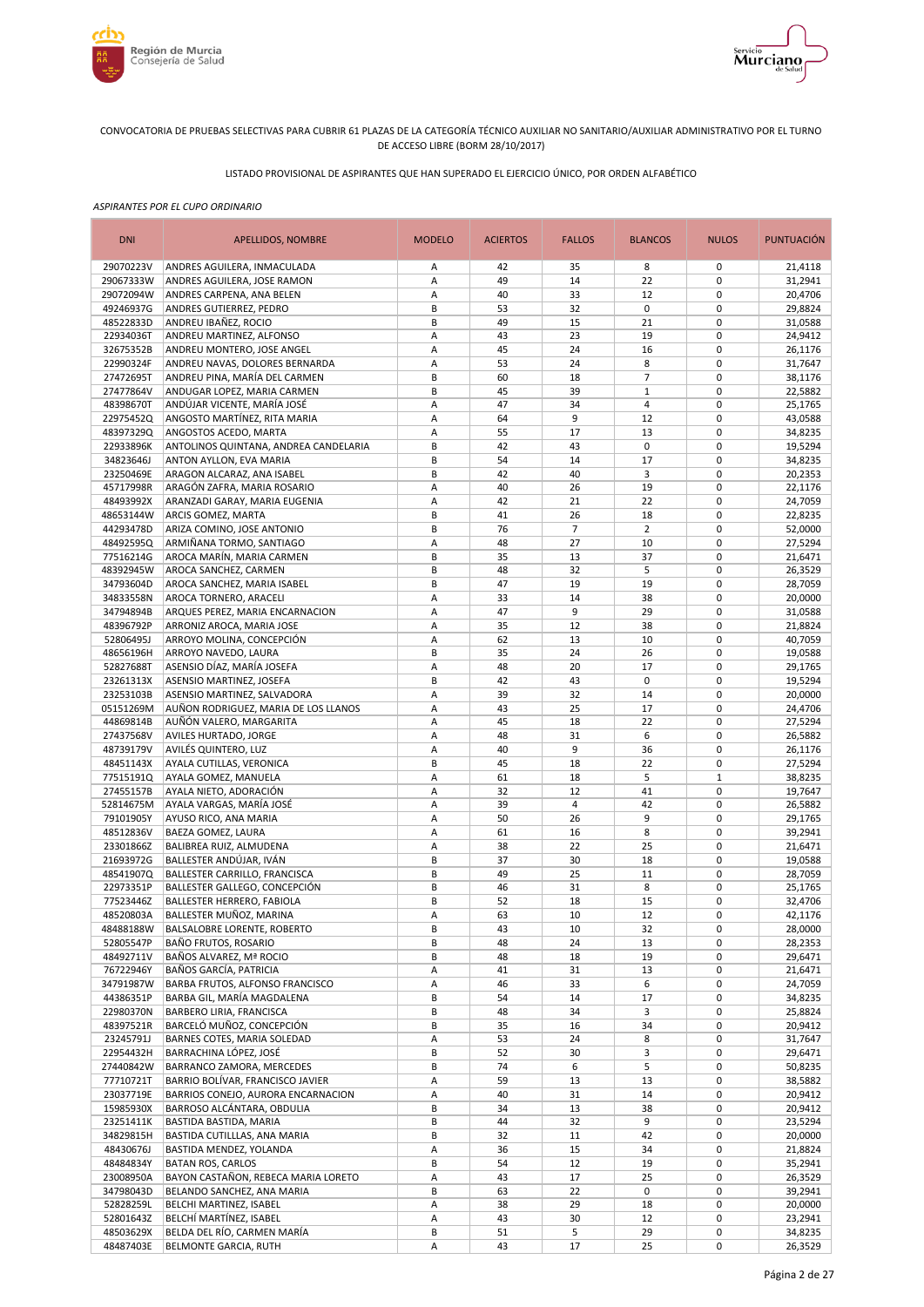



# LISTADO PROVISIONAL DE ASPIRANTES QUE HAN SUPERADO EL EJERCICIO ÚNICO, POR ORDEN ALFABÉTICO

| <b>DNI</b>             | <b>APELLIDOS, NOMBRE</b>                                         | <b>MODELO</b> | <b>ACIERTOS</b> | <b>FALLOS</b>  | <b>BLANCOS</b>                | <b>NULOS</b>               | <b>PUNTUACIÓN</b>  |
|------------------------|------------------------------------------------------------------|---------------|-----------------|----------------|-------------------------------|----------------------------|--------------------|
| 27474625K              | BELMONTE HERRERO, ASCENSION                                      | В             | 39              | 30             | 16                            | 0                          | 20,4706            |
| 74224019Y              | BELMONTE LARROSA, MARIA JOSE                                     | B             | 48              | 22             | 15                            | $\mathbf 0$                | 28,7059            |
| 34791705L              | BELMONTE MARTINEZ, MARIA ISABEL                                  | B             | 45              | 10             | 30                            | $\mathbf 0$                | 29,4118            |
| 34820688E              | BELMONTE MUÑOZ, ROSARIO                                          | А             | 45<br>43        | 18<br>10       | 22<br>32                      | $\mathbf 0$<br>$\mathbf 0$ | 27,5294            |
| 34805686Q<br>22999592Y | BELTRAN ALEMAN, MARIA BELEN<br>BELTRÁN BARRIONUEVO, MARIA ISABEL | А<br>B        | 48              | 33             | 4                             | $\mathbf 0$                | 28,0000<br>26,1176 |
| 29064172S              | BELTRÁN BELTRÁN, MARÍA FRANCISCA                                 | B             | 45              | 35             | 5                             | $\mathbf 0$                | 23,5294            |
| 34800477M              | BELTRAN FRUTOS, MARIA JOSEFA                                     | А             | 39              | 37             | 9                             | $\mathbf 0$                | 18,8235            |
| 23029078Y              | BENEDICTO MUÑOZ, GREGORIO                                        | А             | 36              | 13             | 36                            | $\mathbf 0$                | 22,3529            |
| 29003854A              | BERENGUER MAZON, FRANCISCA                                       | B             | 47              | $\overline{4}$ | 34                            | $\mathbf 0$                | 32,2353            |
| 27486976K              | BERMEJO FERNANDEZ, RAUL                                          | А             | 58              | 12             | 15                            | $\mathbf 0$                | 38,1176            |
| 77759814B              | BERMEJO GARCIA, CRISTINA                                         | Α             | 53              | 12             | 20                            | $\mathbf 0$                | 34,5882            |
| 77512901A              | BERMEJO HERNÁNDEZ, JUAN CARLOS                                   | А             | 44              | 22             | 19                            | $\mathbf 0$                | 25,8824            |
| 77515999L              | BERMEJO RUIZ, ISABEL                                             | А             | 51              | 22             | 12                            | $\mathbf 0$                | 30,8235            |
| 77565088A              | BERMUDEZ BASTIDA, JOSEFA                                         | B             | 37              | 19             | 29                            | $\mathbf 0$                | 21,6471            |
| 34830144W              | BERNABÉ ALGUAZAS, EVA                                            | B             | 40              | 25             | 20                            | $\mathbf 0$<br>$\mathbf 0$ | 22,3529            |
| 29015756Z<br>48460003S | BERNABEU ABADIA, ANTONIO ANGEL<br>BERNABEU TOVAR, FRANCISCO      | B<br>Α        | 42<br>52        | 37<br>28       | 6<br>5                        | $\mathbf 0$                | 20,9412<br>30,1176 |
| 23003055L              | BERNAL ALFONSEDA, CONCEPCION                                     | B             | 41              | 36             | 8                             | $\mathbf 0$                | 20,4706            |
| 23247997B              | BERNAL SANCHEZ, ANA MARIA                                        | А             | 63              | 17             | 5                             | $\mathbf 0$                | 40,4706            |
| 34809134Z              | BERNAL ZAMORA, JULIA                                             | B             | 43              | 41             | $\mathbf 1$                   | $\mathbf 0$                | 20,7059            |
| 23018427G              | BILLÓN DE ORY, LAURA                                             | B             | 43              | 10             | 32                            | $\mathbf 0$                | 28,0000            |
| 21647392E              | <b>BLANES BORONAT, ANA TERESA</b>                                | B             | 47              | 22             | 16                            | $\mathbf 0$                | 28,0000            |
| 22990074X              | BLASCO MARTINEZ, MARIA ISABEL                                    | А             | 43              | 23             | 19                            | $\mathbf 0$                | 24,9412            |
| 77508263B              | BLASCO RIQUELME, FRANCISCA MARÍA                                 | А             | 39              | 24             | 22                            | $\mathbf 0$                | 21,8824            |
| 77720021P              | BLAYA FERNÁNDEZ, GONZALO                                         | А             | 45              | 20             | 20                            | $\mathbf 0$                | 27,0588            |
| 22999386F              | BLAYA GOMEZ, ANA MARÍA                                           | Α             | 40              | 36             | 9                             | $\pmb{0}$                  | 19,7647            |
| 22999303Q              | BLAYA NIETO, RAQUEL                                              | B             | 47              | 19             | 19                            | $\mathbf 0$                | 28,7059            |
| 23260655L              | BLAYA RUIZ, ELENA                                                | B             | 39              | 28             | 18                            | $\mathbf 0$                | 20,9412            |
| 77500436G              | BLÁZQUEZ GARCÍA, ANA                                             | В             | 61              | 23             | $\mathbf{1}$                  | $\mathbf 0$                | 37,6471            |
| 22954798Q              | BLÁZQUEZ HERNÁNDEZ, MARÍA ANTONIA                                | B             | 43<br>48        | 38             | $\overline{4}$<br>$\mathbf 1$ | $\mathbf 0$<br>$\mathbf 0$ | 21,4118            |
| 22934845G<br>27475713M | BLÁZQUEZ LÓPEZ, JUAN ANTONIO<br>BLAZQUEZ MARTINEZ, ANGELES       | Α<br>А        | 44              | 36<br>23       | 18                            | $\mathbf 0$                | 25,4118<br>25,6471 |
| 27482254Z              | <b>BO MONTESINOS, ANTONIA</b>                                    | B             | 43              | 34             | 8                             | $\mathbf 0$                | 22,3529            |
| 48619713J              | <b>BO SANCHEZ, JUAN ALBERTO</b>                                  | B             | 41              | 40             | $\overline{4}$                | $\mathbf 0$                | 19,5294            |
| 22998733K              | BOBADILLA CONESA, DOMINGO                                        | B             | 34              | 15             | 36                            | $\mathbf 0$                | 20,4706            |
| 06222135Z              | BOLAÑOS DIAZ-BENITO, CRISTOBAL                                   | B             | 51              | 26             | 8                             | $\mathbf 0$                | 29,8824            |
| 77507599Z              | BOLARÍN GONZÁLEZ, MARÍA DOLORES                                  | Α             | 49              | 27             | 9                             | $\mathbf 0$                | 28,2353            |
| 77567673N              | <b>BOLUDA GARCIA, ANTONIA</b>                                    | А             | 71              | $\overline{7}$ | $\overline{7}$                | $\mathbf 0$                | 48,4706            |
| 48428763D              | <b>BOLUDA GARCIA, CARMEN</b>                                     | Α             | 71              | 9              | 5                             | $\mathbf 0$                | 48,0000            |
| 48487205P              | BONACHE GÓMEZ, CARLOS                                            | B             | 56              | 20             | 9                             | $\mathbf 0$                | 34,8235            |
| 52766435L              | BORGES VERDEJO, MARIA PILAR                                      | B             | 41              | 20             | 24                            | $\mathbf 0$                | 24,2353            |
| 34798354K              | BORJA CARCELES, MARIA DOLORES                                    | B             | 43              | 30             | 12                            | $\mathbf 0$                | 23,2941            |
| 27459586R              | <b>BORJA LOPEZ, JOSEFA</b><br>BOSCH ALONSO, JOSE ANTONIO         | B<br>А        | 46<br>44        | 8<br>31        | 31<br>10                      | $\mathbf 0$<br>$\mathbf 0$ | 30,5882            |
| 23787697Q<br>23244204J | BRAVO CONEJERO, PROVIDENCIA                                      | B             | 62              | 4              | 19                            | $\mathbf 0$                | 23,7647<br>42,8235 |
| 48663125R              | BRAVO HERNÁNDEZ, ELISA                                           | B             | 39              | 17             | 29                            | $\mathbf 0$                | 23,5294            |
| 77758858K              | BRAVO SÁNCHEZ, PEDRO ALBERTO                                     | A             | 50              | 26             | 9                             | $\mathbf 0$                | 29,1765            |
| 48494217M              | <b>BRAVO SOTO, ANTONIA</b>                                       | Α             | 42              | 35             | 8                             | 0                          | 21,4118            |
| 48402609Y              | <b>BUENDIA GARCIA, ALICIA</b>                                    | Α             | 31              | 6              | 48                            | 0                          | 20,4706            |
| 48432203E              | BUENDIA LOPEZ, MARIA ROSARIO                                     | А             | 42              | 29             | 14                            | 0                          | 22,8235            |
| 48503571K              | BUENDIA MARTINEZ, CLOTILDE DEL CARMEN                            | Α             | 44              | 13             | 28                            | $\pmb{0}$                  | 28,0000            |
| 77708443E              | BUENDÍA SAORÍN, FRANCISCO JOSÉ                                   | Α             | 39              | 34             | 12                            | $\pmb{0}$                  | 19,5294            |
| 77516229L              | BURRUEZO BERNAL, MARIA JOSE                                      | В             | 63              | 13             | 9                             | $\pmb{0}$                  | 41,4118            |
| 77501874Q              | CABALLERO ESPINOSA, JUAN                                         | В             | 38              | 28             | 19                            | $\pmb{0}$                  | 20,2353            |
| 27461998K              | CABALLERO LÓPEZ, MªÁNGELES                                       | Α             | 40              | 18             | 27                            | $\pmb{0}$                  | 24,0000            |
| 48659296J<br>27447719W | CABALLERO MARTINEZ, ANA<br>CABALLERO MORGA, ANA MARIA            | Α<br>В        | 38<br>39        | 28<br>33       | 19<br>13                      | $\pmb{0}$<br>$\pmb{0}$     | 20,2353<br>19,7647 |
| 22999087F              | CABEZAS MADRID, LEANDRO                                          | Α             | 41              | 42             | $\overline{2}$                | $\pmb{0}$                  | 19,0588            |
| 22971990G              | CABEZOS LOPEZ, FULGENCIA                                         | Α             | 37              | 14             | 34                            | $\pmb{0}$                  | 22,8235            |
| 23029528L              | CABEZOS RODRIGUEZ, MERCEDES                                      | Α             | 60              | 15             | 10                            | $\mathbf 0$                | 38,8235            |
| 73997348T              | CABRERA BERNA, CELIA                                             | Α             | 48              | 11             | 26                            | $\pmb{0}$                  | 31,2941            |
| 23249220S              | CABRERA GONZALEZ, FRANCISCA                                      | А             | 47              | 11             | 27                            | 0                          | 30,5882            |
| 23258347B              | CABRERA GONZALEZ, MARIA ISABEL                                   | Α             | 36              | 20             | 29                            | $\pmb{0}$                  | 20,7059            |
| 21474399N              | CABRERA VAZQUEZ, MARI CARMEN                                     | B             | 49              | 22             | 14                            | $\pmb{0}$                  | 29,4118            |
| 48402464E              | CÁDIZ CLEMENTE, TRINIDAD                                         | B             | 42              | 30             | 13                            | $\pmb{0}$                  | 22,5882            |
| 22944390G              | CALATAYUD BUENO, ROSA MARIA                                      | Α             | 45              | 38             | $\overline{2}$                | $\pmb{0}$                  | 22,8235            |
| 17469538A              | CALDERON MARTINEZ, NURIA                                         | Α             | 45              | 11             | 29                            | $\pmb{0}$                  | 29,1765            |
| 48495012H              | CALENCO MARTINEZ, GLORIA                                         | В             | 42              | 41             | $\overline{2}$                | $\pmb{0}$                  | 20,0000            |
| 77709663T              | CALVO TENDERO, NEREA MARIA<br>CAMACHO RÍOS, LUZ MARÍA            | B             | 47<br>62        | 38             | 0                             | $\pmb{0}$<br>$\pmb{0}$     | 24,2353            |
| 48503362L<br>48508881H | CAMARA MACANAS, JOSEFA                                           | А<br>Α        | 43              | 21<br>16       | $\overline{2}$<br>26          | 0                          | 38,8235            |
|                        |                                                                  |               |                 |                |                               |                            | 26,5882            |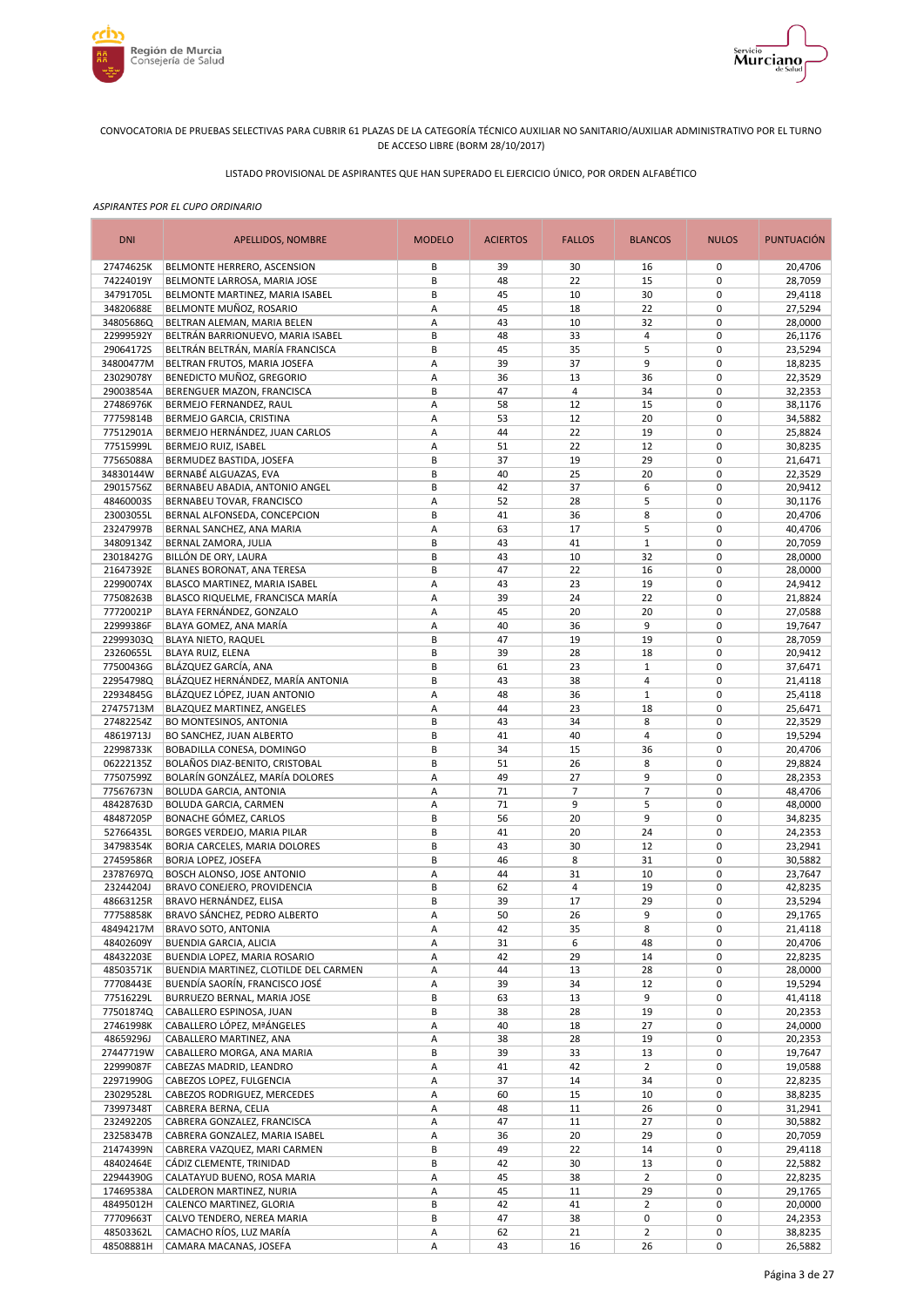



# LISTADO PROVISIONAL DE ASPIRANTES QUE HAN SUPERADO EL EJERCICIO ÚNICO, POR ORDEN ALFABÉTICO

| <b>DNI</b>             | APELLIDOS, NOMBRE                                                 | <b>MODELO</b> | <b>ACIERTOS</b> | <b>FALLOS</b>  | <b>BLANCOS</b>  | <b>NULOS</b>               | <b>PUNTUACIÓN</b>  |
|------------------------|-------------------------------------------------------------------|---------------|-----------------|----------------|-----------------|----------------------------|--------------------|
| 22965264V              | CAMPILLO GARCIA, JUAN                                             | Α             | 42              | 35             | 8               | 0                          | 21,4118            |
| 34824101P              | CAMPILLO HERNÁNDEZ, REMEDIOS                                      | А             | 49              | 14             | 22              | $\mathbf 0$                | 31,2941            |
| 48392502L              | CAMPILLO LAX, JOSEFA                                              | А             | 47              | 22             | 16              | $\mathbf 0$                | 28,0000            |
| 48521525N<br>34787505M | CAMPILLO MARTINEZ, MARIA BEATRIZ<br>CAMPILLO PEREZ, ANTONIA MARIA | Α<br>А        | 59<br>53        | 8<br>29        | 17<br>3         | $\mathbf 1$<br>$\mathbf 0$ | 39,7647<br>30,5882 |
| 48421056F              | CAMPOY MIÑANO, MARIA EUGENIA                                      | B             | 39              | 18             | 28              | $\mathbf 0$                | 23,2941            |
| 77510095A              | CAMPUZANO GARRIDO, MARÍA TERESA                                   | B             | 55              | 22             | 8               | $\mathbf 0$                | 33,6471            |
| 77504835X              | CAMPUZANO SANDOVAL, FRANCISCO                                     | А             | 44              | 24             | 17              | $\mathbf 0$                | 25,4118            |
| 73996570G              | CANALES PÉREZ DE VILLAR, LARA                                     | B             | 53              | 13             | 19              | $\mathbf 0$                | 34,3529            |
| 34815664N              | CANDEL BAÑO, MARIA JOSE                                           | Α             | 54              | 8              | 23              | $\mathbf 0$                | 36,2353            |
| 48469973A              | CANDELA YAGO, VERÓNICA                                            | B             | 51              | 27             | $\overline{7}$  | $\mathbf 0$                | 29,6471            |
| 34815579L              | CANO BAÑOS, AGUSTINA                                              | Α             | 46              | 15             | 24              | $\mathbf 0$                | 28,9412            |
| 48654357L              | CANO CAYUELA, JAVIER                                              | А             | 51              | 34             | $\pmb{0}$       | $\mathbf 0$<br>$\mathbf 0$ | 28,0000            |
| 23248441H<br>48524198V | CANO CORBALAN, MARIA ANGELES<br>CANO HERNANDEZ, ANA               | А<br>А        | 50<br>56        | 27<br>19       | 8<br>10         | $\mathbf 0$                | 28,9412<br>35,0588 |
| 34835946P              | CANO LUCAS, ANTONIA                                               | B             | 50              | 20             | 15              | $\mathbf 0$                | 30,5882            |
| 48541926N              | CANO MARTINEZ, YAIZA                                              | Α             | 36              | 10             | 39              | $\mathbf 0$                | 23,0588            |
| 77504372F              | CANO MORENO, ROSA MARÍA                                           | А             | 46              | 31             | 8               | $\mathbf 0$                | 25,1765            |
| 48551611Z              | CANO NAVARRO, BEATRIZ                                             | Α             | 37              | 27             | 21              | $\mathbf 0$                | 19,7647            |
| 48506264T              | CÁNOVAS ABELLÁN, JAVIER                                           | B             | 49              | 20             | 16              | $\mathbf 0$                | 29,8824            |
| 48652129E              | CÁNOVAS CABANES, ÁLVARO                                           | B             | 49              | 19             | 17              | $\mathbf 0$                | 30,1176            |
| 23239976V              | CÁNOVAS GARCÍA, ANTONIO                                           | B             | 65              | 9              | 11              | $\mathbf 0$                | 43,7647            |
| 22985061B              | CÁNOVAS GUZMÁN, ANA MARIA                                         | A             | 47              | 20             | 18              | $\mathbf 0$                | 28,4706            |
| 48425652A              | CANOVAS LARA, MARIA EVA                                           | А<br>А        | 63<br>56        | 3<br>17        | 19<br>12        | $\mathbf 0$<br>$\mathbf 0$ | 43,7647            |
| 48502662D<br>48494686Z | CÁNOVAS LORCA, MARÍA<br>CANOVAS MATEOS, MARIA DOLORES             | А             | 42              | $\overline{7}$ | 36              | $\mathbf 0$                | 35,5294<br>28,0000 |
| 52815198E              | CÁNOVAS MESEGUER, ANTONIA                                         | B             | 34              | 17             | 34              | $\pmb{0}$                  | 20,0000            |
| 23236847Q              | CANOVAS MOLINA, JUANA                                             | B             | 42              | 28             | 15              | $\mathbf 0$                | 23,0588            |
| 48480118M              | CANOVAS OLMOS, MARIA PIEDAD                                       | B             | 40              | 25             | 20              | $\mathbf 0$                | 22,3529            |
| 27443320L              | CANOVAS ORTEGA, JOSEFA                                            | А             | 37              | 22             | 26              | $\mathbf 0$                | 20,9412            |
| 52815469V              | CANTERO MARTÍNEZ, ÓSCAR                                           | А             | 41              | 23             | 21              | $\pmb{0}$                  | 23,5294            |
| 29005327G              | CANTERO SARMIENTO, MARIA JESUS                                    | B             | 39              | 24             | 22              | $\mathbf 0$                | 21,8824            |
| 52516065G              | CAÑADAS CASTILLO, ROSA CLARA                                      | А             | 62              | 18             | 5               | $\mathbf 0$                | 39,5294            |
| 29013425Y<br>18112802A | CAÑADAS GARCIA, MARIA DEL CARMEN<br>CARA SÁNCHEZ, MARIA JOSÉ      | B<br>B        | 35<br>38        | 19<br>19       | 31<br>28        | $\mathbf 0$<br>$\mathbf 0$ | 20,2353            |
| 48403618A              | CARAVACA ESPINOSA, ALBERTO                                        | Α             | 40              | 30             | 15              | $\mathbf 0$                | 22,3529<br>21,1765 |
| 48512849F              | CARAVACA GARCIA, JOSE ALEJANDRO                                   | B             | 41              | 19             | 25              | $\mathbf 0$                | 24,4706            |
| 34783018A              | CARBONELL MUNUERA, JOSEFA                                         | Α             | 40              | 8              | 37              | $\mathbf 0$                | 26,3529            |
| 34819308E              | CARCELES HERNANDEZ, INMACULADA BEATRIZ                            | Α             | 48              | 26             | 11              | $\mathbf 0$                | 27,7647            |
| 23262680C              | CARCELES TEJEDOR, ANA                                             | B             | 47              | 3              | 35              | $\mathbf 0$                | 32,4706            |
| 34791831F              | CARMONA BOTIA, JOSEFA REMEDIOS                                    | Α             | 63              | 16             | 6               | $\mathbf 0$                | 40,7059            |
| 23262424V              | CARMONA SANCHEZ, JOSE LEOCADIO                                    | B             | 39              | 35             | 11              | $\mathbf 0$                | 19,2941            |
| 23298247Y              | CARO GONZÁLEZ, LUIS                                               | B             | 42              | 10             | 33              | $\mathbf 0$                | 27,2941            |
| 48507934Z<br>23259992T | CARRASCO CREMADES, MARÍA ÁNGELES<br>CARRASCO LÓPEZ, LUIS MIGUEL   | B<br>B        | 44<br>48        | 10<br>27       | 31<br>10        | $\mathbf 0$<br>$\mathbf 0$ | 28,7059<br>27,5294 |
| 52806135K              | CARRILLO ABELLAN, JOSEFA                                          | А             | 34              | 8              | 43              | $\mathbf 0$                | 22,1176            |
| 34802789V              | CARRILLO BELDA, JUAN                                              | А             | 46              | 26             | 13              | $\mathbf 0$                | 26,3529            |
| 48635912C              | CARRILLO CARRILLO, ALEJANDRA                                      | B             | 37              | 27             | 21              | $\mathbf 0$                | 19,7647            |
| 21664413T              | CARRILLO GARCIA, JOSE LUIS                                        | Α             | 53              | 26             | 6               | 0                          | 31,2941            |
| 34833988M              | CARRILLO GIL, CATALINA                                            | Α             | 51              | 34             | $\pmb{0}$       | 0                          | 28,0000            |
| 48402813A              | CARRILLO JIMÉNEZ, AZUCENA                                         | А             | 61              | 17             | $\overline{7}$  | 0                          | 39,0588            |
| 48434884N              | CARRILLO RUBIO, PEDRO MANUEL                                      | Α             | 50              | 24             | 11              | 0                          | 29,6471            |
| 77709180T              | CARRILLO RUIZ, SONIA                                              | Α             | 29              | 5              | 51              | $\pmb{0}$                  | 19,2941            |
| 27477033Z              | CARRION GIL, MARIA ISABEL                                         | Α             | 48              | 27             | 10              | $\pmb{0}$                  | 27,5294            |
| 29074642C<br>27468787W | CARRION TORAL, MARIA DOLORES<br>CARRION VEGA, EMILIA              | В             | 49              | 11<br>37       | 25<br>7         | $\pmb{0}$<br>$\pmb{0}$     | 32,0000<br>20,2353 |
| 34809006R              | CASADO GALLEGO, ANDRÉS                                            | Α<br>Α        | 41<br>48        | 24             | 13              | $\pmb{0}$                  | 28,2353            |
| 03818654X              | CASAS ALMENARA, JESÚS                                             | Α             | 39              | 32             | 14              | $\pmb{0}$                  | 20,0000            |
| 48426534B              | CASCALES LOPEZ, RACHEL                                            | B             | 64              | 8              | 13              | $\mathbf 0$                | 43,2941            |
| 34808239Q              | CASTAÑO RUIZ, Mª DE LOS ANGELES                                   | В             | 56              | 16             | 13              | $\pmb{0}$                  | 35,7647            |
| 73996603Z              | CASTELLÓ CRUZ, IVÁN                                               | Α             | 51              | 9              | 25              | $\mathbf 0$                | 33,8824            |
| 52806249C              | CASTILLO CABALLERO, ANGELES                                       | Α             | 56              | 11             | 18              | $\pmb{0}$                  | 36,9412            |
| 34826819N              | CASTILLO JIMENEZ, MARIA JOSE                                      | Α             | 57              | 21             | $\overline{7}$  | $\mathbf 0$                | 35,2941            |
| 77518701F              | CASTILLO NICOLAS, CARMEN MARIA                                    | Α             | 71              | 8              | 6               | $\pmb{0}$                  | 48,2353            |
| 23242476X              | CASTRO GUTIÉRREZ, MÓNICA                                          | Α             | 59              | 10             | 16              | $\pmb{0}$                  | 39,2941            |
| 23029692E              | CAYUELA TARDIDO, JUAN PEDRO                                       | Α             | 52              | 29             | 4               | $\pmb{0}$<br>$\pmb{0}$     | 29,8824            |
| 48619506J<br>52807806J | CEBRIAN GUARDIOLA, PATRICIA<br>CEFERINO SANCHEZ, DOLORES          | Α<br>Α        | 43<br>62        | 22<br>23       | 20<br>$\pmb{0}$ | $\pmb{0}$                  | 25,1765<br>38,3529 |
| 22946316K              | CEGARRA CAVAS, CARMEN                                             | Α             | 41              | 27             | 17              | $\pmb{0}$                  | 22,5882            |
| 23009436Y              | CEGARRA ROS, ANA BELEN                                            | B             | 53              | 8              | 24              | 0                          | 35,5294            |
| 27479397D              | CERDÁ YAÑEZ, MARIA FUENSANTA                                      | В             | 47              | 29             | 9               | $\pmb{0}$                  | 26,3529            |
| 34793696D              | CEREZO PÉREZ, ROSA MARÍA                                          | А             | 59              | 8              | 18              | 0                          | 39,7647            |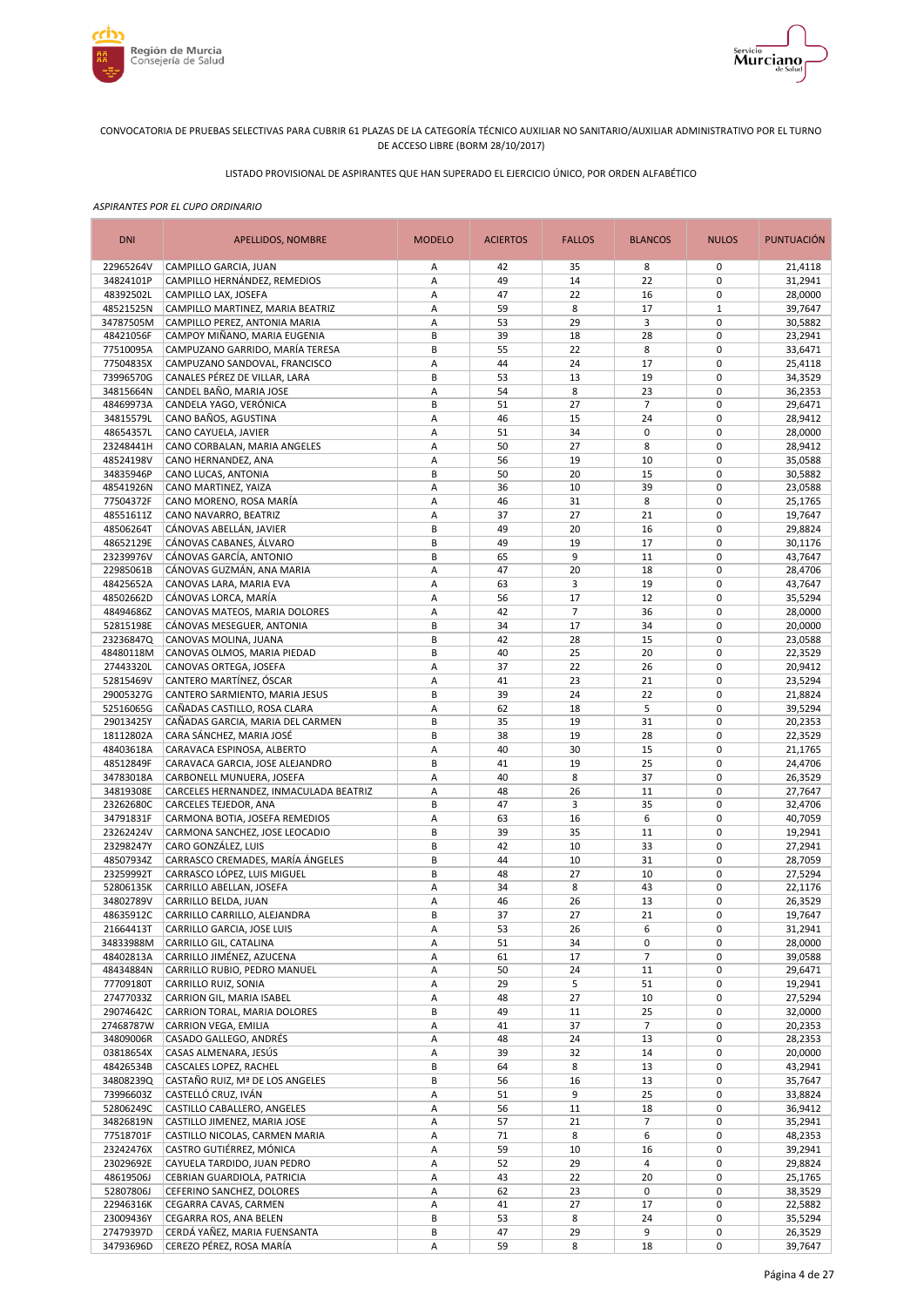



# LISTADO PROVISIONAL DE ASPIRANTES QUE HAN SUPERADO EL EJERCICIO ÚNICO, POR ORDEN ALFABÉTICO

| <b>DNI</b>             | APELLIDOS, NOMBRE                                                    | <b>MODELO</b> | <b>ACIERTOS</b> | <b>FALLOS</b>   | <b>BLANCOS</b>          | <b>NULOS</b>               | <b>PUNTUACIÓN</b>  |
|------------------------|----------------------------------------------------------------------|---------------|-----------------|-----------------|-------------------------|----------------------------|--------------------|
| 77513020F              | CERON LADEVESA, MARIA DOLORES                                        | Α             | 36              | 13              | 36                      | 0                          | 22,3529            |
| 23245112R              | CERRILLO MATEO, JOSE                                                 | B             | 68              | 9               | 8                       | $\mathbf 0$                | 45,8824            |
| 34827041G              | CHACON SAURA, SUSANA<br>CLARES NICOLÁS, INMACULADA                   | Α             | 35              | 15              | 35                      | $\mathbf 0$                | 21,1765            |
| 48837834W<br>34785426L | CLEMENTE ABENZA, FUENSANTA                                           | А<br>B        | 42<br>55        | 25<br>$\pmb{0}$ | 18<br>30                | $\pmb{0}$<br>$\mathbf 0$   | 23,7647<br>38,8235 |
| 48541176K              | CLEMENTE MÉNDEZ, ANA CRISTINA                                        | B             | 45              | 38              | $\overline{2}$          | $\pmb{0}$                  | 22,8235            |
| 22980548Y              | CLEMENTE RAMIREZ, JOSE MANUEL                                        | А             | 34              | 11              | 40                      | $\mathbf 0$                | 21,4118            |
| 48492166R              | COBACHO INGLÉS, Mª LOURDES                                           | B             | 44              | 25              | 16                      | $\mathbf 0$                | 25,1765            |
| 48399066M              | <b>COLL LOPEZ, SONIA</b>                                             | В             | 44              | 31              | 10                      | $\mathbf 0$                | 23,7647            |
| 77521557B              | COLL MAIQUEZ, MARIA MAGDALENA                                        | А             | 49              | 3               | 33                      | $\mathbf 0$                | 33,8824            |
| 77569311V              | COLL MAIQUEZ, MARIA PILAR                                            | А             | 39              | 34              | 12                      | $\mathbf 0$                | 19,5294            |
| 22994241Z              | COLLADO ESTEBAN, MARIA CONCEPCION                                    | А<br>B        | 59              | 11              | 15                      | $\mathbf 0$<br>$\mathbf 0$ | 39,0588            |
| 52750869R<br>34815882T | COMUÑAS ALFARO, MARÍA VIRTUDES<br>CONDE RUBIO, ROSALINA              | А             | 70<br>35        | 12<br>25        | 3<br>25                 | $\mathbf 0$                | 46,5882<br>18,8235 |
| 29068159T              | CONEJERO IBAÑEZ, FRANCISCO JAVIER                                    | B             | 44              | 17              | 24                      | $\mathbf 0$                | 27,0588            |
| 22981295V              | CONESA BAS, MARIA ROSARIO                                            | А             | 42              | 28              | 15                      | $\mathbf 0$                | 23,0588            |
| 23006094E              | CONESA GARCÍA, MARIA TERESA                                          | А             | 41              | 10              | 34                      | $\mathbf 0$                | 26,5882            |
| 23062933M              | CONESA MATAS, OLGA                                                   | А             | 66              | 13              | 6                       | $\mathbf 0$                | 43,5294            |
| 48684723W              | CONESA NAVARRO, MARIA EUGENIA                                        | Α             | 63              | 16              | 6                       | $\mathbf 0$                | 40,7059            |
| 22972792R              | CONESA NIETO, MARIA JOSE                                             | B             | 41              | 19              | 25                      | $\mathbf 0$                | 24,4706            |
| 48611312F              | CONTE ALCARAZ, ANTONIO                                               | Α             | 55              | 17              | 13                      | $\mathbf 0$                | 34,8235            |
| 48416433F              | CONTRERAS ALMELA, ISABEL                                             | B             | 37              | 26              | 22                      | $\mathbf 0$                | 20,0000            |
| 52816948R<br>52814393E | CONTRERAS CAMPILLO, MARIA DOLORES<br><b>CONTRERAS ORTIZ, DOLORES</b> | А<br>B        | 51<br>52        | 25<br>18        | 9<br>15                 | $\mathbf 0$<br>$\mathbf 0$ | 30,1176<br>32,4706 |
| 29062152L              | CONTRERAS RUIZ, JOAQUIIN                                             | B             | 55              | 26              | $\overline{4}$          | $\mathbf 0$                | 32,7059            |
| 34809431N              | CORBALAN AMORES, MARIA DOLORES                                       | B             | 38              | 26              | 21                      | $\mathbf 0$                | 20,7059            |
| 27487452Z              | CORBALAN PELLICER, JUANA                                             | B             | 47              | 37              | $\mathbf{1}$            | $\mathbf 0$                | 24,4706            |
| 48430812B              | CORBALÁN ZAPATA, JUAN JAVIER                                         | А             | 42              | 32              | 11                      | $\pmb{0}$                  | 22,1176            |
| 48651372R              | CORDOBA ANTON, SANDRA                                                | Α             | 35              | 8               | 42                      | $\pmb{0}$                  | 22,8235            |
| 23259329G              | CORDOBA GARCIA, ISABEL                                               | А             | 36              | 21              | 28                      | $\mathbf 0$                | 20,4706            |
| 52828741H              | CÓRDOBA MELGAREJO, ANTONIA MARÍA                                     | B             | 41              | 23              | 21                      | $\pmb{0}$                  | 23,5294            |
| 48700939A              | CORONA HERNÁNDEZ, INMACULADA                                         | B             | 46              | 33              | 6                       | $\mathbf 0$                | 24,7059            |
| 48486065H<br>34824812Y | CORTES CARRILLO, MIRIAM<br>CORTES GARCIA, AMANDA                     | А<br>А        | 70<br>39        | 8<br>9          | 7<br>37                 | $\mathbf 0$<br>$\mathbf 0$ | 47,5294<br>25,4118 |
| 22991404Y              | <b>CORTES GARRIDO, MIGUEL</b>                                        | Α             | 49              | 25              | 11                      | $\mathbf 0$                | 28,7059            |
| 48479065X              | CORTÉS YUBERO, ELENA                                                 | B             | 40              | 37              | 8                       | $\mathbf 0$                | 19,5294            |
| 23254276B              | CORTIJOS VIVANCOS, SILVIA                                            | B             | 58              | 12              | 15                      | $\mathbf 0$                | 38,1176            |
| 23274604F              | COSTA GARCÍA, JUANA                                                  | Α             | 57              | 23              | 5                       | $\mathbf 0$                | 34,8235            |
| 48399999H              | COSTA MORENO, CARMEN MARIA                                           | Α             | 41              | 36              | 8                       | $\mathbf 0$                | 20,4706            |
| 23227432P              | COSTA MURCIA, MIGUEL                                                 | B             | 39              | 26              | 20                      | $\mathbf 0$                | 21,4118            |
| 48391555S              | CREMADES GARCIA, MARIA BELEN                                         | А             | 37              | 25              | 23                      | $\mathbf 0$                | 20,2353            |
| 23036809D<br>22989810E | CRESPO CAMBRONERO, MCARMEN<br><b>CRESPO PEREZ, MARIA BELEN</b>       | Α<br>Α        | 35<br>34        | 21<br>22        | 29<br>29                | $\mathbf 0$<br>$\mathbf 0$ | 19,7647            |
| 48453697B              | CRIVERO ZAFRA, NOELIA                                                | B             | 67              | 12              | 6                       | $\mathbf 0$                | 18,8235<br>44,4706 |
| 23288535T              | CUADRADO PERÁN, DIEGO                                                | B             | 39              | 19              | 27                      | $\mathbf 0$                | 23,0588            |
| 44383438Q              | CUERDA MORA, MARIA CARMEN                                            | Α             | 54              | 22              | 9                       | $\mathbf 0$                | 32,9412            |
| 48485742V              | CUTILLAS SIGÜENZA, Mª CRISTINA                                       | B             | 36              | 26              | 23                      | $\mathbf 0$                | 19,2941            |
| 23249857P              | DE HARO SOTO, RAQUEL                                                 | B             | 44              | 12              | 29                      | $\mathbf 0$                | 28,2353            |
| 22986366M              | DE LA ASUNCIÓN MARTÍNEZ, ANTONIO JOSÉ                                | В             | 43              | 34              | 8                       | 0                          | 22,3529            |
| 23042934Q              | DE LA CASA EGEA, ESTHER                                              | B             | 39              | 28              | 18                      | $\pmb{0}$                  | 20,9412            |
| 48546259K              | DE LA CRUZ RAJA, ANA JESSICA                                         | А             | 46              | 34              | 5                       | 0                          | 24,4706            |
| 77514718A              | DE MAYA FERNANDEZ, JUAN                                              | В             | 49              | 20              | 16                      | $\pmb{0}$                  | 29,8824            |
| 48393062G<br>47085865N | DEL BAÑO ESPINOSA, JUANA MARÍA<br>DEL OLMO VELA, GONZALO JAVIER      | А<br>Α        | 40<br>46        | 24<br>18        | 21<br>21                | $\pmb{0}$<br>$\pmb{0}$     | 22,5882<br>28,2353 |
| 29063491R              | DEL TORO PASTOR, ROSARIO                                             | Α             | 79              | $\overline{2}$  | $\overline{\mathbf{4}}$ | 0                          | 55,2941            |
| 22967257D              | DELGADO GARCIA, MARIA                                                | В             | 52              | 21              | 12                      | $\pmb{0}$                  | 31,7647            |
| 48403080V              | DIAZ ANDRADA, SARA                                                   | B             | 53              | 12              | 20                      | $\pmb{0}$                  | 34,5882            |
| 48466816C              | DÍAZ BAÑÓN, ANTONIA MARÍA                                            | Α             | 51              | 9               | 25                      | $\pmb{0}$                  | 33,8824            |
| 29076362S              | DIAZ BAÑON, LUISA                                                    | Α             | 57              | 8               | 20                      | $\pmb{0}$                  | 38,3529            |
| 22966966V              | DIAZ DOMINGUEZ, GINES                                                | В             | 40              | 31              | 14                      | $\pmb{0}$                  | 20,9412            |
| 77517646X              | DÍAZ GARCÍA, FRANCISCA                                               | B             | 37              | 23              | 25                      | 0                          | 20,7059            |
| 23245636L              | DIAZ GONZALEZ, JOSE MARIA                                            | В             | 45              | 32              | 8                       | $\pmb{0}$                  | 24,2353            |
| 23002601W              | DIAZ MARTINEZ, MARIA DEL MAR<br>DÍAZ MARTÍNEZ, MARÍA TERESA          | А             | 41              | 17<br>9         | 27<br>15                | 0<br>0                     | 24,9412            |
| 52806761A<br>23003187J | DIAZ MATEO, MARIA ANGELES                                            | Α<br>А        | 61<br>63        | 17              | 5                       | $\mathbf 0$                | 40,9412<br>40,4706 |
| 34789778R              | DÍAZ MORALES, FUENSANTA                                              | Α             | 42              | 41              | $\overline{2}$          | $\pmb{0}$                  | 20,0000            |
| 77706446A              | DIAZ MOYA, AMPARO                                                    | В             | 54              | 22              | 9                       | $\pmb{0}$                  | 32,9412            |
| 23230904F              | DIAZ MUÑOZ, SOLEDAD                                                  | А             | 33              | 18              | 34                      | $\pmb{0}$                  | 19,0588            |
| 48427933F              | DÍAZ SALMERÓN, ENCARNACIÓN                                           | А             | 59              | 25              | $1\,$                   | $\pmb{0}$                  | 35,7647            |
| 34832734Q              | DOMENECH GARCÍA, SILVIA                                              | B             | 43              | 35              | $\overline{7}$          | $\pmb{0}$                  | 22,1176            |
| 48399445Q              | EGEA LOPEZ, MARIA DOLORES                                            | Α             | 61              | 20              | $\overline{\mathbf{4}}$ | $\pmb{0}$                  | 38,3529            |
| 22994592C              | EGEA ORTAS, JOSEFA                                                   | В             | 61              | 14              | 10                      | 0                          | 39,7647            |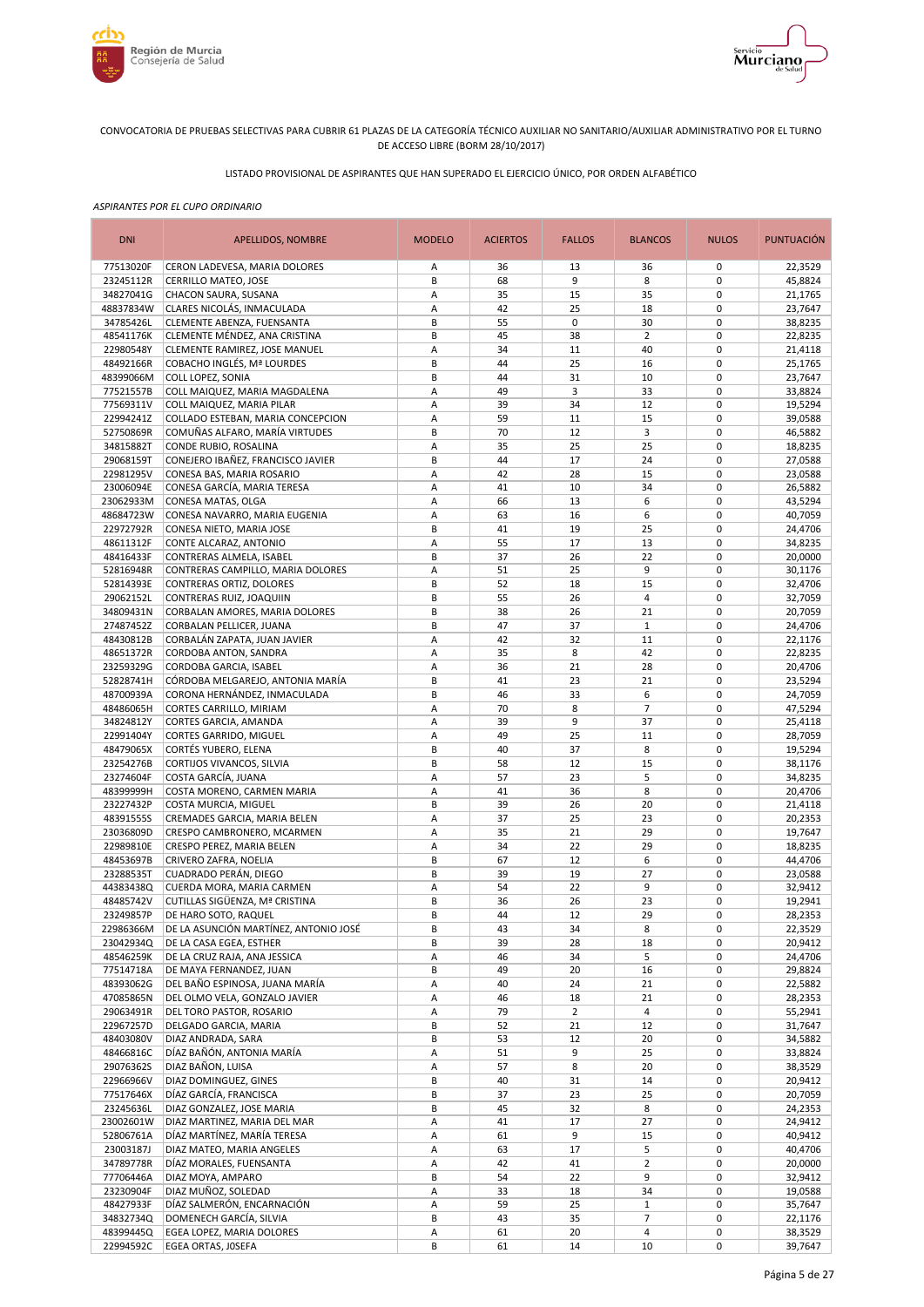



# LISTADO PROVISIONAL DE ASPIRANTES QUE HAN SUPERADO EL EJERCICIO ÚNICO, POR ORDEN ALFABÉTICO

| <b>DNI</b>             | <b>APELLIDOS, NOMBRE</b>                                           | <b>MODELO</b> | <b>ACIERTOS</b> | <b>FALLOS</b>  | <b>BLANCOS</b>      | <b>NULOS</b>               | <b>PUNTUACIÓN</b>  |
|------------------------|--------------------------------------------------------------------|---------------|-----------------|----------------|---------------------|----------------------------|--------------------|
| 23258370B              | EGEA PARRA, JOAQUINA                                               | В             | 41              | 9              | 35                  | 0                          | 26,8235            |
| 52809692J              | ELOSUA GIL, LAURA                                                  | Α             | 45              | 10             | 30                  | 0                          | 29,4118            |
| 34813847N              | ESCOLAR CARCEL, OBDULIA                                            | Α             | 43              | 9              | 33                  | $\mathbf 0$                | 28,2353            |
| 48425628W<br>48515106X | ESCOLAR GIL, ISABEL MARÍA<br>ESCUDERO BREGANTE, ALBERTO            | В<br>В        | 41<br>48        | 29<br>27       | 15<br>10            | 0<br>$\mathbf 0$           | 22,1176<br>27,5294 |
| 23000474Z              | ESCUDERO GRACIA, MARIA DEL CARMEN                                  | B             | 37              | 17             | 31                  | 0                          | 22,1176            |
| 48498469W              | ESCUDERO OLIVA, RAQUEL                                             | Α             | 42              | 30             | 13                  | $\mathbf 0$                | 22,5882            |
| 77507834L              | ESPALLARDO CABELLO, SALVADORA                                      | B             | 58              | 26             | $\mathbf{1}$        | $\mathbf 0$                | 34,8235            |
| 34808396N              | ESPALLARDO TOMAS, MANUELA                                          | B             | 46              | 21             | 18                  | $\mathbf 0$                | 27,5294            |
| 23033896V              | ESPARZA REYES, NATALIA                                             | Α             | 45              | 40             | 0                   | $\mathbf 0$                | 22,3529            |
| 34848342F              | <b>ESPEJO TUDELA, BRIGIDA</b>                                      | Α             | 50              | 21             | 14                  | $\mathbf 0$                | 30,3529            |
| 23009195H              | <b>ESPEJO TUDELA, ROSARIO</b>                                      | Α             | 45              | 34             | 6                   | $\mathbf 0$                | 23,7647            |
| 23251428S<br>48390874R | ESPIN CARRILLO, DOLORES<br><b>ESPIN FERNANDEZ, RAQUEL</b>          | Α<br>B        | 51<br>44        | 17<br>26       | 17<br>15            | $\mathbf 0$<br>$\mathbf 0$ | 32,0000<br>24,9412 |
| 48649860F              | ESPINOSA ABELLÁN, PATRICIA                                         | Α             | 66              | 8              | 11                  | $\mathbf 0$                | 44,7059            |
| 74438499B              | ESPINOSA ANDREO, ANA JULLIANA                                      | B             | 67              | $\overline{4}$ | 14                  | $\mathbf 0$                | 46,3529            |
| 48551726Z              | ESPINOSA MIRALLES, RAQUEL                                          | B             | 54              | 23             | 8                   | $\mathbf 0$                | 32,7059            |
| 45567290N              | ESPINOSA PEREZ, MARÍA ROCÍO                                        | B             | 31              | 11             | 43                  | $\mathbf 0$                | 19,2941            |
| 48639252W              | ESQUIVA RODRÍGUEZ, SANDRA                                          | B             | 38              | 20             | 27                  | 0                          | 22,1176            |
| 48489722H              | ESTEBAN ARAGON, MARIA JOSEFA                                       | B             | 47              | 29             | 9                   | $\mathbf 0$                | 26,3529            |
| 23226272K              | ESTEBAN GONZALEZ, JUAN                                             | B             | 61              | 14             | 10                  | 0                          | 39,7647            |
| 23238420W              | ESTEBAN LORCA, ENCARNACIÓN                                         | B             | 46              | 23             | 16                  | $\mathbf 0$                | 27,0588            |
| 48615402A              | ESTEBAN MANZANO, CRISTINA                                          | B             | 68              | 9              | 8                   | 0                          | 45,8824            |
| 27450950J              | ESTEBAN ROJO, CARMEN<br>FARACO PIÑERO, CARMEN                      | A             | 48<br>36        | 27<br>27       | 10<br>22            | $\mathbf 0$<br>0           | 27,5294            |
| 23000309X<br>48479980M | FEBRERO SANCHEZ, RAQUEL                                            | A<br>Α        | 39              | 25             | 21                  | 0                          | 19,0588<br>21,6471 |
| 48541552Y              | FEIJOO RUIZ, MARIA LIDIA                                           | B             | 39              | 36             | 10                  | 0                          | 19,0588            |
| 48636492W              | FELIPE BUENDÍA, MARÍA DEL CARMEN                                   | A             | 43              | 22             | 20                  | $\mathbf 0$                | 25,1765            |
| 23836126F              | FELIZ JIMENEZ, GABRIELA                                            | Α             | 38              | 24             | 23                  | 0                          | 21,1765            |
| 34794050H              | FENOLL OLIVARES, FRANCISCO                                         | Α             | 53              | 23             | 9                   | $\mathbf 0$                | 32,0000            |
| 34793565Q              | FERNANDEZ ALARCON, MARIA ELENA                                     | Α             | 41              | 41             | 3                   | 0                          | 19,2941            |
| 23013669F              | FERNANDEZ BIANQUI, VICTOR JOSE                                     | B             | 53              | 14             | 18                  | $\mathbf 0$                | 34,1176            |
| 77721407Z              | FERNANDEZ BLAZQUEZ, ANA ISABEL                                     | B             | 34              | 20             | 31                  | $\mathbf 0$                | 19,2941            |
| 23223163V              | FERNANDEZ CANO, MARIA RAFAELA                                      | Α<br>B        | 48<br>34        | 34<br>20       | 3                   | $\mathbf 0$<br>$\mathbf 0$ | 25,8824            |
| 34259007R<br>34785830D | FERNANDEZ CANOVAS, CONCEPCION<br>FERNÁNDEZ CERVERA, CARMEN         | B             | 60              | 16             | 31<br>9             | $\mathbf 0$                | 19,2941<br>38,5882 |
| 22970365N              | FERNANDEZ CONESA, MANUELA                                          | B             | 36              | 12             | 37                  | $\mathbf 0$                | 22,5882            |
| 48451045G              | FERNÁNDEZ CORBALÁN, VICTORIA                                       | Α             | 47              | 27             | 11                  | $\mathbf 0$                | 26,8235            |
| 71511156Q              | FERNANDEZ DOCAMPO, MARTA                                           | B             | 43              | 26             | 16                  | $\mathbf 0$                | 24,2353            |
| 48652797T              | FERNÁNDEZ DÓLERA, CARMEN                                           | Α             | 45              | 29             | 11                  | $\mathbf 0$                | 24,9412            |
| 52814715E              | FERNANDEZ ESPALLARDO, MARIA CONSUELO                               | B             | 44              | 29             | 12                  | $\mathbf 0$                | 24,2353            |
| 11071929M              | FERNANDEZ FERNANDEZ, ALMUDENA                                      | Α             | 46              | 30             | 9                   | $\mathbf 0$                | 25,4118            |
| 77505671H              | FERNÁNDEZ FERNÁNDEZ, MARÍA                                         | A             | 41              | 26             | 18                  | $\mathbf 0$                | 22,8235            |
| 52814910X<br>48543428L | FERNANDEZ FRANCO, FRANCISCA<br>FERNANDEZ GALINDO, PATRICIA MATILDE | Α<br>B        | 69<br>67        | 14<br>18       | $\overline{2}$<br>0 | 0<br>$\mathbf 0$           | 45,4118<br>43,0588 |
| 27463937M              | FERNANDEZ GARCIA, CATALINA                                         | B             | 50              | 28             | $\overline{7}$      | 0                          | 28,7059            |
| 77719204L              | FERNÁNDEZ GARCÍA, ROSA MARÍA                                       | A             | 46              | 18             | 21                  | $\mathbf 0$                | 28,2353            |
| 34796639P              | FERNANDEZ JIMENEZ, JULIAN                                          | A             | 40              | 27             | 18                  | $\mathbf 0$                | 21,8824            |
| 23250664X              | FERNANDEZ LOPEZ, MARIA CARMEN                                      | Α             | 63              | 18             | 4                   | 0                          | 40,2353            |
| 34799070R              | FERNÁNDEZ LÓPEZ, MARÍA JOSÉ                                        | Α             | 37              | 15             | 33                  | 0                          | 22,5882            |
| 48546624H              | FERNANDEZ MARTINEZ, MARIA                                          | В             | 40              | 35             | 10                  | 0                          | 20,0000            |
| 24197512V              | FERNANDEZ MARTINEZ, MARIA JOSE                                     | А             | 57              | 22             | 6                   | 0                          | 35,0588            |
| 77510088L<br>48844874G | FERNÁNDEZ MARTÍNEZ, MARÍA MERCEDES<br>FERNANDEZ MARTINEZ, PEDRO    | B<br>Α        | 38<br>52        | 33<br>9        | 14<br>24            | 0<br>0                     | 19,0588<br>34,5882 |
| 29071615Y              | FERNANDEZ NAVARRO, ANTONIA                                         | A             | 38              | 9              | 38                  | 0                          | 24,7059            |
| 48497949B              | FERNÁNDEZ NICOLÁS, PILAR                                           | В             | 44              | 30             | 11                  | 0                          | 24,0000            |
| 48495414Y              | FERNANDEZ NICOLAS, SONIA                                           | Α             | 50              | 25             | 10                  | 0                          | 29,4118            |
| 27487612J              | FERNANDEZ PACO, JUANA                                              | B             | 40              | 28             | 17                  | 0                          | 21,6471            |
| 48449699S              | FERNÁNDEZ PAY, CRISTINA                                            | Α             | 39              | 20             | 26                  | $\pmb{0}$                  | 22,8235            |
| 77513510Z              | FERNANDEZ PEREZ, JUANA MARIA                                       | Α             | 44              | 19             | 22                  | 0                          | 26,5882            |
| 26490426S              | FERNÁNDEZ PUERMA, MARIA DOLORES                                    | Α             | 42              | 22             | 21                  | 0                          | 24,4706            |
| 48399231D              | FERNANDEZ RICO, MARIA JOSE                                         | B             | 72              | 10             | 3                   | 0                          | 48,4706            |
| 48391123C<br>52813909K | FERNÁNDEZ RODRÍGUEZ, GUILLERMO<br>FERNANDEZ ROMERO, MARAVILLAS     | Α<br>B        | 41<br>43        | 32<br>42       | 12<br>0             | 0<br>0                     | 21,4118            |
| 77756888Y              | FERNÁNDEZ ROMERO, MARÍA SOLEDAD                                    | Α             | 53              | 11             | 21                  | 0                          | 20,4706<br>34,8235 |
| 52758255G              | FERNANDEZ RUIZ, ANTONIA                                            | B             | 56              | 24             | 5                   | 0                          | 33,8824            |
| 48520953S              | FERNÁNDEZ RUIZ, PEDRO JESÚS                                        | Α             | 49              | 33             | 3                   | 0                          | 26,8235            |
| 48494450P              | FERNANDEZ SAEZ, SEBASTIAN                                          | B             | 43              | 14             | 28                  | 0                          | 27,0588            |
| 29026766F              | FERNANDEZ SANCHEZ, ISABEL                                          | A             | 53              | 12             | 20                  | 0                          | 34,5882            |
| 77713348M              | FERNANDEZ SANCHEZ, Mª ROSARIO                                      | Α             | 70              | 6              | 9                   | 0                          | 48,0000            |
| 48557547Q              | FERNANDEZ SANCHEZ, MARIA JOSE                                      | А             | 42              | 13             | 30                  | 0                          | 26,5882            |
| 48417328M              | FERNANDEZ SANCHEZ, PAULA ISABEL                                    | Α             | 38              | 26             | 21                  | 0                          | 20,7059            |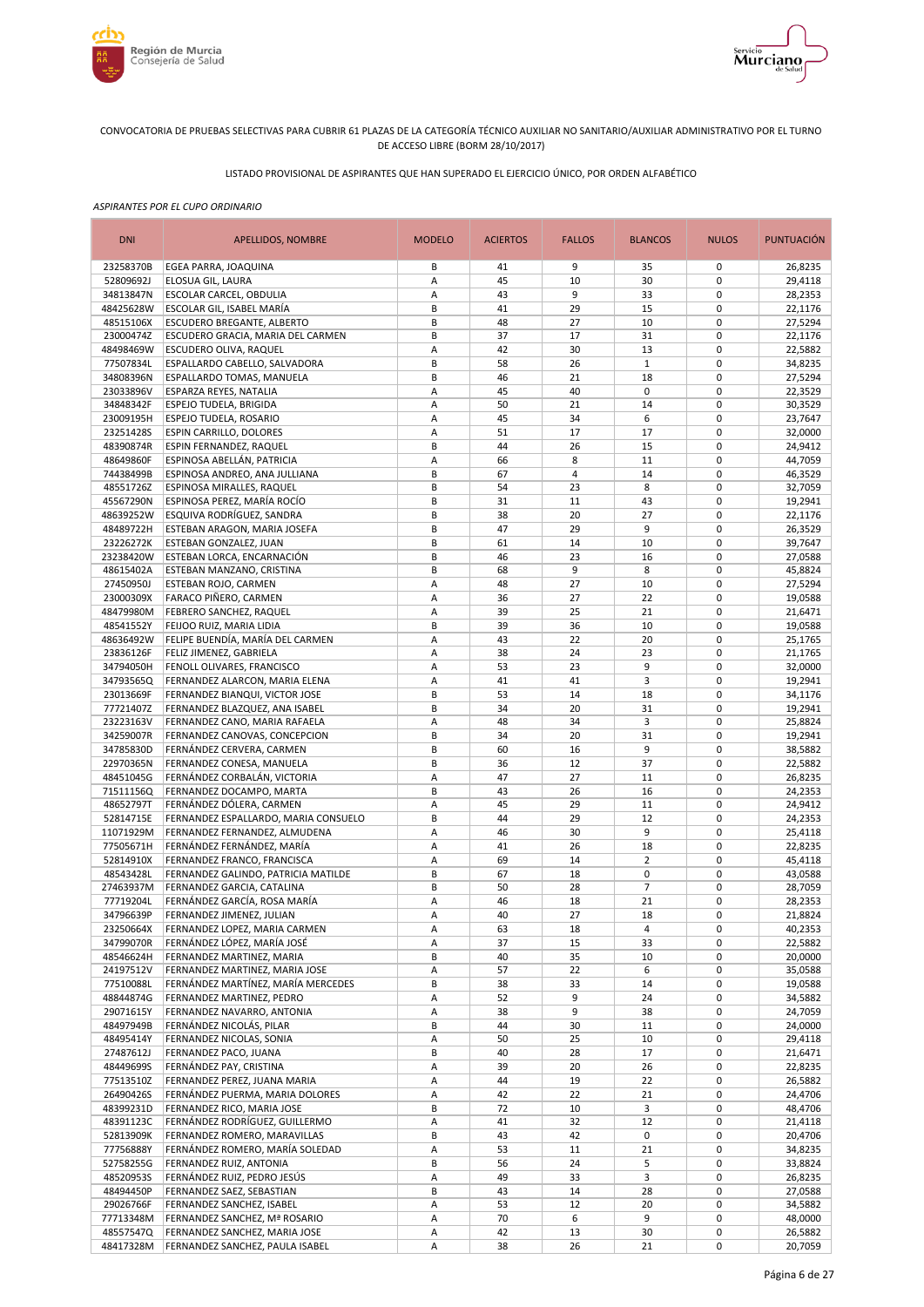



# LISTADO PROVISIONAL DE ASPIRANTES QUE HAN SUPERADO EL EJERCICIO ÚNICO, POR ORDEN ALFABÉTICO

| <b>DNI</b><br><b>MODELO</b><br>APELLIDOS, NOMBRE                                                  | <b>ACIERTOS</b> | <b>FALLOS</b>  | <b>BLANCOS</b> | <b>NULOS</b>               | <b>PUNTUACIÓN</b>  |
|---------------------------------------------------------------------------------------------------|-----------------|----------------|----------------|----------------------------|--------------------|
| 29074284F<br>FERNANDEZ SANTA, ARACELI<br>Α                                                        | 38              | 32             | 15             | 0                          | 19,2941            |
| A<br>34832628W<br>FERNÁNDEZ SERRANO, MARIA JOSÉ                                                   | 45              | 14             | 26             | $\mathbf 0$                | 28,4706            |
| 23229789L<br>А<br>FERNANDEZ TUDELA, ASCENSION<br>34795103J<br>FERNÁNDEZ VERA, ASCENSIÓN<br>А      | 46<br>44        | 22<br>21       | 17<br>20       | $\mathbf 0$<br>$\pmb{0}$   | 27,2941<br>26,1176 |
| 52818394K<br>А<br>FERNANDEZ VICENTE, DAVID                                                        | 46              | 23             | 16             | $\mathbf 0$                | 27,0588            |
| 48541470Q<br>FERNANDEZ VICENTE, PEDRO JESUS<br>Α                                                  | 45              | 39             | $\mathbf{1}$   | $\pmb{0}$                  | 22,5882            |
| 48505521Q<br>FERRANDIZ PEREZ, GLORIA<br>Α                                                         | 65              | 16             | 3              | $\mathbf 1$                | 42,1176            |
| 34828750B<br>FERRER MARTINEZ, ANTONIO<br>В                                                        | 39              | 18             | 28             | $\mathbf 0$                | 23,2941            |
| 77500663R<br>FERRER MONTOYA, ISABEL<br>В                                                          | 59              | 19             | $\overline{7}$ | $\mathbf 0$                | 37,1765            |
| 73996449K<br>B<br>FILIU MUNUERA, MARI CARMEN                                                      | 39              | 33             | 13             | $\mathbf 0$                | 19,7647            |
| B<br>52828854Q<br>FLORENCIANO MONTESINOS, ANTONIO                                                 | 36              | 27             | 22             | $\mathbf 0$                | 19,0588            |
| 34815566Y<br>FLORES BAÑOS, GERMAN<br>А                                                            | 48              | 23             | 14             | $\mathbf 0$                | 28,4706            |
| 48519370L<br>FLORES GARCIA, DANIEL<br>А                                                           | 57<br>48        | 24<br>26       | $\overline{4}$ | $\mathbf 0$<br>$\mathbf 0$ | 34,5882            |
| 48557788G<br><b>FLORES PEREZ, NATALIA</b><br>Α<br>34797221S<br>B<br>FRANCO CORBALAN, ROSA MARIA   | 45              | 29             | 11<br>11       | $\mathbf 0$                | 27,7647<br>24,9412 |
| 48504528N<br>B<br>FRANCO CUENCA, LORENA                                                           | 40              | 19             | 26             | $\mathbf 0$                | 23,7647            |
| B<br>77503497Y<br>FRANCO GARCIA, CATALINA                                                         | 34              | 22             | 29             | $\mathbf 0$                | 18,8235            |
| 34825747K<br>FRANCO MARTÍNEZ, ANA BELÉN<br>B                                                      | 36              | 25             | 24             | $\mathbf 0$                | 19,5294            |
| 34831378V<br>FRANCO RUIZ, FRANCISCO<br>В                                                          | 66              | 17             | $\overline{2}$ | $\mathbf 0$                | 42,5882            |
| 34804033L<br>B<br>FRUCTUOSO MARTINEZ, RAFAEL                                                      | 60              | 16             | 9              | $\mathbf 0$                | 38,5882            |
| 34809093L<br>FRUTOS ALIAGA, CARIDAD<br>B                                                          | 34              | 3              | 48             | $\mathbf 0$                | 23,2941            |
| 48480314V<br>B<br><b>FRUTOS COSTA, DOLORES</b>                                                    | 47              | 22             | 16             | $\mathbf 0$                | 28,0000            |
| B<br>34813383P<br>FRUTOS COSTA, MARÍA SANTOS                                                      | 48              | 18             | 19             | $\mathbf 0$                | 29,6471            |
| B<br>48476520H<br>FRUTOS FERNANDEZ, DELIA                                                         | 46              | 38             | $\mathbf 1$    | $\mathbf 0$                | 23,5294            |
| 27467477A<br>А<br>FRUTOS NAVARRO, ROSA Mª<br>22970644S<br>B<br>FUERTES LOPEZ, ROSA ESTHER         | 44<br>63        | 21<br>13       | 20<br>9        | $\mathbf 0$<br>$\mathbf 0$ | 26,1176<br>41,4118 |
| 27473012H<br>B<br>FURIÓ SÁNCHEZ, FRANCISCA                                                        | 49              | 25             | 11             | $\mathbf 0$                | 28,7059            |
| 52817826M<br>B<br>GABARRON LORCA, MARIA TERESA                                                    | 51              | 10             | 24             | $\pmb{0}$                  | 33,6471            |
| А<br>48426892R<br>GABARRÓN ORCAJADA, MARIA JOSÉ                                                   | 46              | 25             | 14             | $\pmb{0}$                  | 26,5882            |
| 34791313H<br>А<br>GALLARDO GARCIA, AMPARO                                                         | 50              | 31             | $\overline{4}$ | $\mathbf 0$                | 28,0000            |
| 48489812Q<br>B<br>GALLEGO ALMARCHA, PEDRO                                                         | 48              | 27             | 10             | $\pmb{0}$                  | 27,5294            |
| 48491739B<br>GALLEGO FENOR, JUAN ANTONIO<br>А                                                     | 57              | 26             | $\overline{2}$ | $\mathbf 0$                | 34,1176            |
| 34811154X<br>B<br><b>GALLEGO GUILLEN, CONCEPCION</b>                                              | 43              | 36             | 6              | $\mathbf 0$                | 21,8824            |
| 74220664D<br>GALLEGO MARTINEZ, MARIA DE LA LUZ<br>В                                               | 66              | 11             | 8              | $\mathbf 0$                | 44,0000            |
| 23254528X<br>B<br>GALLEGO MENDOZA, BLASA MARIA<br>GALLEGO MOMPEÁN, MIGUEL ÁNGEL<br>B<br>48391412X | 55<br>36        | 20<br>18       | 10<br>31       | $\mathbf 0$<br>$\mathbf 0$ | 34,1176<br>21,1765 |
| GALLEGO MORENO, ROSA DEL MAR<br>B<br>52519166T                                                    | 54              | 20             | 11             | $\mathbf 0$                | 33,4118            |
| 34784544B<br>B<br>GALLEGO PELEGRIN, EDUARDO                                                       | 43              | 30             | 12             | $\mathbf 0$                | 23,2941            |
| Α<br>34817299Z<br>GALVEZ CEREZO, NURIA                                                            | 59              | 15             | 11             | $\mathbf 0$                | 38,1176            |
| 48657931M<br>GÁLVEZ DÍAZ, JOSÉ<br>А                                                               | 40              | 21             | 24             | $\mathbf 0$                | 23,2941            |
| 22997627L<br>А<br>GALVEZ HERNANDEZ, MIGUEL ANGEL                                                  | 52              | 33             | $\pmb{0}$      | $\mathbf 0$                | 28,9412            |
| 48515869Z<br>GALVEZ LOPEZ, CARMEN BELEN<br>Α                                                      | 75              | $\overline{2}$ | 8              | $\mathbf 0$                | 52,4706            |
| 34808783P<br>B<br>GALVEZ PEREZ, FRANCISCA                                                         | 37              | 26             | 22             | $\mathbf 0$                | 20,0000            |
| 48430369M<br>GAMBIN ALBALADEJO, ALMUDENA<br>А                                                     | 40              | 19             | 26             | $\mathbf 0$                | 23,7647            |
| 27429579D<br>B<br>GAMBIN GONZALEZ, JOSEFA<br>27450315E<br>GAMBÍN JIMÉNEZ, ANA MARIA<br>В          | 39<br>49        | 33<br>22       | 13<br>14       | $\mathbf 0$<br>$\mathbf 0$ | 19,7647<br>29,4118 |
| 52806414R<br>GAMBIN MARTINEZ, MARIA DOLORES<br>Α                                                  | 73              | $\overline{4}$ | 8              | $\mathbf 0$                | 50,5882            |
| 34827753A<br>GAMBÍN MORENO, MARÍA TERESA<br>B                                                     | 58              | 18             | 9              | $\mathbf 0$                | 36,7059            |
| 48391757X<br>GAMBIN ZAMORA, MARIA<br>Α                                                            | 45              | 12             | 28             | 0                          | 28,9412            |
| 22473287X<br><b>GARCIA AYALA, JOSE ANTONIO</b><br>B                                               | 48              | 33             | $\overline{4}$ | $\pmb{0}$                  | 26,1176            |
| 48393387F<br>GARCIA BELANDO, INMACULADA<br>Α                                                      | 52              | 33             | 0              | 0                          | 28,9412            |
| 25129256P<br><b>GARCIA BELCHI, JORGE</b><br>Α                                                     | 44              | 27             | 14             | $\pmb{0}$                  | 24,7059            |
| 48447711M<br>GARCIA BERMEJO, JUAN PEDRO<br>Α                                                      | 59              | 18             | 8              | $\pmb{0}$                  | 37,4118            |
| 77714448R<br>GARCIA BERNAL, JOSEFA MARIA<br>Α                                                     | 42              | 37             | 6              | $\pmb{0}$                  | 20,9412            |
| 22995612M<br>GARCÍA BLÁZQUEZ, ANA CARIDAD<br>В                                                    | 49              | 14             | 22             | 0                          | 31,2941            |
| GARCIA CABEZOS, CARMEN<br>23000595C<br>В<br>48434068R<br>GARCÍA CAMPILLO, MARIA VICTORIA<br>А     | 37<br>36        | 21<br>21       | 27<br>28       | $\pmb{0}$<br>$\pmb{0}$     | 21,1765<br>20,4706 |
| 22952195N<br>GARCIA CARREÑO PLAZAS, MARIA PALOMA<br>В                                             | 49              | 23             | 13             | $\pmb{0}$                  | 29,1765            |
| 29002720L<br>GARCIA CASES, JUAN FRANCISCO<br>А                                                    | 46              | 33             | 6              | $\pmb{0}$                  | 24,7059            |
| GARCÍA CÉSAR, MARIA DOLORES<br>75261556J<br>Α                                                     | 33              | 16             | 36             | $\pmb{0}$                  | 19,5294            |
| 74643657D<br>GARCÍA CORONEL, MANUEL ESTEBAN<br>Α                                                  | 54              | 26             | 5              | $\pmb{0}$                  | 32,0000            |
| 10063548J<br>GARCÍA CORTÉS, DOLORES<br>Α                                                          | 53              | 4              | 28             | $\pmb{0}$                  | 36,4706            |
| 34809122W<br>GARCIA DEL AGUILA, CARMEN<br>B                                                       | 51              | 24             | 10             | 0                          | 30,3529            |
| 23014847N<br>GARCIA DIAZ, MARIA ASCENSION<br>В                                                    | 69              | 11             | 5              | 0                          | 46,1176            |
| 48447024P<br>GARCIA FENOLL, VANESA<br>B                                                           | 45              | 18             | 22             | $\mathbf 0$                | 27,5294            |
| 77705050X<br>GARCÍA FERNÁNDEZ, EVA MARÍA<br>А                                                     | 38              | 29             | 18             | $\pmb{0}$                  | 20,0000            |
| 27444996Q<br>GARCIA GARCIA, ASENSIO<br>В<br>22988440D<br>GARCIA GARCIA, ENCARNACION ANA<br>А      | 43<br>53        | 33<br>17       | 9              | $\pmb{0}$<br>$\pmb{0}$     | 22,5882<br>33,4118 |
| 22989891B<br>GARCIA GARCIA, EVA MARIA<br>Α                                                        | 58              | 5              | 15<br>22       | $\pmb{0}$                  | 39,7647            |
| 48476470Z<br>GARCÍA GARCÍA, M CARMEN<br>А                                                         | 39              | 27             | 19             | $\pmb{0}$                  | 21,1765            |
| 23034430E<br>GARCÍA GARCÍA, MARIA LOURDES<br>В                                                    | 44              | 16             | 25             | $\pmb{0}$                  | 27,2941            |
| GARCÍA GARCÍA, MARÍA SARA<br>48739093T<br>В                                                       | 45              | 23             | 17             | 0                          | 26,3529            |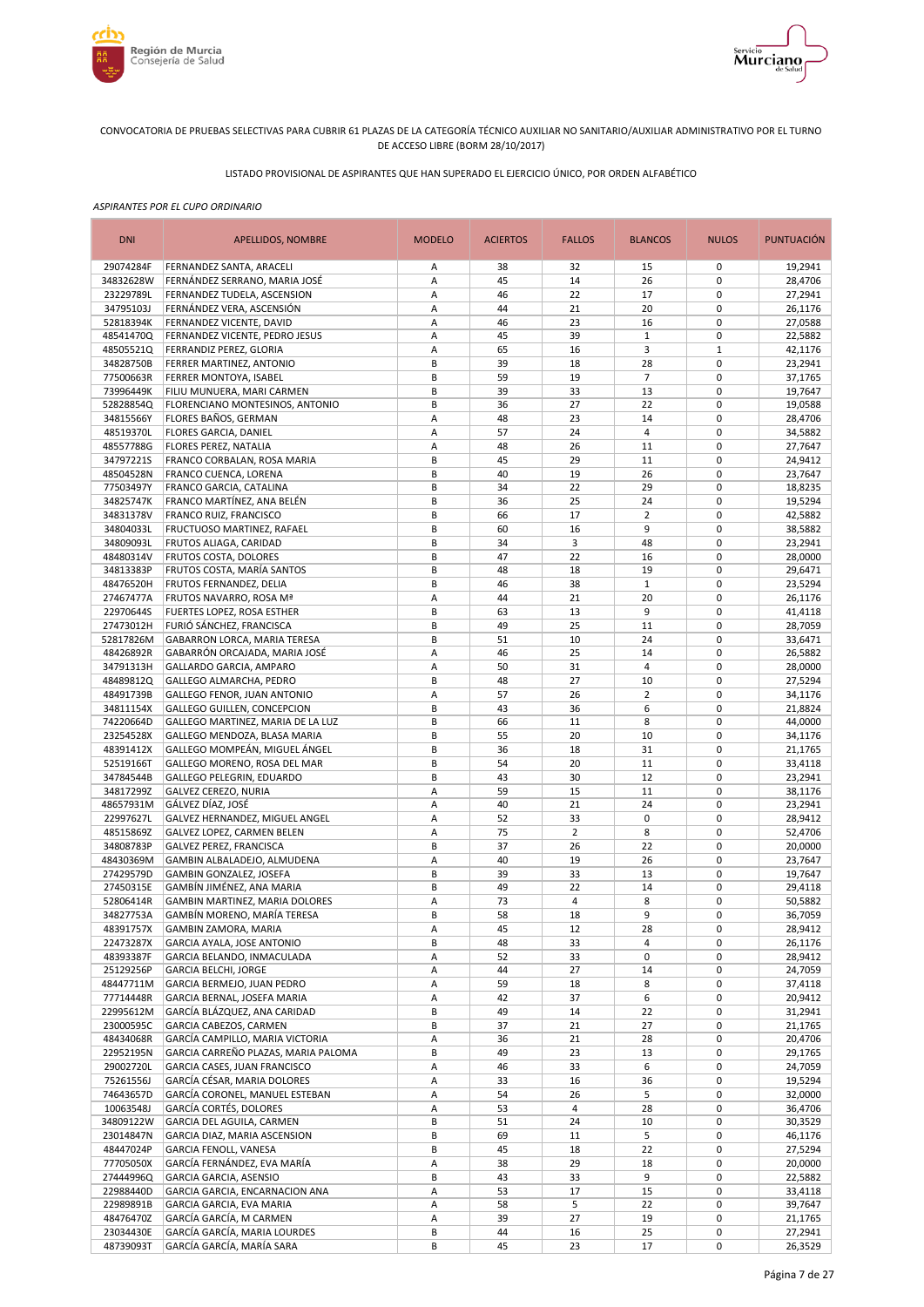



# LISTADO PROVISIONAL DE ASPIRANTES QUE HAN SUPERADO EL EJERCICIO ÚNICO, POR ORDEN ALFABÉTICO

| <b>DNI</b>             | APELLIDOS, NOMBRE                                                | <b>MODELO</b> | <b>ACIERTOS</b> | <b>FALLOS</b>        | <b>BLANCOS</b>                   | <b>NULOS</b>               | <b>PUNTUACIÓN</b>  |
|------------------------|------------------------------------------------------------------|---------------|-----------------|----------------------|----------------------------------|----------------------------|--------------------|
| 77512165A              | <b>GARCIA GARCIA, RUFINA</b>                                     | Α             | 47              | 24                   | 14                               | 0                          | 27,5294            |
| 45589457F              | GARCIA GEREZ, JUANA MARIA                                        | B             | 49              | 20                   | 16                               | $\mathbf 0$                | 29,8824            |
| 23010825S<br>34806010H | GARCÍA GÓMEZ, ANTONIO<br>GARCIA GONZALEZ, ANA MARIA              | B<br>А        | 44<br>37        | 23<br>14             | 18<br>34                         | $\mathbf 0$<br>$\pmb{0}$   | 25,6471<br>22,8235 |
| 48403223E              | GARCÍA GONZÁLEZ, IRA                                             | B             | 38              | 17                   | 30                               | $\mathbf 0$                | 22,8235            |
| 23250775Y              | GARCÍA GONZALEZ, MARÍA                                           | B             | 40              | 24                   | 21                               | $\pmb{0}$                  | 22,5882            |
| 23271222Y              | GARCÍA HERNÁNDEZ, MARGARITA                                      | А             | 42              | 31                   | 12                               | $\mathbf 0$                | 22,3529            |
| 48492433S              | GARCIA HERNANDEZ, ROSA MARIA                                     | Α             | 36              | 24                   | 25                               | $\pmb{0}$                  | 19,7647            |
| 34786913B              | GARCIA IMBERNON, MARIA FUENSANTA                                 | А             | 49              | 12                   | 24                               | $\mathbf 0$                | 31,7647            |
| 34799850E              | GARCIA JIMENEZ, ANA MARIA                                        | Α             | 52              | 16                   | 17                               | $\mathbf 0$                | 32,9412            |
| 22993955G              | GARCÍA LÓPEZ, JUAN JESÚS                                         | Α             | 44              | 24                   | 17                               | $\mathbf 0$                | 25,4118            |
| 23038258D              | <b>GARCIA LOPEZ, LAURA</b>                                       | А             | 61              | 19                   | 5                                | $\mathbf 0$                | 38,5882            |
| 52818839Y              | GARCIA LOZANO, BELEN                                             | B             | 52              | 23                   | 10                               | $\mathbf 0$                | 31,2941            |
| 23290227J              | GARCIA MACHADO, INMACULADA CONCEPCIO                             | А             | 64<br>50        | 21                   | $\mathbf 0$                      | $\mathbf 0$<br>$\mathbf 0$ | 40,2353            |
| 23025034X<br>34791344A | GARCIA MARIN, ANA ISABEL<br>GARCIA MARTINEZ, ANA MARIA           | Α<br>А        | 46              | 24<br>20             | 11<br>19                         | $\mathbf 0$                | 29,6471<br>27,7647 |
| 22482300F              | <b>GARCIA MARTINEZ, ANTONIA</b>                                  | А             | 49              | 27                   | 9                                | $\mathbf 0$                | 28,2353            |
| 23005994Z              | GARCÍA MARTÍNEZ, JOSÉ ÁNGEL                                      | А             | 50              | 35                   | $\pmb{0}$                        | $\mathbf 0$                | 27,0588            |
| 23247339C              | GARCÍA MARTINEZ, MARÍA ANTONIA                                   | Α             | 48              | 30                   | $\overline{7}$                   | $\mathbf 0$                | 26,8235            |
| 23267930A              | GARCIA MARTINEZ, MARIA ASCENSION                                 | A             | 45              | 26                   | 14                               | $\mathbf 0$                | 25,6471            |
| 48445793L              | <b>GARCIA MATALLANA, GEMA</b>                                    | B             | 42              | 27                   | 16                               | $\mathbf 0$                | 23,2941            |
| 48545406L              | GARCÍA MATENCIO, ISABEL                                          | А             | 55              | 14                   | 16                               | $\mathbf 0$                | 35,5294            |
| 48477909G              | GARCÍA MEDRANO, JOSEFA                                           | B             | 36              | 17                   | 32                               | $\mathbf 0$                | 21,4118            |
| 22972800D              | GARCIA MERCADER, MARCELINO                                       | B             | 52              | 25                   | 8                                | $\mathbf 0$                | 30,8235            |
| 48428237N              | GARCÍA MIÑANO, JOSÉ IGNACIO                                      | А             | 41              | 39                   | 5                                | $\mathbf 0$                | 19,7647            |
| 77718542R              | GARCIA MIRALLES, NATALIA                                         | B             | 48              | 22                   | 15                               | $\mathbf 0$                | 28,7059            |
| 22957226Y              | GARCIA MONTALBAN, ISABEL                                         | B             | 52              | 30                   | 3                                | $\mathbf 0$                | 29,6471            |
| 52827607B              | GARCÍA MONTAÑO, EDUARDO                                          | B             | 41              | 41                   | 3                                | $\pmb{0}$                  | 19,2941            |
| 27445360N              | GARCIA MORALES, JAIME ALFONSO<br><b>GARCIA MORENO, ANA ESTER</b> | А             | 41              | 38                   | 6                                | $\pmb{0}$<br>$\mathbf 0$   | 20,0000            |
| 77709330N<br>29074168Y | GARCIA MULLOR, MARIA VIRTUDES                                    | А<br>B        | 48<br>43        | 14<br>29             | 23<br>13                         | $\pmb{0}$                  | 30,5882<br>23,5294 |
| 53147153H              | GARCIA NAVARRO, FRANCISCO JOSE                                   | B             | 50              | 17                   | 18                               | $\mathbf 0$                | 31,2941            |
| 48481130M              | GARCÍA NAVARRO, MARÍA DEL AMOR                                   | А             | 55              | 16                   | 14                               | $\pmb{0}$                  | 35,0588            |
| 48482864Z              | GARCÍA NICOLÁS, MARÍA DOLORES                                    | B             | 65              | 13                   | $\overline{7}$                   | $\mathbf 0$                | 42,8235            |
| 48486633B              | GARCÍA NICOLÁS, MATILDE ASCENSIÓN                                | А             | 47              | 12                   | 26                               | $\mathbf 0$                | 30,3529            |
| 34817316P              | <b>GARCIA OLMOS, LOURDES</b>                                     | B             | 35              | 24                   | 26                               | $\mathbf 0$                | 19,0588            |
| 233133215              | GARCIA OROZCO, JULIA ELENA                                       | А             | 49              | 28                   | 8                                | $\mathbf 0$                | 28,0000            |
| 23047155M              | <b>GARCIA ORS, ISABEL MARIA</b>                                  | B             | 52              | 11                   | 22                               | $\mathbf 0$                | 34,1176            |
| 77509079E              | GARCÍA ORTEGA, MARÍA CARMEN                                      | А             | 71              | $\overline{7}$       | $\overline{7}$                   | $\mathbf 0$                | 48,4706            |
| 04562455Z              | GARCIA PARREÑO, MARIA DEL ROSARIO                                | Α             | 47              | 22                   | 16                               | $\mathbf 0$                | 28,0000            |
| 48517063N              | GARCIA PASTOR, ELENA ISABEL                                      | B             | 41              | 11                   | 33                               | $\mathbf 0$                | 26,3529            |
| 34784605A              | GARCÍA PINA, JOSÉ ANTONIO                                        | Α             | 47              | 36                   | $\overline{2}$                   | $\mathbf 0$                | 24,7059            |
| 48614564Q<br>22480675S | GARCIA RABADAN, TERESA                                           | B<br>B        | 35<br>51        | 8<br>22              | 42<br>12                         | $\mathbf 0$<br>$\mathbf 0$ | 22,8235            |
| 48720791Y              | GARCIA RIVAS, MARIA AGUEDA<br>GARCÍA ROMERA, NATIVIDAD           | B             | 32              | 16                   | 37                               | $\mathbf 0$                | 30,8235<br>18,8235 |
| 23232570V              | GARCIA SALCEDO, MARIA LUZ                                        | В             | 60              | 20                   | 5                                | $\mathbf 0$                | 37,6471            |
| 77562746F              | <b>GARCIA SALCEDO, RAQUEL</b>                                    | Α             | 42              | 43                   | $\pmb{0}$                        | $\mathbf 0$                | 19,5294            |
| 77508120Y              | <b>GARCIA SANCHEZ, ANTONIA</b>                                   | B             | 62              | 22                   | $\mathbf{1}$                     | $\mathbf 0$                | 38,5882            |
| 22995810L              | GARCÍA SÁNCHEZ, ENCARNACIÓN                                      | Α             | 64              | $\overline{7}$       | 14                               | 0                          | 43,5294            |
| 22934572F              | GARCÍA SÁNCHEZ, JOSEFA                                           | А             | 41              | 24                   | 20                               | $\pmb{0}$                  | 23,2941            |
| 34821578S              | GARCÍA SANCHEZ, MARÍA DOLORES                                    | B             | 52              | 33                   | 0                                | 0                          | 28,9412            |
| 34825127E              | GARCÍA SÁNCHEZ, MARIA DOLORES                                    | Α             | 52              | 29                   | $\overline{\mathbf{4}}$          | $\pmb{0}$                  | 29,8824            |
| 23255664L              | GARCIA SANCHEZ, MARIA FLORENTINA                                 | В             | 59              | 12                   | 14                               | $\pmb{0}$                  | 38,8235            |
| 29065955G              | GARCÍA SÁNCHEZ, MARÍA JOSEFA                                     | В             | 56              | 17                   | 12                               | $\pmb{0}$                  | 35,5294            |
| 23001653C              | GARCIA SOLANO, MARIA TERESA                                      | В             | 43              | 22                   | 20                               | 0                          | 25,1765            |
| 23283084T              | GARCIA SOLER, FRANCISCO JOSE                                     | В             | 41              | 19                   | 25                               | $\pmb{0}$                  | 24,4706            |
| 73993240D<br>74192366R | GARCIA SOLERA, MARCOS<br>GARCÍA TERRÉS, MANUEL                   | Α<br>Α        | 42<br>62        | 23<br>19             | 20<br>4                          | $\pmb{0}$<br>$\pmb{0}$     | 24,2353<br>39,2941 |
| 22970254Q              | GARCIA TOMAS, MARIA BELEN                                        | В             | 52              | 19                   | 14                               | $\pmb{0}$                  | 32,2353            |
| 77519316R              | GARCIA TORREGROSA, ANTONIO                                       | В             | 44              | 28                   | 13                               | $\pmb{0}$                  | 24,4706            |
| 34815178D              | GARCIA VELASCO, PALOMA                                           | B             | 70              | 11                   | 4                                | 0                          | 46,8235            |
| 23284122A              | <b>GARCIA YESTE, EVA</b>                                         | В             | 41              | 26                   | 18                               | $\pmb{0}$                  | 22,8235            |
| 34809276H              | GARCIA-LEGAZ GUIRAO, MARIA DEL CARMEN                            | Α             | 61              | 10                   | 14                               | 0                          | 40,7059            |
| 48391418Q              | GARCIA-VALDECASAS MOLINA, EMILIA ANGELES                         | В             | 54              | 11                   | 20                               | 0                          | 35,5294            |
| 48393273P              | GARRE MEDINA, CLARA                                              | B             | 61              | 19                   | 5                                | $\mathbf 0$                | 38,5882            |
| 23253682S              | <b>GARRE MULA, ANTONIA</b>                                       | А             | 69              | 14                   | $\overline{2}$                   | $\pmb{0}$                  | 45,4118            |
| 48487987P              | <b>GARRIDO MARTIN, JOSE</b>                                      | В             | 42              | 43                   | 0                                | $\pmb{0}$                  | 19,5294            |
| 34801842J              | GARRIDO MARTINEZ, MARIA LORETO                                   | А             | 51              | 15                   | 19                               | $\pmb{0}$                  | 32,4706            |
| 48541646P              | <b>GARRIDO ORTIZ, JESICA</b>                                     | В             | 41              | 14                   | 30                               | $\pmb{0}$                  | 25,6471            |
| 48394108S<br>48487307H | GARRIGÓS GALERA, MARIA REMEDIOS<br>GARRIGÓS HERNÁNDEZ, JESÚS     | B             | 69              | $\overline{7}$<br>39 | 9                                | $\pmb{0}$<br>$\pmb{0}$     | 47,0588            |
| 77504020T              | GARRIGOS ZAMBUDIO, MARI ANGELES                                  | Α<br>В        | 44<br>42        | 41                   | $\overline{2}$<br>$\overline{2}$ | 0                          | 21,8824<br>20,0000 |
|                        |                                                                  |               |                 |                      |                                  |                            |                    |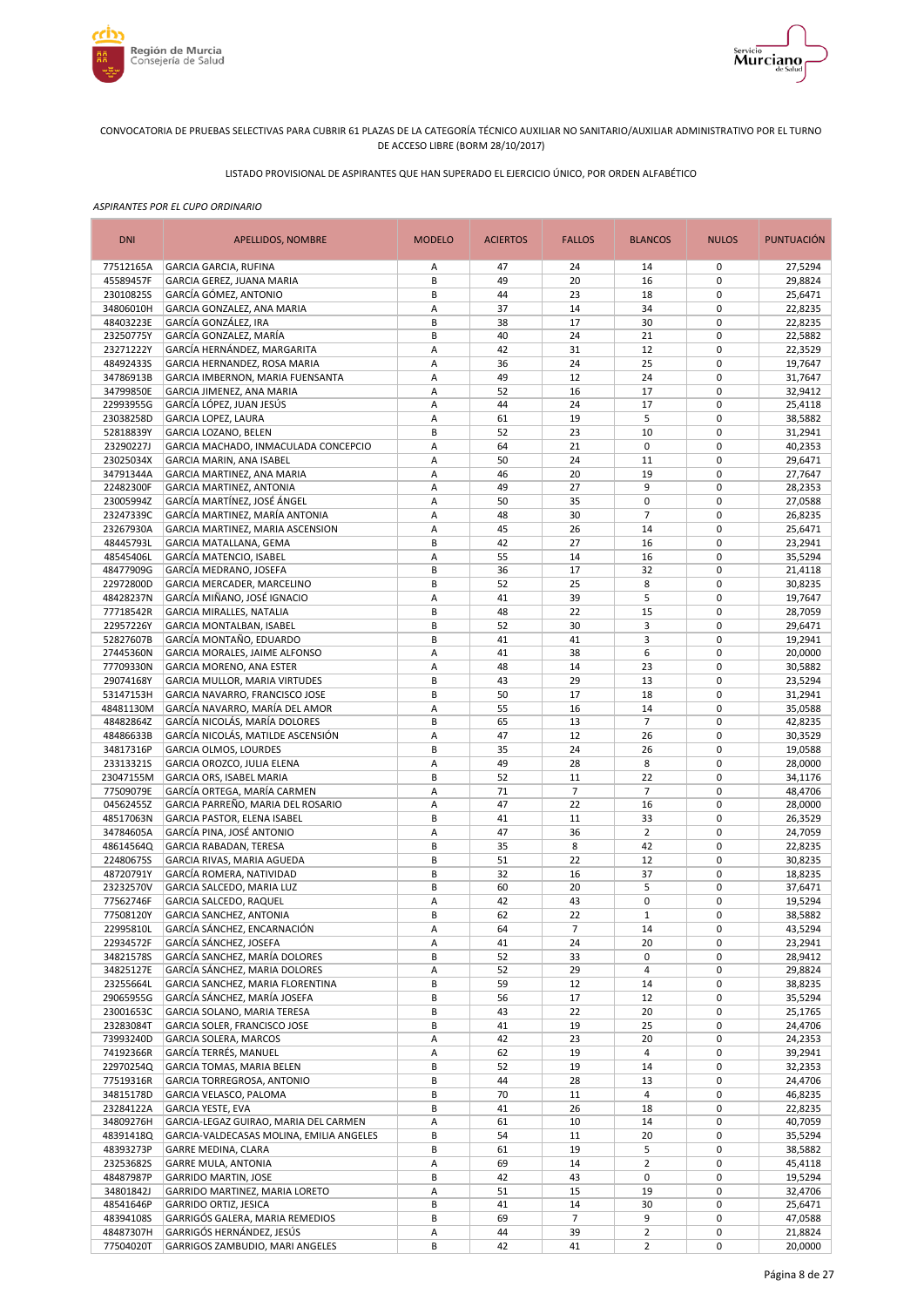



# LISTADO PROVISIONAL DE ASPIRANTES QUE HAN SUPERADO EL EJERCICIO ÚNICO, POR ORDEN ALFABÉTICO

| <b>DNI</b>             | <b>APELLIDOS, NOMBRE</b>                                      | <b>MODELO</b> | <b>ACIERTOS</b> | <b>FALLOS</b>  | <b>BLANCOS</b>          | <b>NULOS</b>               | <b>PUNTUACIÓN</b>  |
|------------------------|---------------------------------------------------------------|---------------|-----------------|----------------|-------------------------|----------------------------|--------------------|
| 23242795F              | GARVI RODRIGUEZ, JOSE MANUEL                                  | Α             | 47              | 21             | 17                      | 0                          | 28,2353            |
| 48611071L              | <b>GASSO SANCHEZ, ROCIO</b>                                   | B             | 42              | 8              | 35                      | $\mathbf 0$                | 27,7647            |
| 48392373M              | GAY MUÑOZ, NURIA                                              | А             | 64              | 20             | $\mathbf{1}$            | $\mathbf 0$                | 40,4706            |
| 48520679V<br>77570190E | GEA AMOR, ANA MARIA<br><b>GEA GOMEZ, PATRICIA</b>             | В<br>В        | 57<br>72        | 27<br>10       | $\mathbf 1$<br>3        | $\mathbf 0$<br>$\mathbf 0$ | 33,8824<br>48,4706 |
| 34827913W              | GIBAJA BARCELO, LIDIA                                         | А             | 57              | 12             | 16                      | $\mathbf 0$                | 37,4118            |
| 28949901P              | GIL CALDITO, ANA BELÉN                                        | B             | 37              | 24             | 24                      | $\mathbf 0$                | 20,4706            |
| 27474104Y              | GIL CORDOBA, CRISTINA                                         | B             | 43              | 8              | 34                      | $\mathbf 0$                | 28,4706            |
| 34823524Y              | GIL GIL, ALFONSO JESUS                                        | А             | 65              | 18             | $\overline{2}$          | $\mathbf 0$                | 41,6471            |
| 07566696H              | GIL GIL, FRANCISCO                                            | А             | 51              | 18             | 16                      | $\mathbf 0$                | 31,7647            |
| 77506990A              | GIL GUILLAMON, JOSEFA                                         | А             | 62              | $\overline{4}$ | 19                      | $\mathbf 0$                | 42,8235            |
| 48501796V              | GIL MARTI, ANA ISABEL                                         | Α             | 56              | 13             | 16                      | $\mathbf 0$                | 36,4706            |
| 48570003Y              | <b>GIL MATEO, SILVIA</b>                                      | B             | 60              | 14             | 11                      | $\mathbf 0$                | 39,0588            |
| 34796984P              | GIL PEREZ, JUAN SEBASTIAN                                     | B             | 40              | 35             | 10                      | $\mathbf 0$<br>$\mathbf 0$ | 20,0000            |
| 77724438D<br>33464780X | GIL TORRENTE, MARIA ISABEL<br>GILABERT CHEREGUINI, BLANCA     | B<br>B        | 41<br>46        | 21<br>17       | 23<br>22                | $\mathbf 0$                | 24,0000<br>28,4706 |
| 77519143N              | GIMENEZ CARREÑO, ENCARNACION                                  | Α             | 67              | 13             | 5                       | $\mathbf 0$                | 44,2353            |
| 77564376G              | GIMENEZ CASTILLO, ANTONIA                                     | А             | 42              | 43             | $\pmb{0}$               | $\mathbf 0$                | 19,5294            |
| 48456376E              | GIMÉNEZ GUILLÉN, MARIA PILAR                                  | Α             | 57              | 8              | 20                      | $\mathbf 0$                | 38,3529            |
| 48415809G              | GIMÉNEZ MARTÍNEZ, ANTONIA                                     | B             | 43              | 16             | 26                      | $\mathbf 0$                | 26,5882            |
| 48427928W              | GIMENEZ RAIGAL, ENCARNACION                                   | B             | 40              | 15             | 30                      | $\mathbf 0$                | 24,7059            |
| 23016888Y              | <b>GIMENEZ ROS, PABLO</b>                                     | B             | 41              | 15             | 29                      | $\mathbf 0$                | 25,4118            |
| 22947845D              | GIMENEZ SERRANO, MARIA JOSE                                   | B             | 51              | 17             | 17                      | $\mathbf 0$                | 32,0000            |
| 45835861N              | GIMENEZ VALENCIANO, ELIA                                      | B             | 38              | 17             | 30                      | $\mathbf 0$                | 22,8235            |
| 22995329K              | GIMÉNEZ ZAPLANA, BERNARDINA                                   | A             | 59              | 16             | 10                      | $\mathbf 0$                | 37,8824            |
| 21490270J              | GIMENO GUALDE, ROSA VICENTA                                   | B             | 40              | $\overline{7}$ | 38                      | $\mathbf 0$                | 26,5882            |
| 48489982W              | <b>GIRIBET BASTIDA, ELENA</b>                                 | А             | 39              | 22             | 24                      | $\pmb{0}$                  | 22,3529            |
| Y1063940C              | GISBERT, ANNE-LISE                                            | А             | 62              | 8              | 15                      | $\mathbf 0$                | 41,8824            |
| 23252411D              | GODÍNEZ SÁNCHEZ- GUERRERO, FÁTIMA                             | B<br>B        | 55<br>47        | 22             | 8                       | $\mathbf 0$<br>$\mathbf 0$ | 33,6471            |
| 34823099H<br>48416029V | GOMARIZ FENOLL, JUAN ANTONIO<br>GOMARIZ FERNANDEZ, GEMA MARIA | А             | 45              | 20<br>19       | 18<br>21                | $\pmb{0}$                  | 28,4706<br>27,2941 |
| 48654601X              | <b>GOMARIZ MAYOR, IRENE</b>                                   | Α             | 41              | 17             | 27                      | $\mathbf 0$                | 24,9412            |
| 27462997P              | <b>GOMARIZ RECHE, ANTONIA</b>                                 | Α             | 46              | 6              | 33                      | $\mathbf 0$                | 31,0588            |
| 48501666W              | GOMEZ CORTES, MARI ANGELES                                    | B             | 39              | 17             | 29                      | $\mathbf 0$                | 23,5294            |
| 48392165G              | GÓMEZ CORTÉS, RAQUEL                                          | B             | 70              | 13             | $\overline{2}$          | $\mathbf 0$                | 46,3529            |
| 34825538L              | GOMEZ FRANCO, FUENSANTA                                       | Α             | 58              | 18             | 9                       | $\mathbf 0$                | 36,7059            |
| 48415349G              | GÓMEZ IGNOTO, MARÍA ELENA                                     | Α             | 43              | 18             | 24                      | $\mathbf 0$                | 26,1176            |
| 22988302D              | GOMEZ LOZANO, ANA BELEN                                       | B             | 49              | 6              | 30                      | $\mathbf 0$                | 33,1765            |
| 29058933C              | GÓMEZ MARÍN, CONSUELO                                         | А             | 53              | 23             | 9                       | $\mathbf 0$                | 32,0000            |
| 07563563J              | <b>GOMEZ MARQUES, ELIECER</b>                                 | Α             | 60              | 19             | 6                       | $\mathbf 0$                | 37,8824            |
| 23060483Q              | GÓMEZ MARTÍN, ENRIQUE JOSE                                    | B             | 40              | 34             | 11                      | $\mathbf 0$                | 20,2353            |
| 52809724E              | <b>GOMEZ MARTINEZ, DOLORES</b>                                | B             | 41              | 33             | 11                      | $\mathbf 0$                | 21,1765            |
| 27453093V<br>34810212B | GÓMEZ MOMPEÁN, ANA MARÍA<br><b>GOMEZ MORENO, JULIA</b>        | A<br>Α        | 44<br>45        | 18<br>29       | 23<br>11                | $\mathbf 0$<br>$\mathbf 0$ | 26,8235<br>24,9412 |
| 77511691N              | GÓMEZ PENALVA, JOSE ANTONIO                                   | B             | 43              | 42             | $\pmb{0}$               | $\mathbf 0$                | 20,4706            |
| 32640064M              | GÓMEZ PENEDO, ANA MARÍA                                       | B             | 50              | 22             | 13                      | $\mathbf 0$                | 30,1176            |
| 52803166L              | GÓMEZ SÁNCHEZ, MARIA CARMEN                                   | B             | 62              | 6              | 17                      | $\mathbf 0$                | 42,3529            |
| 34833180W              | <b>GOMEZ YELO, PATRICIA</b>                                   | A             | 53              | 17             | 15                      | $\mathbf 0$                | 33,4118            |
| 23004343L              | GONZALEZ ARACIL, CARMEN MARIA                                 | Α             | 46              | 31             | 8                       | 0                          | 25,1765            |
| 48510734P              | GONZALEZ BELANDO, CARMEN                                      | В             | 38              | 30             | 17                      | 0                          | 19,7647            |
| 34790033A              | GONZALEZ CARRILLO, MARIA SOLEDAD                              | В             | 62              | 14             | 9                       | 0                          | 40,4706            |
| 52827061V              | GONZALEZ DOLERA, MARIA DOLORES                                | Α             | 48              | 33             | $\overline{\mathbf{4}}$ | 0                          | 26,1176            |
| 29162458E              | GONZÁLEZ ESPÍ, MARIA DOLORES                                  | А             | 42              | 10             | 33                      | 0                          | 27,2941            |
| 76869924Z              | GONZALEZ FERNANDEZ, LINO                                      | Α             | 42              | 21             | 22                      | 0                          | 24,7059            |
| 23261150P              | GONZALEZ GALINDO, MARIA ISABEL                                | Α             | 50              | 22             | 13                      | 0                          | 30,1176            |
| 46876769D              | <b>GONZALEZ GUERRERO, LAURA</b>                               | В             | 43              | 34<br>22       | 8                       | 0<br>$\pmb{0}$             | 22,3529<br>21,6471 |
| 52808723X<br>77709222L | GONZALEZ HERNANDEZ, MARIA<br>GONZALEZ IBAÑEZ, ANGEL           | Α<br>Α        | 38<br>63        | 5              | 25<br>17                | 0                          | 43,2941            |
| 48649639Q              | GONZÁLEZ LÓPEZ-MATENCIO, FUENSANTA                            | B             | 48              | 28             | 9                       | $\pmb{0}$                  | 27,2941            |
| 23224861J              | GONZALEZ MARTINEZ, ANGELINA                                   | В             | 41              | 18             | 26                      | 0                          | 24,7059            |
| 77705539Q              | GONZÁLEZ MARTÍNEZ, GLORIA ELENA                               | Α             | 67              | 5              | 13                      | $\mathbf 0$                | 46,1176            |
| 21448386N              | GONZÁLEZ MARTÍNEZ, MIGUEL ANGEL                               | А             | 56              | 23             | 6                       | 0                          | 34,1176            |
| 23261922K              | GONZALEZ MOLINA, MARÍA ISABEL                                 | А             | 67              | 10             | 8                       | 0                          | 44,9412            |
| 48395244R              | GONZALEZ MONTOYA, LAURA                                       | В             | 43              | 39             | 3                       | $\pmb{0}$                  | 21,1765            |
| 23039037Y              | GONZALEZ PAEZ, VERONICA                                       | В             | 73              | 5              | $\overline{7}$          | $\pmb{0}$                  | 50,3529            |
| 23263725F              | GONZALEZ PAREDES, MARIA                                       | Α             | 46              | 28             | 11                      | $\pmb{0}$                  | 25,8824            |
| 23266833X              | GONZALEZ PEREZ, ANA MARIA                                     | Α             | 53              | 24             | 8                       | $\pmb{0}$                  | 31,7647            |
| 34813965S              | GONZÁLEZ PÉREZ, JOSEFA                                        | А             | 45              | 30             | 10                      | $\pmb{0}$                  | 24,7059            |
| 22975980S              | GONZALEZ RODRIGUEZ, ROSA MARIA                                | В             | 55              | 17             | 13                      | $\pmb{0}$                  | 34,8235            |
| 48423035P              | GONZÁLEZ RUBIO, MARIA ISABEL<br>GONZÁLEZ RUEDA, FRANCISCO     | B<br>В        | 58              | 27<br>26       | 0                       | 0<br>$\pmb{0}$             | 34,5882            |
| 27445453J<br>77568361X | GONZALEZ RUIZ, MARIA ISABEL                                   | B             | 38<br>38        | 14             | 21<br>33                | 0                          | 20,7059<br>23,5294 |
|                        |                                                               |               |                 |                |                         |                            |                    |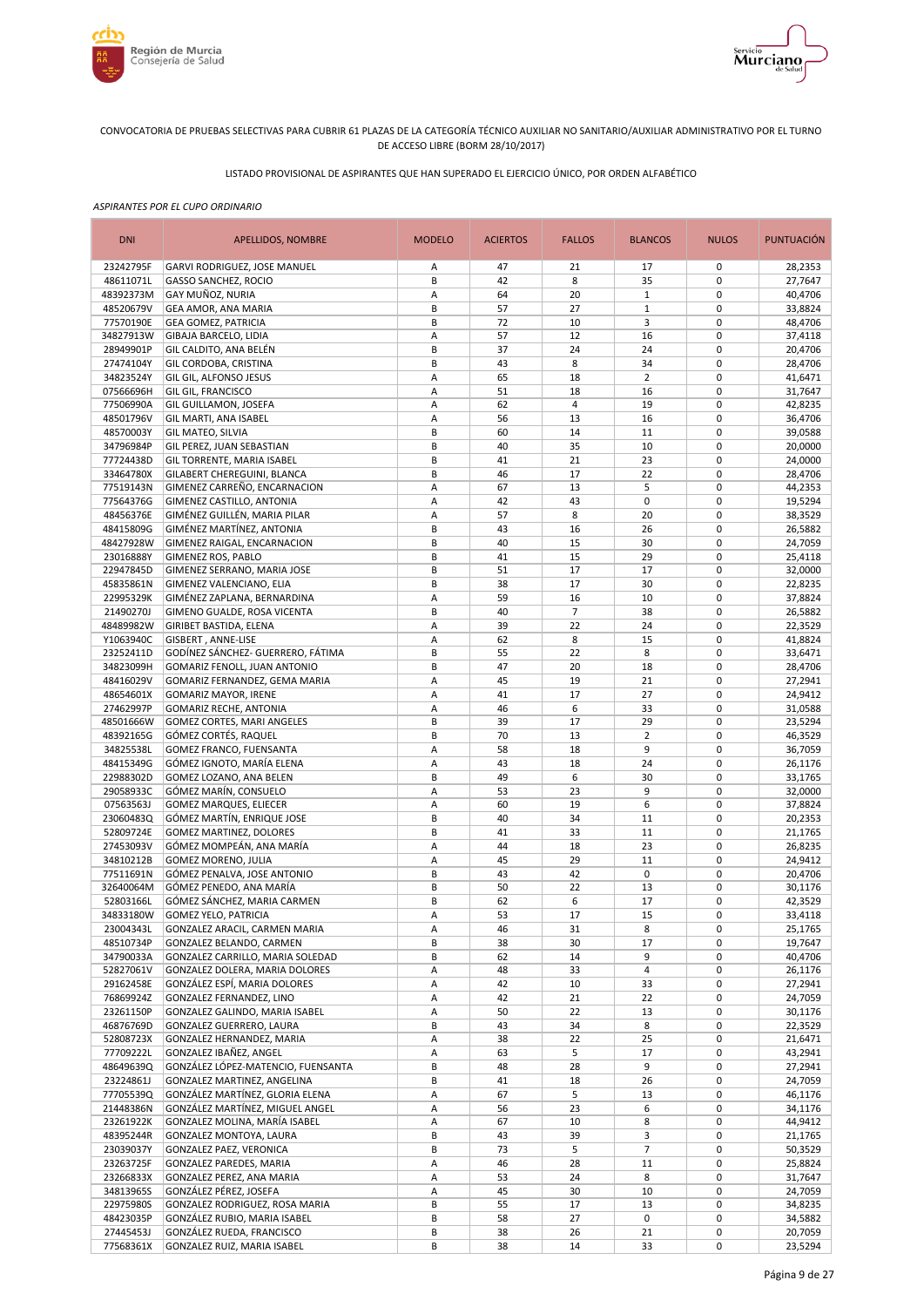



# LISTADO PROVISIONAL DE ASPIRANTES QUE HAN SUPERADO EL EJERCICIO ÚNICO, POR ORDEN ALFABÉTICO

| <b>DNI</b>             | <b>APELLIDOS, NOMBRE</b>                                            | <b>MODELO</b> | <b>ACIERTOS</b> | <b>FALLOS</b>  | <b>BLANCOS</b>       | <b>NULOS</b>               | <b>PUNTUACIÓN</b>  |
|------------------------|---------------------------------------------------------------------|---------------|-----------------|----------------|----------------------|----------------------------|--------------------|
| 52815210B              | GONZALEZ SOLANA, TEODORA                                            | Α             | 49              | 14             | 22                   | 0                          | 31,2941            |
| 22989038D              | GONZALEZ SOLER, MARIA DE LOS ANGELES                                | B             | 59              | 16             | 10                   | 0                          | 37,8824            |
| 48630827H              | GONZALVEZ MONTALVO, MARÍA DE LOS ÁNGELES                            | Α             | 37              | 24             | 24                   | 0                          | 20,4706            |
| 77523931Q<br>48400299L | GONZÁLVEZ VICENTE, JOSÉ<br>GRACIA FERNÁNDEZ, JUAN JOSÉ              | Α<br>B        | 38<br>44        | 8<br>29        | 39<br>12             | 0<br>$\mathbf 0$           | 24,9412<br>24,2353 |
| 27459123K              | GRACIA GONZALEZ, SALVADOR                                           | В             | 42              | 42             | $\mathbf{1}$         | 0                          | 19,7647            |
| 77565856N              | GRACIA LORCA, MIGUEL ANGEL                                          | Α             | 68              | $\overline{4}$ | 13                   | $\mathbf 0$                | 47,0588            |
| 27446099S              | <b>GRANADO MARTINEZ, ANDRES J</b>                                   | Α             | 40              | 36             | 9                    | 0                          | 19,7647            |
| 48514607V              | GRANADOS GONZALEZ, ALMUDENA                                         | Α             | 53              | 24             | 8                    | $\mathbf 0$                | 31,7647            |
| 29072683Q              | GUARDIOLA BERNAL, MAXIMA                                            | Α             | 41              | 36             | 8                    | $\mathbf 0$                | 20,4706            |
| 48486993A              | <b>GUERRERO AYUSO, ENRIQUE</b>                                      | B             | 39              | 33             | 13                   | $\mathbf 0$                | 19,7647            |
| 34813640N              | GUERRERO ROMERO, CARMEN MARIA                                       | Α             | 49              | 28             | 8                    | $\mathbf 0$<br>$\mathbf 0$ | 28,0000            |
| 52817688M<br>22986310H | <b>GUERRERO SAEZ, ROSARIO</b><br>GUERRERO SANTOS, MARIA JESUS       | Α<br>Α        | 41<br>37        | 11<br>13       | 33<br>35             | $\mathbf 0$                | 26,3529<br>23,0588 |
| 27484574B              | GUERRERO VILLENA, MARAVILLAS                                        | Α             | 58              | 20             | $\overline{7}$       | $\mathbf 0$                | 36,2353            |
| 34792397K              | GUIL ESPINA, MARIA PALOMA I.                                        | B             | 39              | 35             | 11                   | $\mathbf 0$                | 19,2941            |
| 77562965L              | <b>GUILLAMON GUILLEN, ANGELES</b>                                   | B             | 45              | 5              | 35                   | $\mathbf 0$                | 30,5882            |
| 52829107Q              | GUILLAMON JARA, ANA JOSEFA                                          | B             | 38              | 18             | 29                   | $\mathbf 0$                | 22,5882            |
| 27484080T              | <b>GUILLEN ALARCON, ANTONIO</b>                                     | B             | 39              | 8              | 38                   | $\mathbf 0$                | 25,6471            |
| 34788418K              | GUILLEN GALLARDO, MARIA DEL CARMEN                                  | Α             | 37              | 23             | 25                   | $\mathbf 0$                | 20,7059            |
| 52813617M              | GUILLEN LOPEZ, LAURA ANTONIA                                        | B<br>B        | 47<br>45        | 35<br>31       | 3<br>9               | $\mathbf 0$<br>$\mathbf 0$ | 24,9412<br>24,4706 |
| 23231230B<br>32638065F | GUILLEN NAVARRO, MARIA JESUS<br>GUTIÉRREZ MONTERO, MARÍA DEL CARMEN | B             | 57              | 17             | 11                   | 0                          | 36,2353            |
| 23037042N              | GUZMÁN GIMÉNEZ, NOELIA                                              | A             | 55              | 20             | 10                   | $\mathbf 0$                | 34,1176            |
| 23808179M              | HARO ORTEGA, MARIA CONCEPCION                                       | B             | 36              | 27             | 22                   | 0                          | 19,0588            |
| 34815636F              | HELLIN MARTINEZ, JAIME                                              | Α             | 34              | 17             | 34                   | $\mathbf 0$                | 20,0000            |
| 22938377V              | HEREDIA LOPEZ, TOMAS                                                | Α             | 38              | 33             | 14                   | 0                          | 19,0588            |
| 23009281N              | HEREDIA OLMOS, ASUNCIÓN                                             | Α             | 51              | 8              | 26                   | $\pmb{0}$                  | 34,1176            |
| 23000669W              | HEREDIA PEREZ, JOSE MIGUEL                                          | В             | 45              | 37             | 3                    | 0                          | 23,0588            |
| 48502900V              | HERNANDEZ AGUILAR, SONIA                                            | Α             | 42              | 31             | 12                   | $\mathbf 0$                | 22,3529            |
| 48548271D<br>48548270P | HERNANDEZ AROCA, ELISABET<br>HERNANDEZ AROCA, MARIA DOLORES         | Α<br>Α        | 46<br>62        | 25<br>17       | 14<br>6              | 0<br>$\mathbf 0$           | 26,5882<br>39,7647 |
| 23245431K              | HERNANDEZ AYALA, MARIA DEL MAR                                      | Α             | 49              | 18             | 18                   | 0                          | 30,3529            |
| 34836521P              | HERNANDEZ BARREIRO, CORIN                                           | B             | 73              | 8              | 4                    | $\mathbf 0$                | 49,6471            |
| 22978272F              | HERNANDEZ BERNAL, PILAR                                             | B             | 40              | 14             | 31                   | $\mathbf 0$                | 24,9412            |
| 34794325V              | HERNANDEZ BUENO, JUAN RAFAEL                                        | Α             | 36              | 15             | 34                   | $\mathbf 0$                | 21,8824            |
| 48401758Y              | HERNANDEZ CAMPISANO, JUAN JOSE                                      | Α             | 42              | 33             | 10                   | $\mathbf 0$                | 21,8824            |
| 27443522Z              | HERNANDEZ CARRILLO, MARIA DOLORES                                   | B             | 51              | 16             | 18                   | $\mathbf 0$                | 32,2353            |
| 48524763F<br>48422518C | HERNÁNDEZ DÉBORA, JUAN JOSÉ<br>HERNÁNDEZ GARCÍA, INMACULADA         | А<br>B        | 49<br>44        | 22<br>37       | 14<br>$\overline{4}$ | $\mathbf 0$<br>$\mathbf 0$ | 29,4118<br>22,3529 |
| 74437897F              | HERNANDEZ GARCIA, ROSA MARIA                                        | Α             | 36              | 23             | 26                   | $\mathbf 0$                | 20,0000            |
| 27482769T              | HERNANDEZ GIL, MARIA TERESA                                         | B             | 53              | 28             | 4                    | $\mathbf 0$                | 30,8235            |
| 34787020A              | HERNANDEZ GIMENEZ, JOSE MIGUEL                                      | А             | 49              | 31             | 5                    | $\mathbf 0$                | 27,2941            |
| 52805120H              | HERNANDEZ GIMENO, JUAN PEDRO                                        | Α             | 45              | 31             | 9                    | $\mathbf 0$                | 24,4706            |
| 52806699X              | HERNANDEZ GIMENO, MARIA PETRA                                       | Α             | 42              | 23             | 20                   | $\mathbf 0$                | 24,2353            |
| 23054352A              | HERNANDEZ GONZALEZ, NOELIA                                          | B             | 41              | 29             | 15                   | 0                          | 22,1176            |
| 48639262N<br>29066433E | HERNANDEZ ILLESCAS, CRISTINA<br>HERNÁNDEZ LÓPEZ, ANDRÉS FELIPE      | Α<br>B        | 53<br>43        | 17<br>29       | 15<br>13             | $\mathbf 0$<br>$\mathbf 0$ | 33,4118<br>23,5294 |
| 23262150L              | HERNÁNDEZ LÓPEZ, ROSA Mª                                            | Α             | 37              | 22             | 26                   | 0                          | 20,9412            |
| 48521922H              | HERNANDEZ MARIN, MARIA ELISA                                        | A             | 50              | 15             | 20                   | 0                          | 31,7647            |
| 52819562Q              | HERNANDEZ MARTINEZ, JOSEFA                                          | B             | 42              | 17             | 26                   | 0                          | 25,6471            |
| 34819906E              | HERNANDEZ MORALES, ANGELA MARIA                                     | Α             | 73              | 10             | $\overline{2}$       | 0                          | 49,1765            |
| 23040849R              | HERNANDEZ MORENO, VICTOR ANTONIO                                    | Α             | 58              | 23             | 4                    | 0                          | 35,5294            |
| 34820065C              | HERNANDEZ NICOLAS, CARMEN MARÍA                                     | В             | 44              | 26             | 15                   | 0                          | 24,9412            |
| 34805336B<br>34796515E | HERNÁNDEZ PAGEO, BEATRIZ<br>HERNÁNDEZ PAJEO, SONIA                  | Α             | 44<br>40        | 34             | $\overline{7}$       | 0<br>0                     | 23,0588<br>24,2353 |
| 52825751H              | HERNANDEZ PASTOR, MARIA TERESA                                      | Α<br>Α        | 38              | 17<br>27       | 28<br>20             | 0                          | 20,4706            |
| 48695329M              | HERNANDEZ PLANES, RAQUEL                                            | В             | 44              | 29             | 12                   | 0                          | 24,2353            |
| 48433646Q              | HERNANDEZ RODRIGUEZ, MARIA ISABEL                                   | Α             | 37              | 27             | 21                   | 0                          | 19,7647            |
| 07986557Z              | HERNÁNDEZ ROGADO, FRANCISCO RAÚL                                    | Α             | 45              | 18             | 22                   | 0                          | 27,5294            |
| 52829928D              | HERNANDEZ RUIPEREZ, CARMEN EMILIA                                   | B             | 61              | 16             | 8                    | 0                          | 39,2941            |
| 22987473P              | HERNÁNDEZ SÁNCHEZ, CONRADO                                          | Α             | 46              | 36             | 3                    | 0                          | 24,0000            |
| 48559988L              | HERNANDEZ SANCHEZ, LOURDES                                          | Α             | 53              | 20             | 12                   | 0<br>0                     | 32,7059            |
| 27457204B<br>73993078P | HERNANDEZ SEVILLA, ANTONIA<br>HERNÁNDEZ SORIANO, MARAVILLAS         | В<br>B        | 45<br>54        | 24<br>14       | 16<br>17             | 0                          | 26,1176<br>34,8235 |
| 22987714L              | HERNÁNDEZ SOTO, JESÚS SALVADOR                                      | B             | 50              | 29             | 6                    | 0                          | 28,4706            |
| 48423401Y              | HERNANDEZ VIDAL, MARIA LUISA                                        | Α             | 48              | 23             | 14                   | 0                          | 28,4706            |
| 34809010M              | HERRERA NAVARRO, ALICIA                                             | B             | 54              | 11             | 20                   | 0                          | 35,5294            |
| 48516575F              | HERRERO PEREZ, CRISTINA                                             | В             | 43              | 19             | 23                   | 0                          | 25,8824            |
| 30646208L              | HERREROS GONZALEZ, JUAN FELIX                                       | B             | 40              | 40             | 5                    | 0                          | 18,8235            |
| 27447766A              | HIDALGO BERENGUER, YOLANDA                                          | Α             | 51              | 16             | 18                   | 0                          | 32,2353            |
| 27484939P              | HIDALGO LAX, MARIA JOSE                                             | В             | 35              | 20             | 30                   | 0                          | 20,0000            |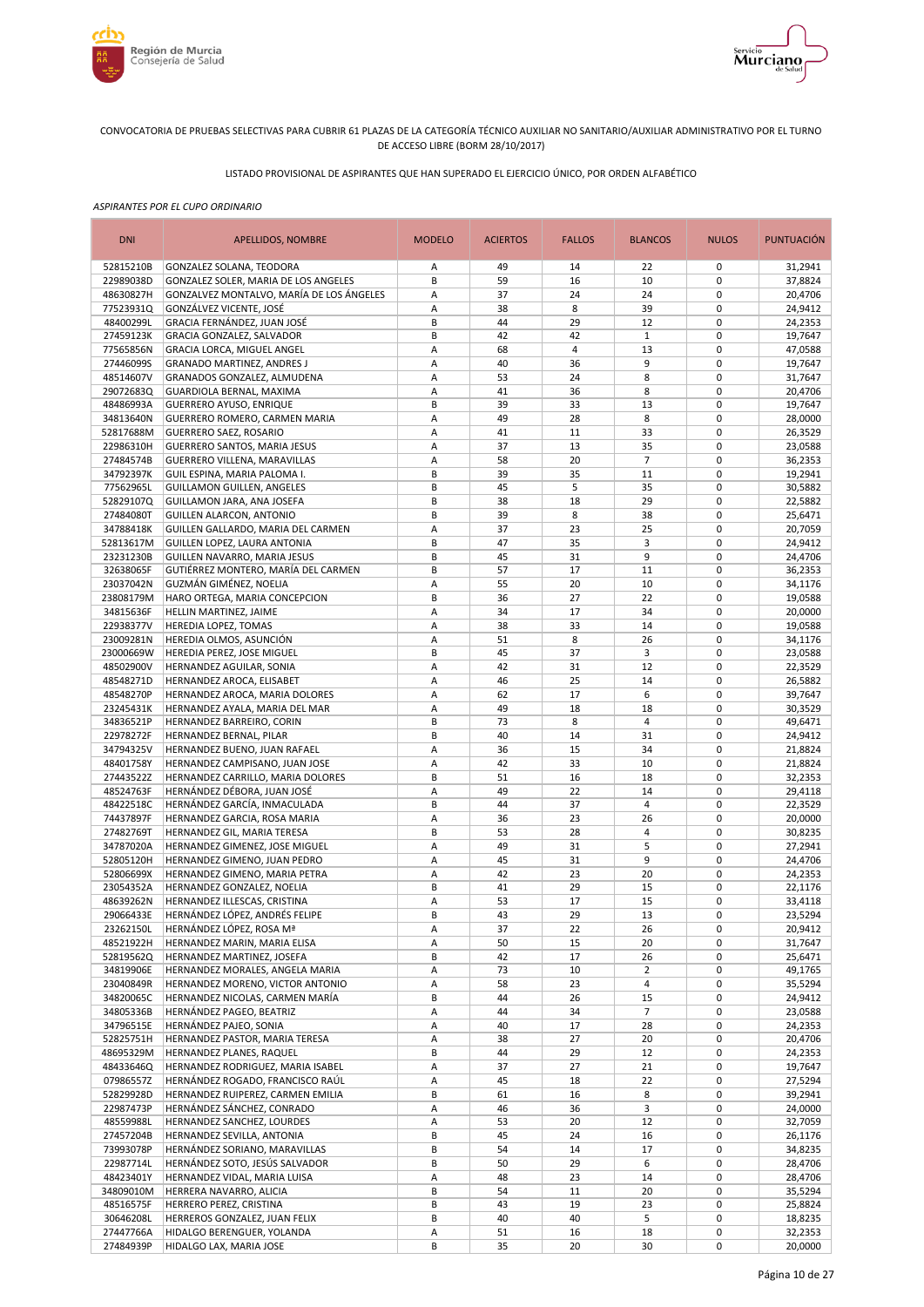



# LISTADO PROVISIONAL DE ASPIRANTES QUE HAN SUPERADO EL EJERCICIO ÚNICO, POR ORDEN ALFABÉTICO

| <b>DNI</b>             | APELLIDOS, NOMBRE                                                   | <b>MODELO</b> | <b>ACIERTOS</b> | <b>FALLOS</b>  | <b>BLANCOS</b>       | <b>NULOS</b>               | PUNTUACIÓN         |
|------------------------|---------------------------------------------------------------------|---------------|-----------------|----------------|----------------------|----------------------------|--------------------|
| 34815657M              | HIDALGO MONTESINOS, MARÍA ROSARIO                                   | Α             | 52              | 21             | 12                   | 0                          | 31,7647            |
| 22991167E              | HUERTAS HERNANDEZ, RICARDO                                          | A             | 36              | 18             | 31                   | $\mathbf 0$                | 21,1765            |
| 48480302M              | HUERTAS LOPEZ, MARIA AZUCENA                                        | A             | 54              | 21             | 10                   | 0                          | 33,1765            |
| 22995023Z<br>27463532Z | HUERTAS MERCADER, FRANCISCO<br>HURTADO LÓPEZ, CONSUELO              | B<br>A        | 44<br>59        | 36<br>18       | 5<br>8               | 0<br>$\mathbf 0$           | 22,5882<br>37,4118 |
| 48502280H              | HURTADO LUJAN, NOEMI                                                | Α             | 45              | 21             | 19                   | 0                          | 26,8235            |
| 27426912X              | HUSILLOS RODRÍGUEZ, Mª DE LOS ÁNGELES                               | A             | 38              | 25             | 22                   | $\mathbf 0$                | 20,9412            |
| 52803587A              | IBAÑEZ BO, ANTONIA                                                  | B             | 51              | 29             | 5                    | 0                          | 29,1765            |
| 23240388S              | IBAÑEZ GIMENEZ, ELENA                                               | B             | 37              | 15             | 33                   | $\mathbf 0$                | 22,5882            |
| 22985332Y              | IBAÑEZ PAGAN, CARMEN                                                | Α             | 62              | 16             | $\overline{7}$       | 0                          | 40,0000            |
| 27442557S              | IBAÑEZ TORTOSA, PEDRO ANTONIO                                       | A             | 45              | 27             | 13                   | $\mathbf 0$                | 25,4118            |
| 23288160Q              | <b>IBARRA SIMON, ISABEL</b>                                         | B             | 42              | 36             | $\overline{7}$       | $\mathbf 0$                | 21,1765            |
| 27459794W              | IBERNÓN ABRIL, MARAVILLAS                                           | Α             | 40              | 34             | 11<br>18             | $\mathbf 0$<br>$\mathbf 0$ | 20,2353            |
| 44289962N<br>45568740J | <b>IGLESIAS SANCHEZ, ANA MARIA</b><br>ILLÁN FERRÁNDEZ, CARMELO JOSÉ | B<br>B        | 39<br>45        | 28<br>25       | 15                   | $\mathbf 0$                | 20,9412<br>25,8824 |
| 29000153M              | ILLÁN GONZÁLEZ, MARÍA LAURA                                         | Α             | 50              | 27             | 8                    | $\mathbf 0$                | 28,9412            |
| 48399977L              | ILLÁN HERNÁNDEZ, REMEDIOS                                           | B             | 49              | 10             | 26                   | $\mathbf 0$                | 32,2353            |
| 22957865R              | ILLAN MARTINEZ, ANDREA                                              | B             | 36              | 23             | 26                   | $\mathbf 0$                | 20,0000            |
| 48502181B              | ILLÁN VIDAL, EMMA                                                   | Α             | 74              | 5              | 6                    | $\mathbf 0$                | 51,0588            |
| 23019105S              | INGLES MATEO, FAUSTINA                                              | B             | 48              | 18             | 19                   | $\mathbf 0$                | 29,6471            |
| 34786570J              | INIESTA NICOLAS, JUANA                                              | Α             | 58              | 19             | 8                    | $\mathbf 0$                | 36,4706            |
| 22962844N              | INIESTA SANCHEZ, JULIANA                                            | B             | 54              | 20             | 11                   | $\mathbf 0$                | 33,4118            |
| 27479883N              | IÑIGUEZ CAMPUZANO, ALFONSO                                          | A             | 58              | 10             | 17                   | 0                          | 38,5882            |
| 23062276S              | IZQUIERDO MARTINEZ, NOELIA                                          | B             | 45              | 14             | 26                   | $\mathbf 0$                | 28,4706            |
| 52802915K<br>52805206N | JARA HERNANDEZ, MARIA ANGELES<br>JARA TORRECILLAS, AMALIA           | B<br>A        | 49<br>51        | 36<br>24       | 0<br>10              | 0<br>$\mathbf 0$           | 26,1176<br>30,3529 |
| 29075970Z              | JIMENEZ ABELLAN, ANTONIA MARIA                                      | B             | 46              | 9              | 30                   | $\mathbf 0$                | 30,3529            |
| 34791106H              | JIMÉNEZ ALEMÁN, JULIO                                               | A             | 39              | 21             | 25                   | $\pmb{0}$                  | 22,5882            |
| 48390240B              | JIMENEZ CABEZAS, GEMA                                               | Α             | 42              | 28             | 15                   | 0                          | 23,0588            |
| 07565412E              | JIMENEZ ESPADA, VIRGINIA                                            | A             | 53              | 15             | 17                   | $\mathbf 0$                | 33,8824            |
| 27461431Y              | JIMÉNEZ GARCÍA, M. DOLORES                                          | B             | 35              | 21             | 29                   | 0                          | 19,7647            |
| 77708221F              | JIMENEZ MARTINEZ, JOSEFA                                            | A             | 41              | 30             | 14                   | $\mathbf 0$                | 21,8824            |
| 77712820Y              | JIMENEZ MARTINEZ, MARIA                                             | B             | 64              | 18             | 3                    | 0                          | 40,9412            |
| 18235319E              | JIMÉNEZ QUILES, FRANCISCO MIGUEL                                    | Α             | 38              | 12             | 35                   | $\mathbf 0$                | 24,0000            |
| 27468450X<br>48544686N | JIMENEZ TORRES, MARCELINA<br>JIMENEZ VERA, MARIA DEL VALLE          | Α<br>А        | 41<br>49        | 28<br>32       | 16<br>4              | 0<br>$\mathbf 0$           | 22,3529<br>27,0588 |
| 20423533Q              | JORDÁ DAUDER, MARÍA LIRIOS                                          | B             | 40              | 17             | 28                   | $\mathbf 0$                | 24,2353            |
| 48498853H              | JOUVE MARCO, MARIA JOSE                                             | B             | 39              | 33             | 13                   | $\mathbf 0$                | 19,7647            |
| 29075349Z              | JUAN AZORIN, MARIA DEL CARMEN                                       | A             | 44              | 32             | 9                    | $\mathbf 0$                | 23,5294            |
| 29070507W              | JUAN AZORIN, MARIA REMEDIOS                                         | B             | 63              | 17             | 5                    | $\mathbf 0$                | 40,4706            |
| 22482329J              | JUAN MUÑOZ, Mª CONCEPCION                                           | Α             | 63              | 11             | 11                   | $\mathbf 0$                | 41,8824            |
| 03877913K              | JUZGADO PINEDA, JULIO CESAR                                         | B             | 39              | 30             | 16                   | $\mathbf 0$                | 20,4706            |
| X4554190Y              | KRAUSEMANN ACOSTA, INGRID                                           | B             | 56              | 10             | 19                   | $\mathbf 0$                | 37,1765            |
| 48515704X              | LABAÑA FREITAS, MARIA                                               | B<br>B        | 40<br>32        | 34<br>12       | 11                   | $\mathbf 0$<br>$\mathbf 0$ | 20,2353            |
| 34814816S<br>23257256R | LABAÑA-FREITAS SERRANO, JUAN BAUTISTA<br>LADEVESA GÓMEZ, SOLEDAD    | Α             | 59              | 21             | 41<br>5              | 0                          | 19,7647<br>36,7059 |
| 23026206D              | LAFUENTE BARQUERO, INMACULADA                                       | B             | 53              | 20             | 12                   | $\mathbf 0$                | 32,7059            |
| 77524862G              | LAJARÍN LÓPEZ, JUAN JOSÉ                                            | A             | 37              | 17             | 31                   | $\mathbf 0$                | 22,1176            |
| 23242374T              | LARDIN HEREDIA, FELICIA                                             | B             | 41              | 34             | 10                   | 0                          | 20,9412            |
| 23261070C              | LARIO MIÑARRO, SALVADOR                                             | B             | 37              | 12             | 36                   | 0                          | 23,2941            |
| 23258422V              | LARIO PELEGRIN, Mª MERCEDES                                         | B             | 64              | 10             | 11                   | 0                          | 42,8235            |
| 34832357F              | LATORRE RODRÍGUEZ, MARÍA TRINIDAD                                   | А             | 63              | 15             | $\overline{7}$       | 0                          | 40,9412            |
| 48482401B              | LAX MADRID, JOSE DAVID                                              | B             | 49              | 15             | 21                   | 0                          | 31,0588<br>23,0588 |
| 48487113P<br>48496971E | LAX MORALES, ROCIO<br>LAX RUIZ, MARÍA ISABEL                        | В<br>B        | 40<br>43        | 22<br>30       | 23<br>12             | 0<br>0                     | 23,2941            |
| 27472056M              | LEAL MARTINEZ, JOSEFA                                               | B             | 39              | 28             | 18                   | 0                          | 20,9412            |
| 48479826N              | LEAL PARRA, MARIA DEL CARMEN                                        | B             | 74              | $\overline{7}$ | 4                    | 0                          | 50,5882            |
| 23016867P              | LEANDRO GARCIA, MARIA DE LOS ANGELES                                | Α             | 36              | 6              | 43                   | 0                          | 24,0000            |
| 48616760G              | LEDO PLAZA, MARÍA CRISTINA                                          | А             | 77              | $\overline{4}$ | 4                    | 0                          | 53,4118            |
| 22975573E              | LEGAZ VIVANCOS, ENCARNACION                                         | Α             | 64              | 17             | 4                    | 0                          | 41,1765            |
| 77512119A              | LENCINA OLIVARES, AQUILINO                                          | B             | 50              | 32             | 3                    | 0                          | 27,7647            |
| 77719477Q              | LINDO MANZANARES, JAQUELINE                                         | Α             | 51              | 15             | 19                   | 0                          | 32,4706            |
| 48402586Y              | LIZA ROS, CRISTINA                                                  | B             | 33              | 18             | 34                   | 0                          | 19,0588            |
| 23241895G<br>34834350E | LLAMAS SÁNCHEZ, CATALINA MARÍA<br>LLOR ALCOLEA, MARIA SOLEDAD       | Α<br>B        | 43<br>58        | 35<br>14       | $\overline{7}$<br>13 | 0<br>0                     | 22,1176<br>37,6471 |
| 77562716T              | LLORENTE LORENCIO, MARIA                                            | B             | 55              | 22             | 8                    | 0                          | 33,6471            |
| 71122166W              | LOBOS MARTIN, JORGE ANIBAL                                          | Α             | 45              | 40             | 0                    | 0                          | 22,3529            |
| 35014604W              | LONGA REINA, ENRIQUE                                                | Α             | 65              | 14             | 6                    | 0                          | 42,5882            |
| 34807478Z              | LOPERA GÓMEZ, VÍCTOR MANUEL                                         | B             | 43              | 42             | 0                    | 0                          | 20,4706            |
| 48391159X              | LÓPEZ ALACID, DÉBORA                                                | B             | 45              | 13             | 27                   | 0                          | 28,7059            |
| 27473260J              | LOPEZ ALCANTUD, BELEN                                               | А             | 45              | 27             | 13                   | 0                          | 25,4118            |
| 74359108Q              | LOPEZ AVILES, PILAR REYES                                           | B             | 62              | $10\,$         | 13                   | 0                          | 41,4118            |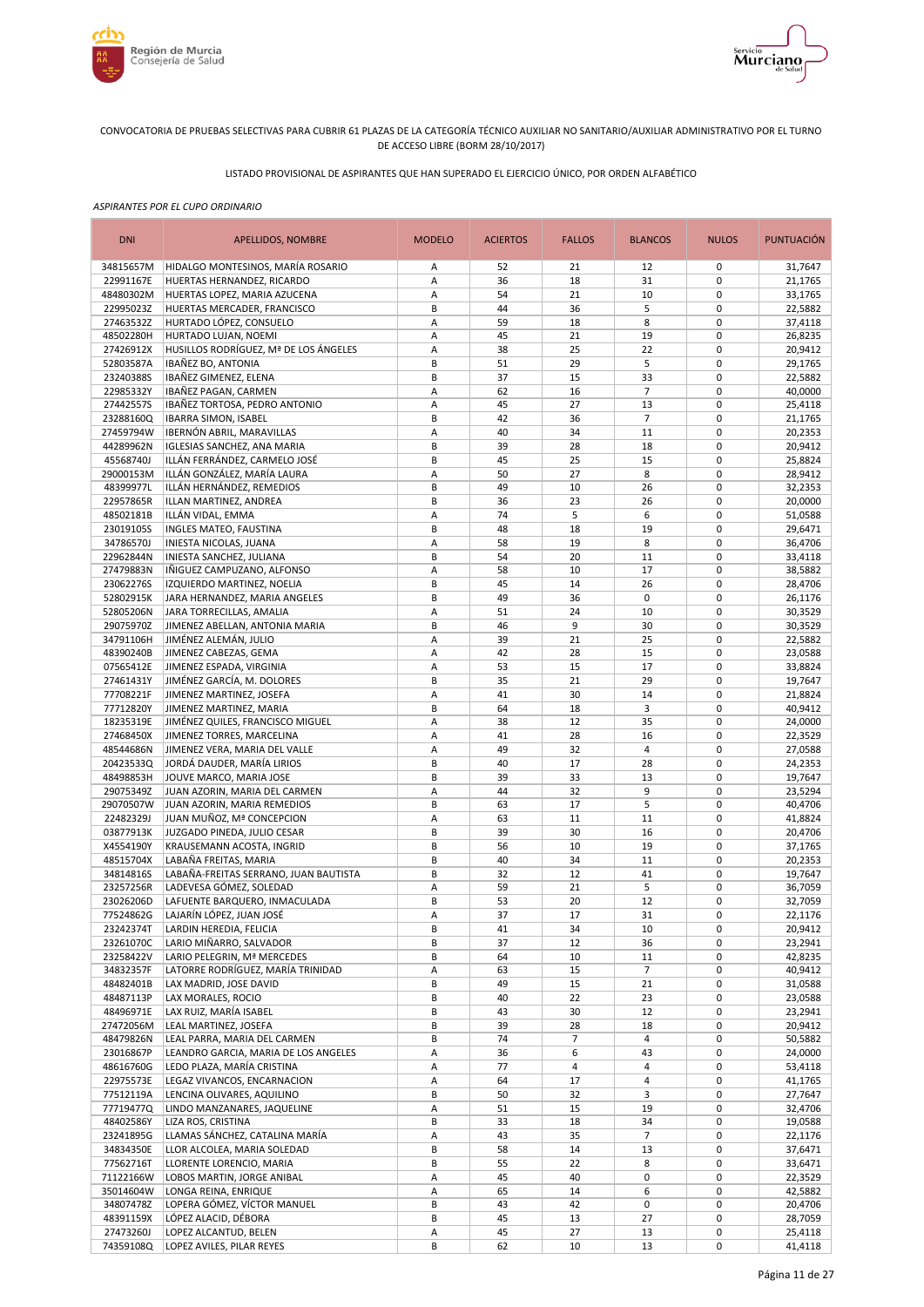



# LISTADO PROVISIONAL DE ASPIRANTES QUE HAN SUPERADO EL EJERCICIO ÚNICO, POR ORDEN ALFABÉTICO

| <b>DNI</b><br><b>MODELO</b><br><b>FALLOS</b><br><b>BLANCOS</b><br>APELLIDOS, NOMBRE<br><b>ACIERTOS</b>                                           | <b>NULOS</b><br><b>PUNTUACIÓN</b>                |
|--------------------------------------------------------------------------------------------------------------------------------------------------|--------------------------------------------------|
| 48427817Y<br>LOPEZ BALLESTER, MARIA ESPERANZA<br>58<br>9<br>Α<br>18                                                                              | 0<br>38,8235                                     |
| A<br>55<br>19<br>11<br>48612888L<br>LÓPEZ BELLO, JAVIER                                                                                          | $\mathbf 0$<br>34,3529                           |
| 48450872S<br>LOPEZ BENAVENTE, MARIA ANGELES<br>А<br>43<br>36<br>6                                                                                | $\mathbf 0$<br>21,8824                           |
| B<br>41<br>37<br>$\overline{7}$<br>22937994W<br>LOPEZ BERISO, ANGEL<br>48396217P<br>B<br>51<br>5<br>29<br>LOPEZ BERNAL, IRENE                    | $\pmb{0}$<br>20,2353<br>$\mathbf 0$<br>34,8235   |
| 48477067J<br>71<br>10<br>$\overline{4}$<br>LOPEZ BETETA, MARIA ANGELES<br>А                                                                      | $\mathbf 0$<br>47,7647                           |
| 23002728Z<br>37<br>LOPEZ CABALLERO, ANA BELEN<br>А<br>22<br>26                                                                                   | $\mathbf 0$<br>20,9412                           |
| 29039868E<br>LÓPEZ CANDEL, GONZALO<br>42<br>В<br>36<br>7                                                                                         | $\mathbf 0$<br>21,1765                           |
| 27476832C<br>10<br>11<br>LÓPEZ CANDEL, MARIA DEL CARMEN<br>В<br>64                                                                               | $\mathbf 0$<br>42,8235                           |
| B<br>63<br>$\overline{2}$<br>48504850N<br>LOPEZ CANO, DANIEL<br>20                                                                               | $\mathbf 0$<br>39,7647                           |
| LÓPEZ CÁNOVAS, MARI CARMEN<br>44<br>13<br>52829180C<br>А<br>28                                                                                   | $\mathbf 0$<br>28,0000                           |
| 48508285C<br>LOPEZ CARRASCO, ELENA<br>21<br>А<br>40<br>24                                                                                        | $\mathbf 0$<br>23,2941                           |
| 23236619H<br>LÓPEZ CARRASCO, MARIA ANGELES<br>А<br>54<br>16<br>15<br>48501087K<br>B<br>45<br>28<br>LÓPEZ COSTA, THAIS<br>12                      | $\mathbf 0$<br>34,3529<br>$\mathbf 0$            |
| 77570010A<br>B<br>17<br>31<br>LOPEZ EGEA, FRANCISCA<br>37                                                                                        | 25,1765<br>$\mathbf 0$<br>22,1176                |
| 34821804B<br>B<br>52<br>17<br>LOPEZ ESCLAPEZ, RAQUEL<br>16                                                                                       | $\mathbf 0$<br>32,9412                           |
| 48633779A<br>B<br>51<br>9<br>25<br>LÓPEZ ESPARZA, ANA                                                                                            | $\mathbf 0$<br>33,8824                           |
| 34803607F<br>Α<br>38<br>15<br>32<br>LÓPEZ ESPARZA, FERNANDO                                                                                      | $\mathbf 0$<br>23,2941                           |
| 48654603N<br>36<br>23<br>LOPEZ GARCIA, JOSE LUIS<br>Α<br>26                                                                                      | $\mathbf 0$<br>19,2941                           |
| 48465210R<br>A<br>40<br>18<br>27<br>LOPEZ GARCIA, MIGUEL ANGEL                                                                                   | $\mathbf 0$<br>24,0000                           |
| 23032044M<br>LÓPEZ GARCÍA, RAÚL<br>39<br>36<br>10<br>Α                                                                                           | $\mathbf 0$<br>19,0588                           |
| B<br>69<br>3<br>48631269T<br>LÓPEZ GÓMEZ, CRISTINA<br>13                                                                                         | $\mathbf 0$<br>45,6471                           |
| LÓPEZ GÓMEZ, PURIFICACIÓN<br>А<br>42<br>33<br>10<br>77504954Z                                                                                    | $\mathbf 0$<br>21,8824                           |
| 67<br>12<br>6<br>34793071M<br>А<br>LOPEZ GONZALEZ, CARMEN MARIA                                                                                  | $\mathbf 0$<br>44,4706                           |
| 34815019B<br>LÓPEZ GONZÁLEZ, EVA MARÍA<br>А<br>77<br>$\overline{7}$<br>$\mathbf{1}$<br>33479089J<br>39<br>19<br>27<br>LÓPEZ GRANADO, JEMINA<br>Α | $\mathbf 0$<br>52,7059<br>$\mathbf 0$<br>23,0588 |
| 48492205V<br>B<br>41<br>19<br>25<br>LÓPEZ GUERRERO, VERÓNICA                                                                                     | $\mathbf 0$<br>24,4706                           |
| 48522251W<br>B<br>50<br>15<br>20<br>LOPEZ GUILLAMON, ELISA                                                                                       | $\pmb{0}$<br>31,7647                             |
| 52808763G<br>А<br>60<br>21<br>4<br>LOPEZ HERNANDEZ, DOLORES                                                                                      | $\pmb{0}$<br>37,4118                             |
| 34813180N<br>А<br>38<br>21<br>26<br>LOPEZ HERNANDEZ, JESUS                                                                                       | $\mathbf 0$<br>21,8824                           |
| 27467232B<br>B<br>45<br>27<br>13<br>LÓPEZ JORDÁN, NATALIA                                                                                        | $\pmb{0}$<br>25,4118                             |
| 22997035W<br>43<br>35<br>$\overline{7}$<br>LOPEZ LAENCINA, MARIA<br>А                                                                            | $\mathbf 0$<br>22,1176                           |
| 48488686V<br>LOPEZ LASSO, LAURA<br>В<br>54<br>16<br>15                                                                                           | $\mathbf 0$<br>34,3529                           |
| 27452203R<br>9<br>LOPEZ LOPEZ, ANA MARIA<br>В<br>58<br>18                                                                                        | $\mathbf 0$<br>36,7059                           |
| 34817079R<br>B<br>43<br>8<br>LOPEZ LOPEZ, FRANCISCA<br>34<br>5<br>41<br>77708741K<br>LÓPEZ LÓPEZ, FRANCISCO ANTONIO<br>А<br>39                   | $\mathbf 0$<br>22,3529<br>$\mathbf 0$<br>19,7647 |
| 77522788T<br>B<br>46<br>25<br>LOPEZ LOPEZ, JOSE DE LOS ANGELES<br>14                                                                             | $\mathbf 0$<br>26,5882                           |
| 34786073E<br>26<br>15<br>LÓPEZ LÓPEZ, MARIA DOLORES<br>А<br>44                                                                                   | $\mathbf 0$<br>24,9412                           |
| 52827202C<br>Α<br>60<br>8<br>17<br>LOPEZ LOPEZ, MARIA TOMASA                                                                                     | $\mathbf 0$<br>40,4706                           |
| B<br>28<br>21<br>22983448P<br>LOPEZ MANCHON, DOLORES<br>36                                                                                       | $\mathbf 0$<br>18,8235                           |
| 23265329R<br>B<br>40<br>30<br>15<br>LOPEZ MARTINEZ, ANA FELICIANA                                                                                | $\mathbf 0$<br>24,7059                           |
| 77512599T<br>B<br>20<br>9<br>LOPEZ MARTINEZ, ANTONIA<br>56                                                                                       | $\mathbf 0$<br>34,8235                           |
| 27432799D<br>B<br>33<br>LOPEZ MARTINEZ, ANTONIO<br>14<br>38                                                                                      | $\mathbf 0$<br>20,0000                           |
| 23019988R<br>B<br>41<br>17<br>27<br>LOPEZ MARTINEZ, ANTONIO JOSE                                                                                 | $\mathbf 0$<br>24,9412                           |
| 48486717A<br>А<br>57<br>8<br>20<br>LÓPEZ MARTÍNEZ, JOSEFA<br>48501309J<br>58<br>15<br>12<br>Α                                                    | $\mathbf 0$<br>38,3529<br>$\mathbf 0$<br>37,4118 |
| LOPEZ MARTINEZ, MARIA JOSE<br>48<br>8<br>29098638G<br>29<br>LOPEZ MONTES, JUAN ANTONIO<br>Α                                                      | $\mathbf 0$<br>27,0588                           |
| 41<br>19<br>25<br>22941123A<br>LOPEZ MORENO, MARIA DOLORES<br>A                                                                                  | $\mathbf 0$<br>24,4706                           |
| LÓPEZ MUÑOZ, PEDRO MIGUEL<br>48481160N<br>Α<br>48<br>15<br>22                                                                                    | 30,3529<br>0                                     |
| 48485417Z<br>LÓPEZ MUÑOZ, SONIA<br>А<br>36<br>28<br>21                                                                                           | $\pmb{0}$<br>18,8235                             |
| 48391502P<br>LOPEZ NICOLAS, JUAN ANTONIO<br>65<br>14<br>6<br>Α                                                                                   | 0<br>42,5882                                     |
| 34792322S<br>LOPEZ NICOLAS, MARIA MERCEDES<br>41<br>38<br>6<br>Α                                                                                 | 0<br>20,0000                                     |
| 4<br>9<br>34821533Q<br>LÓPEZ NICOLÁS, RAQUEL<br>Α<br>72                                                                                          | 0<br>49,8824                                     |
| 34808041W<br>LOPEZ ORTIZ, MARIA INMACULADA<br>В<br>29<br>$\overline{7}$<br>49                                                                    | 0<br>18,8235                                     |
| 23280428N<br>LÓPEZ PÉREZ, ANA BELEN<br>В<br>44<br>16<br>25                                                                                       | 0<br>27,2941                                     |
| 27483325G<br>LOPEZ PEREZ, MARIA DOLORES<br>В<br>48<br>15<br>21<br>22951302Q<br>39<br>LOPEZ REBOLLO, JOSEFA MARIA<br>Α<br>46<br>0                 | $\,1\,$<br>30,3529<br>0<br>23,2941               |
| 74340815P<br>LOPEZ RICO, HERMINIA JOSEFA<br>Α<br>36<br>12<br>37                                                                                  | 0<br>22,5882                                     |
| 77724914W<br>LÓPEZ RÍOS, MARÍA DEL CARMEN<br>20<br>17<br>В<br>48                                                                                 | $\pmb{0}$<br>29,1765                             |
| 77712677R<br>LÓPEZ SALAS, JAVIER<br>35<br>6<br>В<br>44                                                                                           | 0<br>22,8235                                     |
| LOPEZ SANCHEZ, ANA MARIA<br>24<br>48393898N<br>Α<br>41<br>20                                                                                     | $\pmb{0}$<br>23,2941                             |
| 48611188K<br>LÓPEZ SÁNCHEZ, CRISTINA<br>13<br>Α<br>44<br>28                                                                                      | 0<br>24,4706                                     |
| 77721408S<br>LOPEZ SANCHEZ, JUAN FRANCISCO<br>Α<br>39<br>20<br>26                                                                                | 0<br>22,8235                                     |
| 23240063N<br>LÓPEZ SÁNCHEZ, JUAN JOSÉ<br>27<br>В<br>45<br>13                                                                                     | $\pmb{0}$<br>25,4118                             |
| 77565135G<br>26<br>8<br>LOPEZ SANCHEZ, JUANA MARIA<br>Α<br>51                                                                                    | $\mathbf 0$<br>29,8824                           |
| $\overline{7}$<br>77506190P<br>В<br>5<br>LÓPEZ SANDOVAL, TRINIDAD<br>73                                                                          | $\pmb{0}$<br>50,3529                             |
| 48419452J<br>17<br>27<br>LOPEZ SANTOS, SILVIA<br>В<br>41<br>22986320M<br>B<br>12<br>22                                                           | $\pmb{0}$<br>24,9412<br>$\pmb{0}$                |
| LOPEZ SAURA, MARIA DEL MAR<br>51<br>22933206K<br>LOPEZ SORIA, PILAR DE LOS REYES<br>38<br>19<br>28<br>Α                                          | 33,1765<br>$\pmb{0}$<br>22,3529                  |
| 33498221D<br>LÓPEZ TORRES, VICTORIA<br>А<br>52<br>15<br>18                                                                                       | $\pmb{0}$<br>33,1765                             |
| 29014314K<br>LOPEZ VERA, ANTONIA<br>В<br>18<br>25<br>42                                                                                          | $\pmb{0}$<br>25,4118                             |
| 77708386B<br>LOPEZ VILLA, ANA BELEN<br>57<br>5<br>23<br>А                                                                                        | 0<br>39,0588                                     |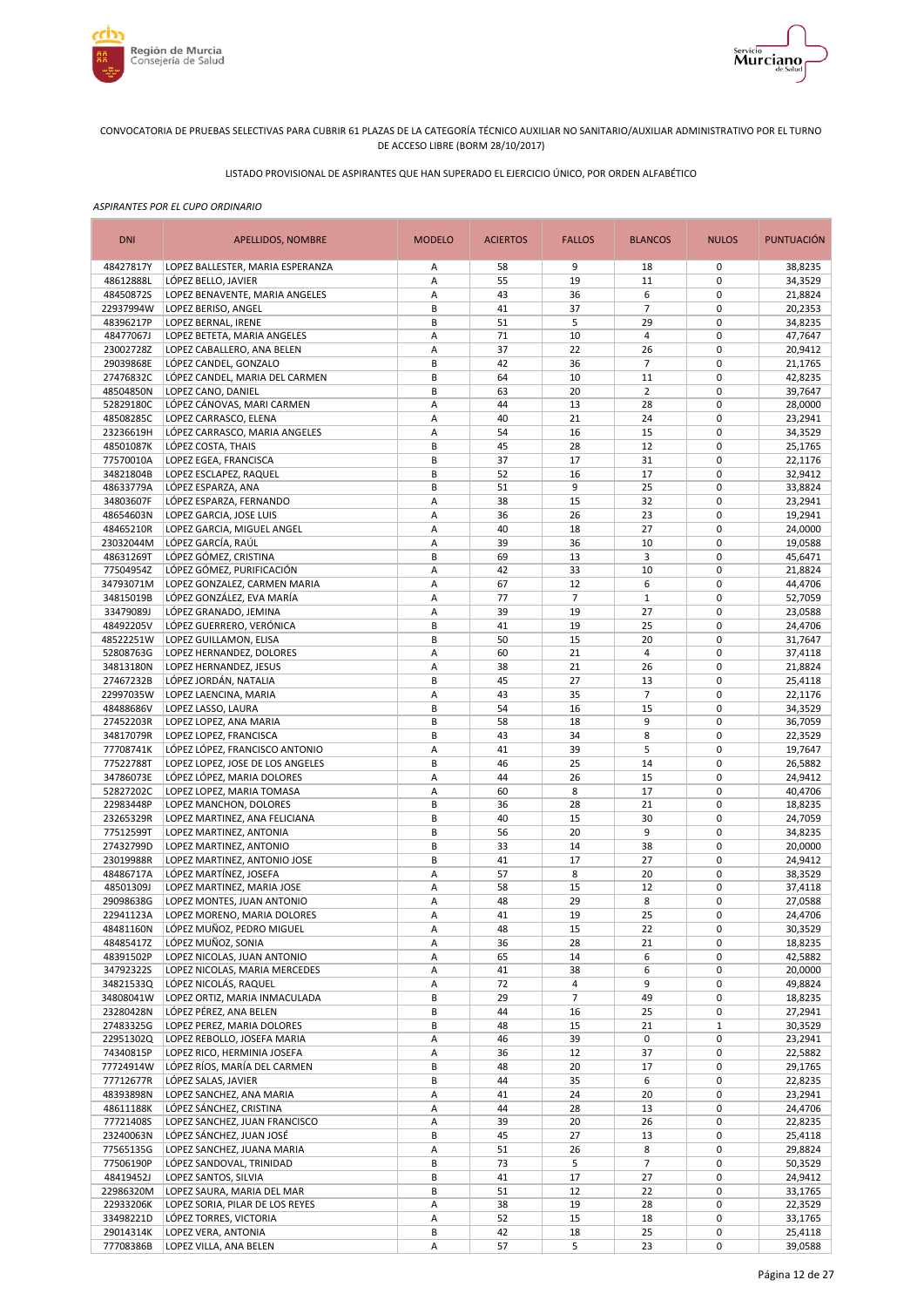



# LISTADO PROVISIONAL DE ASPIRANTES QUE HAN SUPERADO EL EJERCICIO ÚNICO, POR ORDEN ALFABÉTICO

| <b>DNI</b>             | APELLIDOS, NOMBRE                                                   | <b>MODELO</b> | <b>ACIERTOS</b> | <b>FALLOS</b>  | <b>BLANCOS</b>       | <b>NULOS</b>               | <b>PUNTUACIÓN</b>  |
|------------------------|---------------------------------------------------------------------|---------------|-----------------|----------------|----------------------|----------------------------|--------------------|
| 27458708C              | LOPEZ ZAMORA, CONCEPCION                                            | Α             | 58              | 24             | 3                    | 0                          | 35,2941            |
| 34820176Q              | LORCA ASIS, JOSEFA                                                  | B             | 35              | 22             | 28                   | $\mathbf 0$                | 19,5294            |
| 27469690P<br>48508578Z | LORCA GARCIA, ANTONIA<br>LORENTE, JUAN MANUEL                       | Α<br>B        | 44<br>39        | 22<br>20       | 19<br>26             | $\mathbf 0$<br>$\pmb{0}$   | 25,8824<br>22,8235 |
| 34821291G              | LORENTE GARCÍA, BÁRBARA                                             | B             | 48              | 14             | 23                   | $\mathbf 0$                | 30,5882            |
| 22973354B              | LORENTE INGLES, ASUNCION                                            | А             | 58              | 22             | 5                    | $\pmb{0}$                  | 35,7647            |
| 29066009N              | LORENTE JARA, EMILIA                                                | Α             | 47              | 27             | 11                   | $\mathbf 0$                | 26,8235            |
| 48431015F              | LORENTE PARRA, MARI CARMEN                                          | Α             | 47              | 34             | $\overline{4}$       | $\mathbf 0$                | 25,1765            |
| 23304702K              | LORENTE URBANO, IRENE                                               | B             | 50              | 30             | 5                    | $\mathbf 0$                | 28,2353            |
| 48465595H              | LOZANO BENITEZ, RAQUEL                                              | А             | 43              | 14             | 28                   | $\mathbf 0$                | 27,0588            |
| 79102754G              | LOZANO DURÁ, Mª ALEXANDRA                                           | А             | 44              | 30             | 11                   | $\mathbf 0$                | 24,0000            |
| 23224996X              | LOZANO GARCIA DE ALCARAZ, AMALIA ANTONIA                            | B             | 52              | 22             | 11                   | $\mathbf 0$                | 31,5294            |
| 23009940G<br>77567707T | LOZANO GARCIA, CARIDAD<br>LOZANO GIL, JUANA MARIA                   | Α<br>B        | 41<br>38        | 21<br>30       | 23<br>17             | $\mathbf 0$<br>$\mathbf 0$ | 24,0000<br>19,7647 |
| 77566806L              | LOZANO GIL, MARÍA CUSTODIA                                          | B             | 61              | 11             | 13                   | $\mathbf 0$                | 40,4706            |
| 48515848Q              | LOZANO MORA, NURIA                                                  | А             | 41              | 21             | 23                   | $\mathbf 0$                | 24,0000            |
| 48397718Z              | LOZANO RUIZ, JOSE ANTONIO                                           | А             | 38              | 29             | 18                   | $\mathbf 0$                | 20,0000            |
| 48400458V              | LUCAS IGUALADA, MARIA DEL MAR                                       | B             | 45              | 18             | 21                   | $\mathbf{1}$               | 27,5294            |
| 48520333Q              | LUCAS MUÑOZ, ALFONSO                                                | В             | 46              | 18             | 21                   | $\mathbf 0$                | 28,2353            |
| 52814543B              | LUCAS MUÑOZ, ANA                                                    | Α             | 48              | 28             | 9                    | $\mathbf 0$                | 27,2941            |
| 34809193G              | LUENGO JIMENEZ, IRENE                                               | B             | 37              | 27             | 21                   | $\mathbf 0$                | 19,7647            |
| 48481031K              | LUENGO MARTINEZ, MARIA DOLORES                                      | B             | 49              | 15             | 21                   | $\mathbf 0$                | 31,0588            |
| 74003304E              | LUENGO MORAGA, PATRICIA                                             | Α             | 50              | 16             | 19                   | $\mathbf 0$<br>$\mathbf 0$ | 31,5294            |
| 44189131J<br>34818934Q | LUMERAS SANCHEZ, NURIA<br>LUNA GARRIDO, ANDRES                      | B<br>B        | 45<br>68        | 22<br>10       | 18<br>$\overline{7}$ | $\mathbf 0$                | 26,5882<br>45,6471 |
| 31266068Y              | LUNAR GAVIÑO, GEMMA                                                 | B             | 46              | 11             | 28                   | $\mathbf 0$                | 29,8824            |
| 52827747J              | LUQUE MUELAS, JESUS                                                 | A             | 37              | 24             | 24                   | $\mathbf 0$                | 20,4706            |
| 23030269R              | MACHO GALLARDO, MARÍA INÉS                                          | B             | 59              | 13             | 13                   | $\pmb{0}$                  | 38,5882            |
| 23039671L              | MADRID JUAREZ, DOLORES                                              | Α             | 39              | 26             | 20                   | $\pmb{0}$                  | 21,4118            |
| 23284735H              | MADRID MADRID, GREGORIO                                             | А             | 43              | 42             | $\pmb{0}$            | $\mathbf 0$                | 20,4706            |
| 23010706B              | MADRID MARÍN, JUAN PEDRO                                            | Α             | 54              | 23             | 8                    | $\pmb{0}$                  | 32,7059            |
| 29071848D              | MADRONA CASTAÑO, RAFAEL                                             | В             | 51              | 9              | 25                   | $\mathbf 0$                | 33,8824            |
| 74390631Y              | MAESTRE GARCIA, DANIEL                                              | B             | 52              | 33             | $\pmb{0}$            | $\pmb{0}$                  | 28,9412            |
| 73996687Y<br>49274984Z | MANRESA ESTAÑ, BEGOÑA<br>MANRESA PELLICER, LAURA                    | А<br>А        | 52<br>47        | 27<br>21       | 6<br>17              | $\mathbf 0$<br>$\mathbf 0$ | 30,3529<br>28,2353 |
| 23249384H              | MANZANARES LOPEZ, ENCARNACION                                       | B             | 42              | 12             | 31                   | $\mathbf 0$                | 26,8235            |
| 23293070G              | MANZANARES PERAN, JOSE MANUEL                                       | B             | 47              | 18             | 20                   | $\mathbf 0$                | 28,9412            |
| 48494204S              | MANZANERA BELANDO, MARÍA TERESA                                     | B             | 53              | 16             | 16                   | $\mathbf 0$                | 33,6471            |
| 27474772F              | MANZANERA PÁRRAGA, FRANCISCA                                        | Α             | 43              | $\overline{4}$ | 38                   | $\mathbf 0$                | 29,4118            |
| 52808845V              | MANZANO CAPEL, BEGOÑA                                               | А             | 54              | 16             | 15                   | $\mathbf 0$                | 34,3529            |
| 27499814W              | MANZANO MOLINA, FRANCISCA ARACELI                                   | Α             | 39              | 30             | 16                   | $\mathbf 0$                | 20,4706            |
| 48399702C              | MANZANO RUIZ, MARIA DEL CARMEN                                      | B             | 45              | 22             | 18                   | $\mathbf 0$                | 26,5882            |
| 27482563R              | MARCHANTE TEJADA, MARIA CARMEN                                      | B             | 45              | 30             | 10                   | $\mathbf 0$                | 24,7059            |
| 48354435V<br>48512255B | MARCILLA LADRÓN DE GUEVARA, MÓNICA<br>MARCO ROCAMORA, PEDRO ANTONIO | B<br>Α        | 44<br>44        | 29<br>39       | 12<br>$\overline{2}$ | $\mathbf 0$<br>$\mathbf 0$ | 24,2353<br>21,8824 |
| 27478716H              | MARCOS NUÑEZ, MARIA CARMEN                                          | B             | 53              | 20             | 12                   | $\mathbf 0$                | 32,7059            |
| 34830913N              | MARIN ALCANTARA, ANGELES                                            | Α             | 40              | 27             | 18                   | $\mathbf 0$                | 21,8824            |
| 48419265X              | MARIN BASTIDA, ELISA                                                | A             | 42              | 34             | 9                    | $\mathbf 0$                | 21,6471            |
| 48692964D              | MARÍN BRAVO, ANABEL                                                 | Α             | 39              | 8              | 38                   | 0                          | 25,6471            |
| 34828702D              | MARÍN CARRASCO, PAULA                                               | Α             | 68              | $\overline{7}$ | 10                   | $\pmb{0}$                  | 46,3529            |
| 23056854K              | MARÍN DATORRE, MARIA CRISTINA                                       | Α             | 39              | 37             | 9                    | 0                          | 18,8235            |
| 48434610Z              | MARÍN DE OLIVEIRA, DIANA                                            | В             | 42              | 25             | 18                   | $\pmb{0}$                  | 23,7647            |
| 23261173P              | MARIN FERNANDEZ, JOSEFA                                             | В             | 44              | 30             | 11                   | $\pmb{0}$                  | 24,0000            |
| 77854120V              | MARÍN GARCÍA, MARINA                                                | Α             | 36              | 21             | 28                   | $\pmb{0}$<br>0             | 20,4706            |
| 77512362Q<br>01186718X | MARIN GIMENEZ, FRANCISCA<br>MARIN GIMENEZ, MONICA PATRICIA          | А<br>Α        | 73<br>32        | 12<br>15       | 0                    | $\pmb{0}$                  | 48,7059<br>19,0588 |
| 52814879W              | MARIN GUILLEN, MARIA SACRAMENTO                                     | А             | 41              | 29             | 38<br>15             | 0                          | 22,1176            |
| 48477131P              | MARIN LIDON, ESTER JOSÉ                                             | Α             | 35              | 21             | 29                   | $\pmb{0}$                  | 19,7647            |
| 77567432R              | MARIN LUCAS, CRISTINA                                               | Α             | 42              | 37             | 6                    | $\pmb{0}$                  | 20,9412            |
| 34830290X              | MARIN MARTINEZ, ANA MARIA                                           | Α             | 31              | 11             | 43                   | $\pmb{0}$                  | 19,2941            |
| 27480799P              | MARIN MEDINA, MARIA FRANCISCA                                       | B             | 46              | 28             | 11                   | 0                          | 25,8824            |
| 79105583G              | MARIN MILLER, SONIA                                                 | В             | 46              | 20             | 19                   | $\pmb{0}$                  | 27,7647            |
| 48546411N              | MARÍN NAVARRO, ROSA MARÍA                                           | B             | 44              | 30             | 11                   | 0                          | 24,0000            |
| 48395483X              | MARIN ORTIZ, JOSE ANTONIO                                           | В             | 61              | 17             | $\overline{7}$       | 0                          | 39,0588            |
| 48559906Y              | MARÍN PALLARÉS, VERENA                                              | Α             | 33              | 19             | 33                   | 0                          | 18,8235            |
| 34797910Z<br>77565014K | MARIN PLAZA, MARIA ISABEL<br>MARÍN REVELLES, MARÍA DOLORES          | А<br>Α        | 45<br>50        | 14<br>5        | 26<br>30             | $\pmb{0}$<br>0             | 28,4706<br>34,1176 |
| 48494371K              | MARIN ROCA, VIRGINIA                                                | Α             | 53              | 26             | 6                    | $\pmb{0}$                  | 31,2941            |
| 22975683V              | MARIN RODRIGUEZ, JAVIER                                             | Α             | 39              | 20             | 26                   | $\pmb{0}$                  | 22,8235            |
| 77710916B              | MARIN SANCHEZ, ANTONIA MARIA                                        | B             | 40              | 29             | 16                   | $\pmb{0}$                  | 21,4118            |
| 23058068Q              | MARIN SAURA, MARIA JOSE                                             | Α             | 44              | 24             | 17                   | $\pmb{0}$                  | 25,4118            |
| 48641610Z              | MARÍN SOTO, ELENA                                                   | А             | 37              | 20             | 28                   | 0                          | 21,4118            |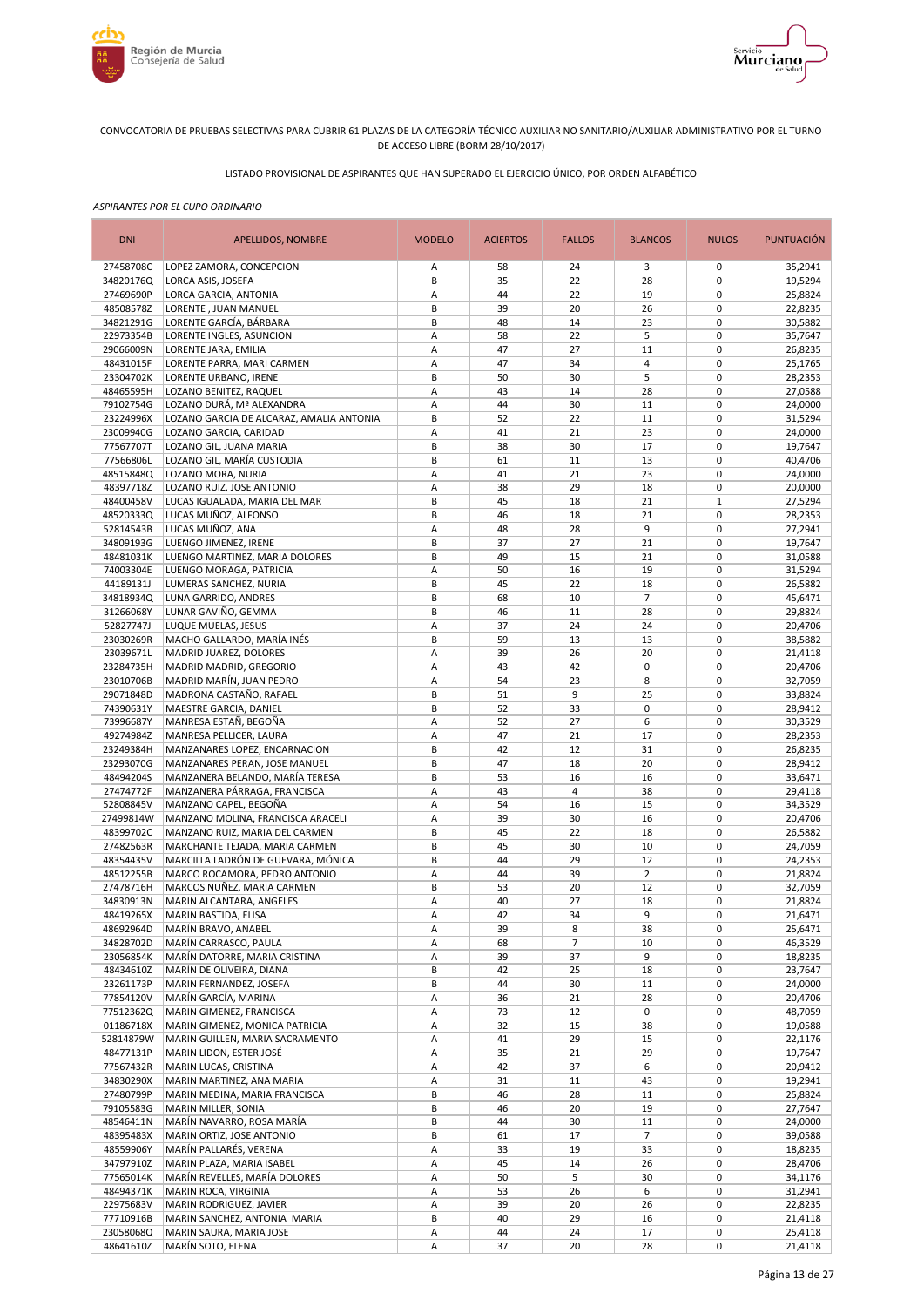



# LISTADO PROVISIONAL DE ASPIRANTES QUE HAN SUPERADO EL EJERCICIO ÚNICO, POR ORDEN ALFABÉTICO

| <b>DNI</b>             | APELLIDOS, NOMBRE                                                   | <b>MODELO</b> | <b>ACIERTOS</b> | <b>FALLOS</b> | <b>BLANCOS</b>       | <b>NULOS</b>               | <b>PUNTUACIÓN</b>  |
|------------------------|---------------------------------------------------------------------|---------------|-----------------|---------------|----------------------|----------------------------|--------------------|
| 48612466B              | MARÍN TALAVERA, ANDRÉS MANUEL                                       | В             | 46              | 39            | 0                    | 0                          | 23,2941            |
| 77718595P              | MARÍN VALENTÍN. JOSÉ MIGUEL                                         | А             | 61              | 22            | $\overline{2}$       | $\mathbf 0$                | 37,8824            |
| 48394776Q              | MARÍN VERA, TERESA                                                  | А             | 38              | 26            | 21                   | $\mathbf 0$                | 20,7059            |
| 52814477Z<br>22992977S | MARIN VICENTE, MARIA ASUNCION                                       | В             | 44<br>48        | 22<br>10      | 19<br>27             | $\mathbf 0$<br>$\mathbf 0$ | 25,8824            |
| 23027393T              | MARIN VILA, ELENA MARIA<br>MARIN VILLALBA, MARIA                    | В<br>А        | 51              | 21            | 13                   | $\mathbf 0$                | 31,5294<br>31,0588 |
| X6409909Q              | MAROCHKINA, IRYNA                                                   | B             | 42              | 9             | 34                   | $\mathbf 0$                | 27,5294            |
| 77563861H              | MARTI LORENTE, MARIA JESUS                                          | B             | 40              | 27            | 18                   | $\mathbf 0$                | 21,8824            |
| 23284750X              | MARTIN GARRE, SORAYA                                                | В             | 39              | 18            | 28                   | $\mathbf 0$                | 23,2941            |
| 22986342G              | MARTÍN MADRID, ENCARNACIÓN MARIA                                    | Α             | 43              | 14            | 28                   | $\mathbf 0$                | 27,0588            |
| 23254204P              | MARTINEZ ALCARAZ, ANGELES                                           | B             | 40              | 13            | 32                   | $\mathbf 0$                | 25,1765            |
| 34806426C              | MARTINEZ ARANDA, AURELIA                                            | А             | 47              | 26            | 12                   | $\mathbf 0$                | 27,0588            |
| 34830606G              | MARTINEZ ARCE, Mª CARMEN                                            | Α             | 54              | 20            | 11                   | $\mathbf 0$                | 33,4118            |
| 23027434H              | MARTINEZ BARBERA, LAURA                                             | B             | 44              | 19            | 22                   | $\mathbf 0$                | 26,5882            |
| 48480897W              | MARTINEZ BENEDICTO, ANA                                             | B<br>B        | 72<br>43        | 10<br>26      | 3                    | $\mathbf 0$<br>$\mathbf 0$ | 48,4706            |
| 24355551T<br>29010001D | MARTINEZ BENITEZ, FRANCISCO ALEJANDRO<br>MARTINEZ BERNABEU, MANUELA | B             | 40              | 19            | 16<br>26             | $\mathbf 0$                | 24,2353<br>23,7647 |
| 23014323V              | MARTINEZ CABALLERO, MARIA ESTHER                                    | B             | 45              | 17            | 23                   | $\mathbf 0$                | 27,7647            |
| 34834067S              | MARTINEZ CANOVAS, ANA BELEN                                         | А             | 73              | 8             | 4                    | $\mathbf 0$                | 49,6471            |
| 23273529J              | MARTINEZ CANOVAS, JAVIER                                            | B             | 38              | 31            | 16                   | $\mathbf 0$                | 19,5294            |
| 77562260G              | MARTINEZ CANTERO, NICOLASA                                          | B             | 42              | 40            | 3                    | $\mathbf 0$                | 20,2353            |
| 22980496T              | MARTÍNEZ CAÑAVATE, ANA MARÍA                                        | B             | 60              | 18            | $\overline{7}$       | $\mathbf 0$                | 38,1176            |
| 48463865J              | MARTINEZ CECILIA, GLORIA                                            | A             | 46              | 18            | 21                   | $\mathbf 0$                | 28,2353            |
| 22985932P              | MARTINEZ CONESA, MARIA CANDELARIA                                   | А             | 39              | 26            | 20                   | $\mathbf 0$                | 21,4118            |
| 23295960L              | MARTINEZ COSTA, MARIA TOMASA                                        | B             | 47              | 25            | 13                   | $\mathbf 0$                | 27,2941            |
| 23247407L              | MARTINEZ COTES, LUCIA                                               | Α             | 35              | 11            | 39                   | $\mathbf 0$                | 22,1176            |
| 48421376M              | MARTÍNEZ CUADROS, MARÍA LUCÍA                                       | B             | 59              | 23            | 3                    | $\pmb{0}$                  | 36,2353            |
| 26487127M<br>23275026S | MARTINEZ DELGADO, FRANCISCO JAVIER<br>MARTÍNEZ DELGADO, SOLEDAD     | А             | 53<br>47        | 27            | 5                    | $\mathbf 0$<br>$\pmb{0}$   | 31,0588            |
| 02238760D              | MARTINEZ DIAZ, BELEN                                                | В<br>В        | 44              | 24<br>34      | 14<br>$\overline{7}$ | $\mathbf 0$                | 27,5294<br>23,0588 |
| 48495326X              | MARTINEZ ESPADA, PEDRO ALFONSO                                      | А             | 40              | 33            | 12                   | $\mathbf 0$                | 20,4706            |
| 34817960P              | MARTINEZ ESPIN, MARIA DEL MAR                                       | Α             | 44              | 21            | 20                   | $\mathbf 0$                | 26,1176            |
| 34823365P              | MARTINEZ ESPINOSA, FRANCISCO JAVIER                                 | Α             | 54              | 28            | 3                    | $\mathbf 0$                | 31,5294            |
| 52808515D              | MARTINEZ ESTEBAN, ANGELES                                           | А             | 51              | 23            | 11                   | $\mathbf 0$                | 30,5882            |
| 34813261R              | MARTINEZ FERNANDEZ, JUANA MARIA                                     | А             | 39              | 27            | 19                   | $\mathbf 0$                | 21,1765            |
| 48402975G              | MARTINEZ FRUTOS, ANTONIO                                            | А             | 38              | 29            | 18                   | $\mathbf 0$                | 20,0000            |
| 23292330T              | MARTINEZ GARCIA, DOLORES MARIA                                      | А             | 76              | $\mathbf{1}$  | 8                    | $\mathbf 0$                | 53,4118            |
| 23255793X              | MARTINEZ GARCIA, FRANCISCO JESUS                                    | Α             | 54              | 18            | 13                   | $\mathbf 0$                | 33,8824            |
| 23285588C<br>22973979S | MARTINEZ GARCIA, JOSE ANDRES<br>MARTINEZ GARCIA, MARIA FRANCISCA    | Α<br>B        | 47<br>51        | 23<br>24      | 15<br>10             | $\mathbf 0$<br>$\mathbf 0$ | 27,7647<br>30,3529 |
| 27451741E              | MARTÍNEZ GARCÍA, MERCEDES                                           | А             | 61              | 15            | 9                    | $\mathbf 0$                | 39,5294            |
| 40927657P              | MARTINEZ GARCIA, PILAR RESURRECCION                                 | Α             | 37              | 31            | 17                   | $\mathbf 0$                | 18,8235            |
| 48373699F              | MARTINEZ GARCIA, ROSA Mª                                            | А             | 46              | 9             | 30                   | $\mathbf 0$                | 30,3529            |
| 48484914V              | MARTINEZ GARCIA, VALENTIN G.                                        | Α             | 48              | 15            | 22                   | $\mathbf 0$                | 30,3529            |
| 48434206R              | MARTÍNEZ GIL, MARÍA JOSEFA                                          | Α             | 38              | 21            | 26                   | $\mathbf 0$                | 21,8824            |
| 23291872W              | MARTÍNEZ GIMÉNEZ, MARÍA                                             | B             | 44              | 19            | 22                   | $\mathbf 0$                | 26,5882            |
| 77711407L              | MARTÍNEZ GÓMEZ, ANA MARÍA                                           | B             | 69              | 12            | $\overline{4}$       | $\mathbf 0$                | 45,8824            |
| 16810517R              | MARTINEZ GOMEZ, MARIA PILAR                                         | A             | 61              | 18            | 6                    | $\mathbf 0$                | 38,8235            |
| 48485290W              | MARTINEZ GOMEZ, SONIA                                               | Α             | 34              | 21            | 30                   | 0                          | 19,0588            |
| 22989677G<br>48402792M | MARTINEZ GONZALEZ, ANTONIO<br>MARTINEZ GUILLAMON, CELIA             | Α<br>B        | 36<br>50        | 24<br>22      | 25<br>13             | 0<br>0                     | 19,7647<br>30,1176 |
| 23057296A              | MARTINEZ GUZMAN, ANA                                                | Α             | 41              | 35            | 9                    | 0                          | 20,7059            |
| 48510156M              | MARTINEZ HERNANDEZ, CAROLINA DEL CARMEN                             | А             | 48              | 30            | $\overline{7}$       | 0                          | 26,8235            |
| 23016363X              | MARTÍNEZ HERNÁNDEZ, MARÍA ANTONIA                                   | Α             | 56              | 14            | 15                   | $\pmb{0}$                  | 36,2353            |
| 48508412D              | MARTÍNEZ HERNÁNDEZ, MARTA                                           | В             | 36              | 16            | 33                   | $\pmb{0}$                  | 21,6471            |
| 23001620X              | MARTINEZ HERNANDEZ, ROSA MARIA                                      | Α             | 31              | 12            | 42                   | $\pmb{0}$                  | 19,0588            |
| 74434954P              | MARTINEZ HORTELANO, MARIA MAGDALENA                                 | Α             | 41              | 31            | 13                   | $\mathbf 0$                | 21,6471            |
| 77723702D              | MARTINEZ HURTADO, VANESA                                            | Α             | 36              | 23            | 26                   | $\pmb{0}$                  | 20,0000            |
| 34976598S              | MARTINEZ IRLES, MARIA GLORIA                                        | B             | 50              | 24            | 11                   | $\mathbf 0$                | 29,6471            |
| 23045783J<br>34786124G | MARTINEZ LASHERAS, MARAVILLAS ESTER<br>MARTINEZ LOPEZ, LIDIA        | А<br>B        | 60<br>70        | 16<br>8       | 9<br>$\overline{7}$  | 0<br>$\mathbf 0$           | 38,5882<br>47,5294 |
| 27469212J              | MARTINEZ LOPEZ, MARIA TERESA                                        | В             | 41              | 29            | 15                   | $\pmb{0}$                  | 22,1176            |
| 15480313W              | MARTINEZ LOPEZ, SONIA                                               | Α             | 59              | 25            | $1\,$                | $\mathbf 0$                | 35,7647            |
| 22941327T              | MARTÍNEZ LORCA, MARÍA JOSÉ                                          | Α             | 52              | 14            | 19                   | $\pmb{0}$                  | 33,4118            |
| 23008213W              | MARTINEZ LORENTE, FRANCISCO JAVIER                                  | Α             | 53              | 16            | 16                   | $\pmb{0}$                  | 33,6471            |
| 29069592F              | MARTINEZ LORENTE, FUENSANTA                                         | Α             | 33              | 18            | 34                   | $\pmb{0}$                  | 19,0588            |
| 48494631M              | MARTINEZ MARCO, MANUEL                                              | B             | 39              | 15            | 31                   | $\pmb{0}$                  | 24,0000            |
| 77511035T              | MARTINEZ MARTINEZ, ANA                                              | А             | 51              | 18            | 16                   | $\pmb{0}$                  | 31,7647            |
| 77709359H              | MARTINEZ MARTINEZ, ANA BELEN                                        | Α             | 42              | 33            | 10                   | $\pmb{0}$                  | 21,8824            |
| 52814473X              | MARTINEZ MARTINEZ, ANTONIO MANUEL                                   | Α             | 34              | 19            | 32                   | 0                          | 19,5294            |
| 48503478C<br>34785674Z | MARTÍNEZ MARTÍNEZ, CARLOTA<br>MARTINEZ MARTINEZ, DOLORES            | Α<br>B        | 68<br>36        | 9<br>26       | 8<br>23              | $\pmb{0}$<br>0             | 45,8824<br>19,2941 |
|                        |                                                                     |               |                 |               |                      |                            |                    |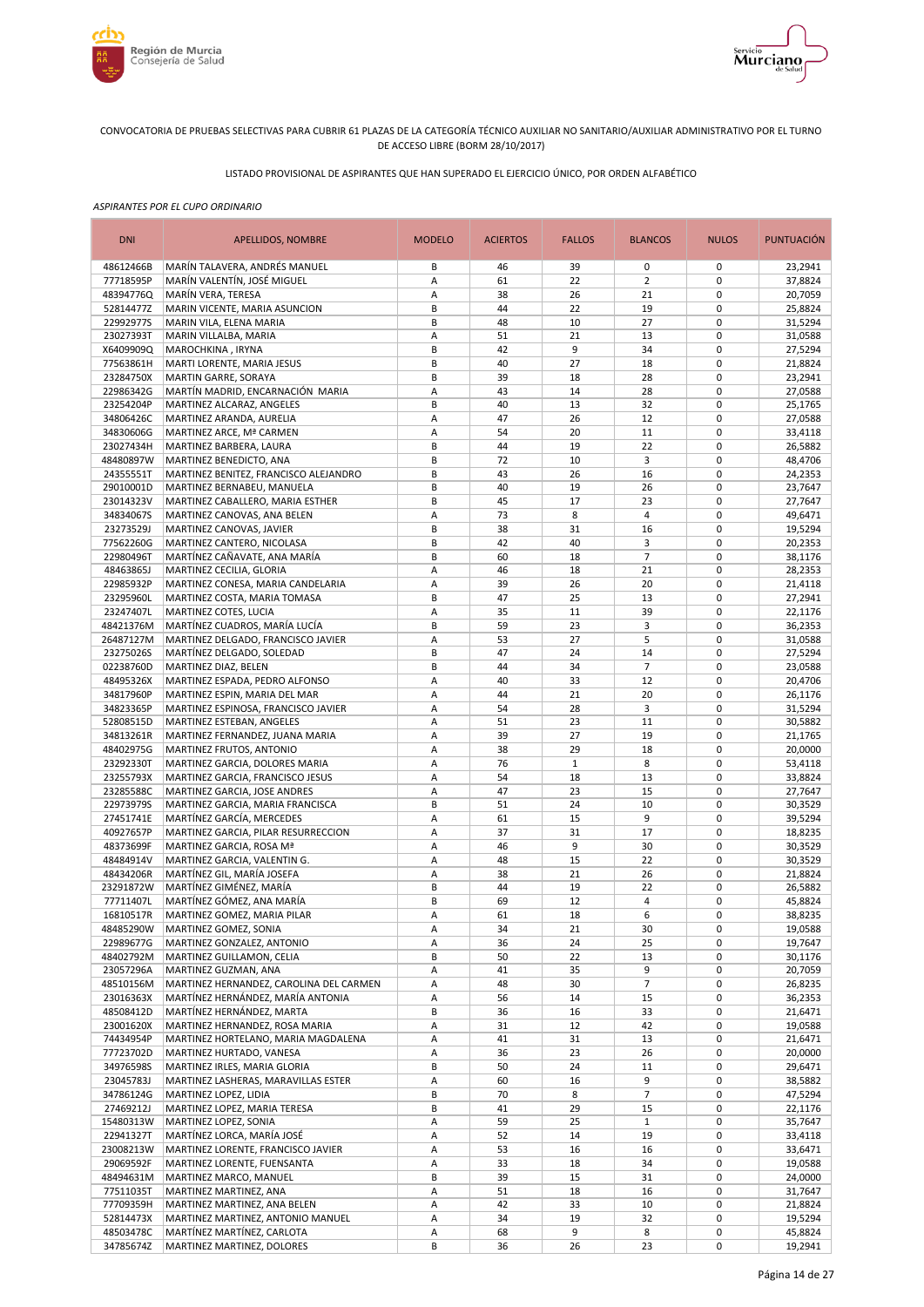



# LISTADO PROVISIONAL DE ASPIRANTES QUE HAN SUPERADO EL EJERCICIO ÚNICO, POR ORDEN ALFABÉTICO

| <b>DNI</b>             | APELLIDOS, NOMBRE                                                          | <b>MODELO</b> | <b>ACIERTOS</b> | <b>FALLOS</b>     | <b>BLANCOS</b>      | <b>NULOS</b>               | <b>PUNTUACIÓN</b>  |
|------------------------|----------------------------------------------------------------------------|---------------|-----------------|-------------------|---------------------|----------------------------|--------------------|
| 23002987C              | MARTINEZ MARTINEZ, EMILIA                                                  | В             | 46              | 20                | 19                  | 0                          | 27,7647            |
| 27445430J              | MARTINEZ MARTINEZ, JOSE                                                    | B             | 58              | 19                | 8                   | $\mathbf 0$                | 36,4706            |
| 23003289T<br>29062476K | MARTÍNEZ MARTÍNEZ, JOSEFA<br>MARTINEZ MARTINEZ, MARIA BELEN                | Α<br>А        | 53<br>40        | 13<br>23          | 19<br>22            | $\mathbf 0$<br>$\mathbf 0$ | 34,3529<br>22,8235 |
| 23250905K              | MARTINEZ MARTINEZ, MARIA DEL CARMEN                                        | А             | 67              | 12                | 6                   | $\mathbf 0$                | 44,4706            |
| 23018315F              | MARTINEZ MARTINEZ, MARIA DOLORES                                           | Α             | 36              | 23                | 26                  | $\mathbf 0$                | 20,0000            |
| 77524299Q              | MARTINEZ MARTINEZ, MARIA ISABEL                                            | А             | 40              | 26                | 19                  | $\mathbf 0$                | 22,1176            |
| 04564676G              | MARTÍNEZ MARTÍNEZ, MARIA ROSARIO                                           | B             | 70              | 9                 | 6                   | $\mathbf 0$                | 47,2941            |
| 52826868P              | MARTÍNEZ MARTÍNEZ, MIGUEL ÁNGEL                                            | B             | 48              | 32                | 5                   | $\mathbf 0$                | 26,3529            |
| 48425015X              | MARTINEZ MARTINEZ, ROSARIO                                                 | B             | 38              | 10                | 37                  | $\mathbf 0$                | 24,4706            |
| 34809879T<br>48394222Z | MARTINEZ MARTINEZ, SOFIA<br>MARTÍNEZ MARTÍNEZ, VERÓNICA                    | А<br>Α        | 68<br>82        | 9<br>$\mathbf{1}$ | 8<br>$\overline{2}$ | $\mathbf 0$<br>$\mathbf 0$ | 45,8824<br>57,6471 |
| 77516412H              | MARTINEZ MELERO, JOSEFA                                                    | А             | 46              | 33                | 6                   | $\mathbf 0$                | 24,7059            |
| 22970775P              | MARTÍNEZ MEROÑO, JUAN MIGUEL                                               | Α             | 65              | 10                | 10                  | $\mathbf 0$                | 43,5294            |
| 23237323D              | MARTINEZ MOLINA, ANA MARIA                                                 | B             | 46              | 31                | 8                   | $\mathbf 0$                | 25,1765            |
| 34793779T              | MARTINEZ MORENO, FUENSANTA                                                 | B             | 37              | 25                | 23                  | $\mathbf 0$                | 20,2353            |
| 77718770E              | MARTINEZ NAVARRO, JAVIER                                                   | А             | 36              | 18                | 31                  | $\mathbf 0$                | 21,1765            |
| 23272631N              | MARTINEZ NAVARRO, JESICA                                                   | А             | 45              | 25                | 15                  | $\mathbf 0$                | 25,8824            |
| 23280937S<br>23246060Y | MARTÍNEZ NAVARRO, VERÓNICA<br>MARTINEZ NOGUERA, ISABEL                     | Α<br>B        | 39<br>38        | 36<br>31          | 10<br>16            | $\mathbf 0$<br>$\mathbf 0$ | 19,0588<br>19,5294 |
| 48401248W              | MARTINEZ ORENES, MARIA DOLORES                                             | Α             | 66              | 9                 | 10                  | $\mathbf 0$                | 44,4706            |
| 52827261X              | MARTÍNEZ ORTEGA, RUBÉN                                                     | B             | 55              | 29                | $\mathbf{1}$        | $\mathbf 0$                | 32,0000            |
| 77567418X              | MARTÍNEZ ORTIZ, Mª AMPARO                                                  | B             | 47              | 8                 | 30                  | $\pmb{0}$                  | 31,2941            |
| 48463629F              | MARTINEZ ORTIZ, MIRIAN                                                     | B             | 68              | 15                | $\overline{2}$      | $\mathbf 0$                | 44,4706            |
| 48612229G              | MARTINEZ PACHECO, AFRICA                                                   | Α             | 34              | 9                 | 42                  | $\pmb{0}$                  | 21,8824            |
| 48619637Y              | MARTINEZ PACHECO, JAVIER                                                   | А             | 38              | 29                | 18                  | $\mathbf 0$                | 20,0000            |
| 29069296X              | MARTINEZ PALAO, MARIA CARMEN                                               | Α             | 42<br>43        | 9<br>38           | 34<br>4             | $\mathbf 0$<br>$\mathbf 0$ | 27,5294            |
| 22978817T<br>29183146X | MARTÍNEZ PALLARÉS, MARIANA<br>MARTÍNEZ PASCUAL, MARIA DESAMPARADOS         | В<br>B        | 55              | 12                | 18                  | $\mathbf 0$                | 21,4118<br>36,0000 |
| 48479218W              | MARTÍNEZ PASTOR, NOELIA                                                    | B             | 46              | 30                | 9                   | $\mathbf 0$                | 25,4118            |
| 48482730H              | MARTÍNEZ PÉREZ, DIEGO ANTONIO                                              | А             | 62              | 11                | 12                  | $\mathbf 0$                | 41,1765            |
| 48517196F              | MARTINEZ PEREZ, PATRICIA                                                   | B             | 53              | 14                | 18                  | $\mathbf 0$                | 34,1176            |
| 48395379K              | MARTINEZ PEREZ, SILVIA                                                     | B             | 44              | 30                | 11                  | $\mathbf 0$                | 24,0000            |
| 34813722W              | MARTINEZ PEREZ, SONIA                                                      | B             | 38              | 20                | 27                  | $\mathbf 0$                | 22,1176            |
| 23214794C<br>29075412P | MARTINEZ PIMIENTA, MARIA ISABEL<br>MARTINEZ QUINTANILLA GARCIA, MARIA ROSA | B<br>B        | 43<br>47        | 26<br>27          | 16<br>11            | $\mathbf 0$<br>$\mathbf 0$ | 24,2353<br>26,8235 |
| 48398938S              | MARTINEZ RAMIREZ, ANGELES                                                  | Α             | 50              | 21                | 14                  | $\mathbf 0$                | 30,3529            |
| 22999571P              | MARTINEZ RAMOS, RAQUEL MARÍA                                               | B             | 43              | 27                | 15                  | $\mathbf 0$                | 24,0000            |
| 77514992R              | MARTÍNEZ RIOS, ANTONIA                                                     | B             | 59              | 9                 | 17                  | $\mathbf 0$                | 39,5294            |
| 34808504M              | MARTINEZ ROBLES, MARIA CARMEN                                              | B             | 29              | 5                 | 51                  | $\mathbf 0$                | 19,2941            |
| 77720260V              | MARTÍNEZ ROCAMORA, NEREA                                                   | А             | 42              | 27                | 16                  | $\mathbf 0$                | 23,2941            |
| 34826808R              | MARTINEZ RODRIGUEZ, FRANCISCO JAVIER                                       | А             | 72              | $\overline{7}$    | 6                   | $\mathbf 0$<br>$\mathbf 0$ | 49,1765            |
| 27462239D<br>22971566V | MARTINEZ RODRÍGUEZ, MARIA DEL CARMEN<br>MARTINEZ RODRIGUEZ, PRESENTACION   | А<br>А        | 61<br>50        | 10<br>20          | 14<br>15            | $\mathbf 0$                | 40,7059<br>30,5882 |
| 23251491D              | MARTINEZ ROMERO, CLARA                                                     | Α             | 66              | 13                | 6                   | $\mathbf 0$                | 43,5294            |
| 34824754V              | MARTINEZ ROMERO, MARIA DOLORES                                             | Α             | 34              | 22                | 29                  | $\pmb{0}$                  | 18,8235            |
| 23254685Y              | MARTINEZ SALINAS, FRANCISCA LUCIA                                          | А             | 53              | 15                | 17                  | $\pmb{0}$                  | 33,8824            |
| 20078427W              | MARTINEZ SANCHEZ, DOLORES                                                  | А             | 34              | 17                | 34                  | $\mathbf 0$                | 20,0000            |
| 52811286C              | MARTINEZ SANCHEZ, SAGRARIO                                                 | Α             | 58              | 17                | 10                  | 0                          | 36,9412            |
| 34791351X<br>23016438Q | MARTINEZ SANCHEZ, SEGISMUNDO<br>MARTÍNEZ SANDOVAL, CONCEPCION              | Α             | 40              | 36                | 9                   | 0<br>$\mathbf 0$           | 19,7647<br>35,2941 |
| 77541903W              | MARTINEZ SARABIA, ELOISA                                                   | Α<br>Α        | 54<br>39        | 12<br>16          | 19<br>30            | 0                          | 23,7647            |
| 34823078C              | MARTÍNEZ TEMSCH, RAFAEL CARLOS                                             | В             | 41              | 17                | 27                  | $\pmb{0}$                  | 24,9412            |
| 27450164D              | MARTINEZ TORRANO, FRANCISCO CARLOS                                         | В             | 49              | 28                | 8                   | $\pmb{0}$                  | 28,0000            |
| 48496854C              | MARTINEZ TORREBLANCA, ROCIO                                                | В             | 38              | 33                | 14                  | $\pmb{0}$                  | 19,0588            |
| 27479831Y              | MARTINEZ TORRECILLAS, MARIA FUENSANTA                                      | А             | 41              | 37                | $\overline{7}$      | $\pmb{0}$                  | 20,2353            |
| 34809559W              | MARTINEZ TORTOSA, MARIA DOLORES                                            | А             | 54              | 21                | 10                  | $\mathbf 0$                | 33,1765            |
| 23235186B<br>48448273S | MARTÍNEZ VALDIVIESO, FRANCISCO RAMÓN<br>MARTINEZ VAZQUEZ, JUAN ANTONIO     | Α<br>Α        | 39<br>47        | 20<br>38          | 26<br>0             | $\pmb{0}$<br>$\mathbf 0$   | 22,8235            |
| 48656060C              | MARTINEZ VIDAL, CRISTINA                                                   | Α             | 44              | 18                | 23                  | $\pmb{0}$                  | 24,2353<br>26,8235 |
| 27472262G              | MARTÍNEZ VILLANUEVA, REMEDIOS                                              | Α             | 43              | 23                | 19                  | 0                          | 24,9412            |
| 23002137K              | MARTINEZ-FORTUN MARTINEZ, ARACELI                                          | B             | 43              | 30                | 12                  | $\pmb{0}$                  | 23,2941            |
| 23000588J              | MARTOS MATEO, ANTONIA                                                      | В             | 59              | 12                | 14                  | 0                          | 38,8235            |
| 23246206Z              | MARTOS OLIVER, FRANCISCO JOSE                                              | Α             | 47              | 16                | 22                  | $\pmb{0}$                  | 29,4118            |
| 43004789X              | MAS AMENGUAL, MIGUEL                                                       | B             | 43              | 37                | 5                   | $\pmb{0}$                  | 21,6471            |
| 52812101F<br>34801527C | MATA VALERA, MARIA JOSEFA<br>MATEO GARRE, MARIA CARMEN                     | Α<br>В        | 35<br>44        | 9<br>25           | 41<br>16            | $\pmb{0}$<br>$\pmb{0}$     | 22,5882<br>25,1765 |
| 48320374L              | MATEO LÓPEZ, MARIAN                                                        | B             | 37              | 28                | 20                  | $\pmb{0}$                  | 19,5294            |
| 23010540Y              | MATEO SANTIAGO, BEATRIZ                                                    | Α             | 42              | 21                | 22                  | $\pmb{0}$                  | 24,7059            |
| 48512793C              | MATEOS HERNANDEZ, SARA                                                     | Α             | 49              | 28                | 8                   | 0                          | 28,0000            |
| 48428071F              | MAYOL MORENO, TRINIDAD                                                     | Α             | 52              | 16                | 17                  | 0                          | 32,9412            |
| 48390832M              | <b>MAYOR GARCIA, CELIA</b>                                                 | Α             | 40              | 31                | 14                  | 0                          | 20,9412            |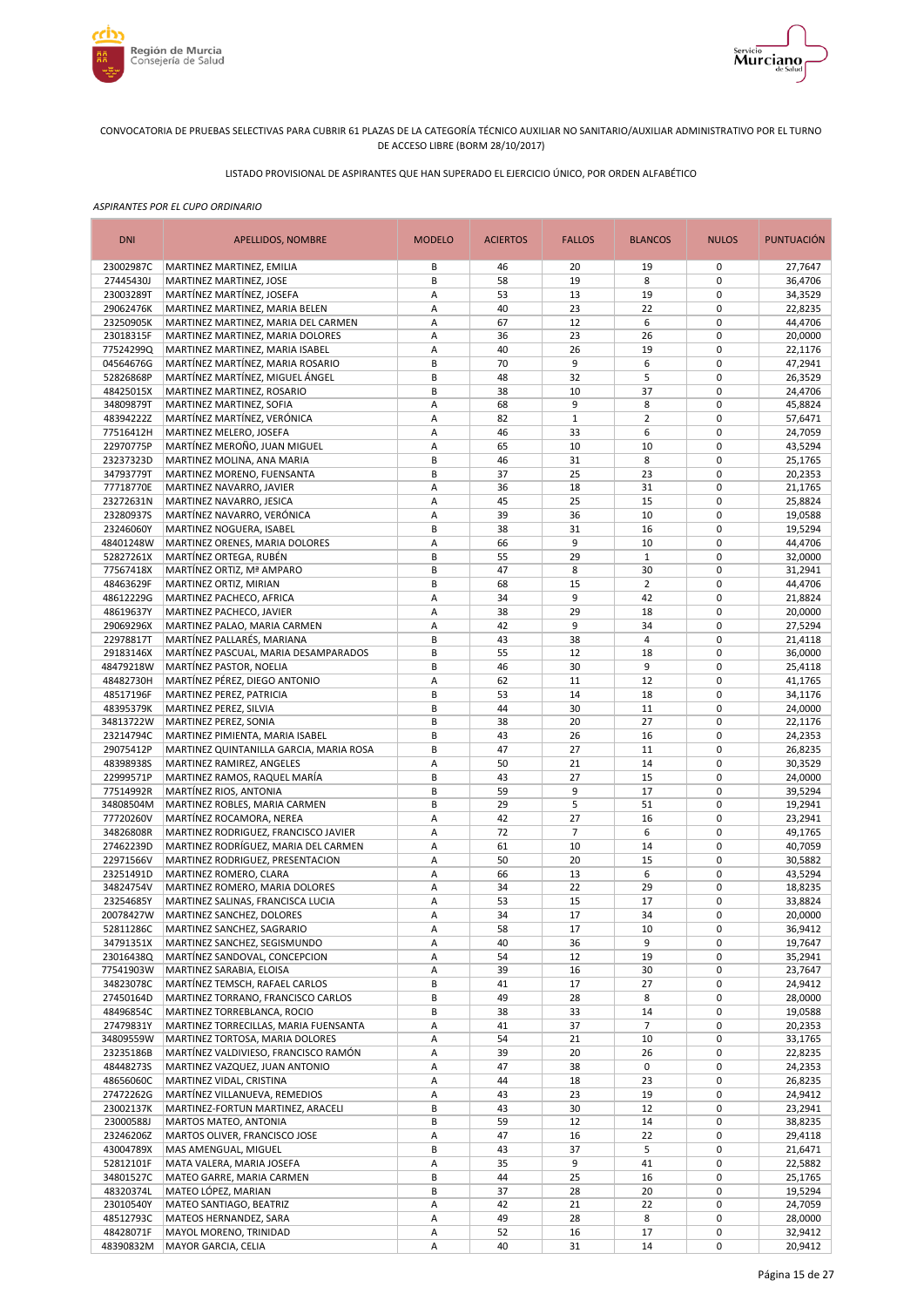



# LISTADO PROVISIONAL DE ASPIRANTES QUE HAN SUPERADO EL EJERCICIO ÚNICO, POR ORDEN ALFABÉTICO

| <b>DNI</b>             | APELLIDOS, NOMBRE                                                 | <b>MODELO</b> | <b>ACIERTOS</b> | <b>FALLOS</b>  | <b>BLANCOS</b>    | <b>NULOS</b>               | <b>PUNTUACIÓN</b>  |
|------------------------|-------------------------------------------------------------------|---------------|-----------------|----------------|-------------------|----------------------------|--------------------|
| 29058771L              | MAYOR MARTÍNEZ, MARCELINA                                         | Α             | 52              | 24             | 9                 | 0                          | 31,0588            |
| 23007693B              | MAYORDOMO PEREZ, LUCIA MARIA                                      | Α             | 34              | 18             | 33                | 0                          | 19,7647            |
| 22995448W              | MAYORDOMO ZAMORA, ISABEL MARIA                                    | B             | 56              | 13             | 16                | $\mathbf 0$                | 36,4706            |
| 22960780H<br>23255297C | MAYORDOMO ZAMORA, MARIA CANDELARIA<br>MECA ROMERA, JUAN LUIS      | Α<br>Α        | 43<br>49        | 16<br>21       | 26<br>15          | 0<br>$\mathbf 0$           | 26,5882<br>29,6471 |
| 23311009A              | MECA RUIZ, JOSE LUIS                                              | Α             | 37              | 14             | 34                | 0                          | 22,8235            |
| 31856944N              | MEDINA GUTIERREZ, EVA MARIA                                       | Α             | 45              | 34             | 6                 | $\mathbf 0$                | 23,7647            |
| 48513364Q              | MEDINA INFANTE, BERTA ALMUDENA                                    | B             | 37              | 25             | 23                | $\mathbf 0$                | 20,2353            |
| 48491577X              | MELGAR SABATER, PILAR                                             | B             | 37              | 28             | 20                | $\mathbf 0$                | 19,5294            |
| 77565490Z              | MELGARES DE AGUILAR GARCIA, LUCIA                                 | Α             | 47              | 24             | 14                | $\mathbf 0$                | 27,5294            |
| 22986635K              | MENDEZ DIAZ, JOSEFA                                               | Α             | 58              | 19             | 8                 | $\mathbf 0$                | 36,4706            |
| 23231588R              | MENDEZ MARTINEZ, MARIA HUERTAS                                    | Α             | 41              | 20             | 24                | $\mathbf 0$                | 24,2353            |
| 23007503M<br>22968132X | MENDEZ MARTINEZ, MARIA ISABEL<br>MENDOZA NAVARRO, MARIA MARQUINA  | Α<br>B        | 44<br>38        | 24<br>28       | 17<br>19          | $\mathbf 0$<br>$\mathbf 0$ | 25,4118<br>20,2353 |
| 48518785D              | MENENDEZ MARTINEZ, ALICIA                                         | Α             | 35              | 19             | 31                | $\mathbf 0$                | 20,2353            |
| 29211436X              | MENGUAL PEREZ, IGNACIO                                            | Α             | 37              | 31             | 17                | $\mathbf 0$                | 18,8235            |
| 22980547M              | MEROÑO DOMENECH, ANTONIA                                          | B             | 72              | 10             | 3                 | $\mathbf 0$                | 48,4706            |
| 77502152H              | MESEGUER GIL, FRANCISCO JOSÉ                                      | Α             | 42              | 27             | 16                | $\mathbf 0$                | 23,2941            |
| 34831692D              | MESEGUER PUERTA, VANESA                                           | B             | 41              | 23             | 21                | 0                          | 23,5294            |
| 48488304A              | MICOL ARJONA, MARIA                                               | B             | 31              | $\overline{2}$ | 52                | $\mathbf 0$                | 21,4118            |
| 22951595X              | MIEDES CEPILLO, ASCENSION                                         | B             | 35              | 17             | 33                | 0                          | 20,7059            |
| 23245629N              | MILLÁN BLÁZQUEZ, JUANA                                            | A             | 63              | 13             | 9                 | $\mathbf 0$                | 41,4118            |
| 23248148R              | MILLÁN MARTÍNEZ, MIGUEL                                           | B<br>A        | 67<br>60        | 17<br>16       | $\mathbf{1}$<br>9 | $\mathbf 0$<br>$\mathbf 0$ | 43,2941            |
| 29057340Z<br>48481771W | MIÑANO BERNAL, ANTONIA<br>MIÑANO CANOVAS, ANA BELEN               | Α             | 36              | 5              | 44                | 0                          | 38,5882<br>24,2353 |
| 52818223B              | MIÑANO GARCIA, ANGELES                                            | Α             | 66              | 12             | $\overline{7}$    | $\mathbf 0$                | 43,7647            |
| 48484951P              | MIRA MIÑANO, ROSA MARIA                                           | Α             | 37              | 28             | 20                | 0                          | 19,5294            |
| 48520473H              | MIRALLES DE IMPERIAL OLLERO, BEATRIZ                              | B             | 61              | 16             | 8                 | $\mathbf 0$                | 39,2941            |
| 22995442L              | MIRANDA MARTÍNEZ, MARIA DEL MAR                                   | В             | 34              | 20             | 31                | 0                          | 19,2941            |
| 23267811E              | MIRAS LLAMAS, CANDELARIA                                          | В             | 37              | 10             | 38                | $\mathbf 0$                | 23,7647            |
| 23284693E              | MIRAS MOYA, ELISABETH                                             | B             | 43              | 29             | 13                | 0                          | 23,5294            |
| 48484515D              | MIRON GALLEGO, IRENE                                              | B             | 58              | 17             | 10                | $\mathbf 0$                | 36,9412            |
| 77522446A<br>27459844Y | MOLINA ALCARAZ, JOSEFA<br>MOLINA GARCERÁN, JOSEFA                 | A             | 45<br>41        | 21<br>40       | 19<br>4           | $\mathbf 0$<br>$\mathbf 0$ | 26,8235<br>19,5294 |
| 34835563Q              | MOLINA GUILLAMON, JOSE ANTONIO                                    | Α<br>Α        | 65              | 14             | 6                 | $\mathbf 0$                | 42,5882            |
| 52829776H              | MOLINA HERNÁNDEZ, MARIA FUENSANTA                                 | Α             | 52              | 21             | 12                | $\mathbf 0$                | 31,7647            |
| 48484365C              | MOLINA MARTINEZ, ANA BELEN                                        | Α             | 52              | 23             | 10                | $\mathbf 0$                | 31,2941            |
| 52813723L              | MOLINA MARTINEZ, ANA MARIA                                        | B             | 60              | 17             | 8                 | $\mathbf 0$                | 38,3529            |
| 22984049B              | MOLINA MARTINEZ, FRANCISCO LAZARO                                 | Α             | 41              | 32             | 12                | $\mathbf 0$                | 21,4118            |
| 48489100V              | MOLINA MORENO, MARIA ANGELES                                      | B             | 35              | 14             | 36                | $\mathbf 0$                | 21,4118            |
| 48982454K<br>27479190D | MOLINA MORILLA, ANA ISABEL                                        | B<br>B        | 38<br>73        | 30<br>8        | 17<br>4           | $\mathbf 0$<br>$\mathbf 0$ | 19,7647            |
| 34829056H              | MOLINA NOGUERA, JOSEFA<br>MOLINERO SANCHEZ, JOSE MIGUEL           | B             | 51              | 34             | 0                 | $\mathbf 0$                | 49,6471<br>28,0000 |
| 48390677B              | MOMPEAN DE LA ROSA, PEDRO                                         | Α             | 49              | 30             | 6                 | 0                          | 27,5294            |
| 29059824Z              | MONDEJAR CARBONELL, ANTONIA                                       | A             | 43              | 28             | 14                | $\mathbf 0$                | 23,7647            |
| 34824198J              | MONSERRAT COLL, RAFAEL ENRIQUE                                    | B             | 56              | 26             | 3                 | 0                          | 33,4118            |
| 23276646W              | MONTALBÁN SOLER, MARÍA DE LOS DOLORES                             | B             | 38              | 27             | 20                | $\mathbf 0$                | 20,4706            |
| 23272819Q              | MONTES COSTA, MARIA ISABEL                                        | B             | 46              | 10             | 29                | $\mathbf 0$                | 30,1176            |
| 48397518K              | MONTESINOS GARCÍA, FRANCISCO JAVIER                               | Α             | 41              | 37             | $\overline{7}$    | 0                          | 20,2353            |
| 27474914B              | MONTESINOS URBÁN, ELENA                                           | Α             | 40              | 27             | 18                | 0                          | 21,8824            |
| 23237956K<br>34798551B | MONTIEL CARRASCO, DOLORES MARIA<br>MONTOYA HERNANDEZ, MARI CARMEN | Α             | 55<br>42        | 14<br>21       | 16<br>22          | 0<br>0                     | 35,5294<br>24,7059 |
| 34813710J              | MONZÓ LLOPIS, JESÚS                                               | А<br>A        | 39              | 26             | 20                | 0                          | 21,4118            |
| 34827095N              | MORA HERNANDEZ, BARBARA                                           | В             | 48              | 24             | 13                | 0                          | 28,2353            |
| 74345458M              | MORALES CEREZO, JOSEFA                                            | Α             | 34              | 16             | 35                | 0                          | 20,2353            |
| 48432895R              | MORALES GARCIA, RAMON                                             | Α             | 50              | 30             | 5                 | 0                          | 28,2353            |
| 34819026Q              | MORALES IBÁÑEZ, IRENE                                             | Α             | 59              | 12             | 14                | 0                          | 38,8235            |
| 34803280W              | MORALES SANCHEZ, FRANCISCO MANUEL                                 | Α             | 52              | 9              | 24                | 0                          | 34,5882            |
| 34803279R              | MORALES SANCHEZ, JUAN PEDRO                                       | Α             | 44              | 11             | 30                | 0                          | 28,4706            |
| 76123145E              | MORÁN OSUNA, FRANCISCO JAVIER                                     | Α             | 45              | 37             | 3                 | 0                          | 23,0588            |
| 52829492X<br>34786040N | MORANTE DEL CERRO, LAMBERTO<br>MORATA ABELLAN, JULIA              | Α<br>Α        | 46<br>38        | 7<br>24        | 32<br>23          | 0<br>0                     | 30,8235<br>21,1765 |
| 22975337Q              | MOREL MARTINEZ, ROSARIO                                           | Α             | 59              | 24             | $\overline{2}$    | 0                          | 36,0000            |
| 75125933K              | MORENO FERNANDEZ, LUCIA                                           | Α             | 48              | 22             | 15                | 0                          | 28,7059            |
| 34808435M              | MORENO FERNANDEZ, ROSA MARIA                                      | Α             | 35              | 21             | 29                | 0                          | 19,7647            |
| 23247556F              | MORENO GARCIA DE LAS BAYONA, MARIA MARAVIL                        | Α             | 57              | 20             | 8                 | 0                          | 35,5294            |
| 48503812D              | MORENO GASTEAZI, LOURDES                                          | Α             | 52              | $\overline{2}$ | 31                | 0                          | 36,2353            |
| 48421879W              | MORENO GUILLÉN, ALICIA                                            | B             | 48              | 16             | 21                | 0                          | 30,1176            |
| 48611390Q              | MORENO LÓPEZ, BEATRIZ                                             | B             | 45              | 28             | 12                | 0                          | 25,1765            |
| 34797161R<br>48447200T | MORENO LORCA, MARIA ADELA<br>MORENO MARTÍNEZ, CRISTINA            | Α<br>B        | 33<br>48        | 17<br>29       | 35<br>8           | 0<br>0                     | 19,2941<br>27,0588 |
| 52802870E              | MORENO MARTINEZ, JUANA                                            | B             | 39              | 22             | 24                | $\pmb{0}$                  | 22,3529            |
|                        |                                                                   |               |                 |                |                   |                            |                    |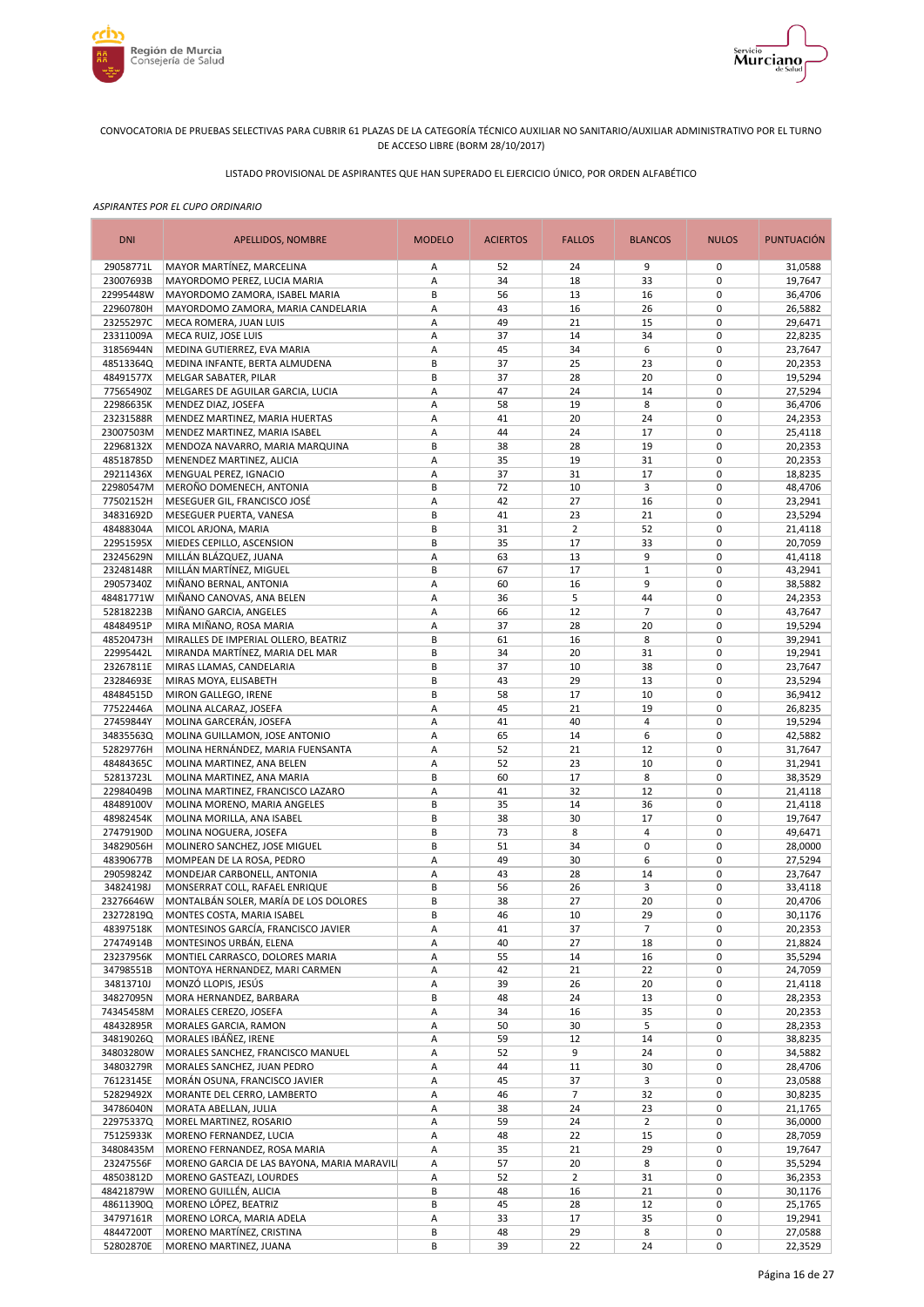



# LISTADO PROVISIONAL DE ASPIRANTES QUE HAN SUPERADO EL EJERCICIO ÚNICO, POR ORDEN ALFABÉTICO

| <b>DNI</b>             | APELLIDOS, NOMBRE                                                 | <b>MODELO</b> | <b>ACIERTOS</b> | <b>FALLOS</b>  | <b>BLANCOS</b>       | <b>NULOS</b>               | <b>PUNTUACIÓN</b>  |
|------------------------|-------------------------------------------------------------------|---------------|-----------------|----------------|----------------------|----------------------------|--------------------|
| 77757329X              | MORENO MOYA, JOSE JUAN                                            | В             | 72              | 4              | 9                    | 0                          | 49,8824            |
| 27480822P              | MORENO OLMOS, MARIA DOLORES                                       | B             | 47              | 31             | $\overline{7}$       | $\mathbf 0$                | 25,8824            |
| 22982376V              | MORENO PALOMARES, MARIA DEL CARMEN<br>MORENO PEÑALVER, Mª DOLORES | B             | 66              | $\overline{7}$ | 12                   | $\mathbf 0$                | 44,9412            |
| 48491881S<br>48371943E | MORENO PÉREZ, ROBERTO FELIPE                                      | B<br>А        | 51<br>44        | 25<br>41       | 9<br>$\pmb{0}$       | $\pmb{0}$<br>$\mathbf 0$   | 30,1176<br>21,4118 |
| 77512738R              | MORENO RIVERA, JOSEFA                                             | А             | 50              | 10             | 25                   | $\pmb{0}$                  | 32,9412            |
| 34833758M              | MORENO ROBLES, ANA ROSA                                           | Α             | 36              | 21             | 28                   | $\mathbf 0$                | 20,4706            |
| 48430457R              | MORENO SANCHEZ, MARIA TERESA                                      | B             | 39              | 18             | 28                   | $\pmb{0}$                  | 23,2941            |
| 52819559J              | MORENO SEMITIEL, YOLANDA                                          | А             | 60              | 13             | 12                   | $\mathbf 0$                | 39,2941            |
| 22973443P              | MORENO TORRES, JUANA                                              | Α             | 33              | 9              | 43                   | $\mathbf 0$                | 21,1765            |
| 48500835E              | MORENO VERA, GUADALUPE                                            | А             | 69              | 10             | 6                    | $\mathbf 0$                | 46,3529            |
| 18904967W              | MORTE JULIAN, JOSEFINA                                            | B<br>B        | 50              | 30<br>17       | 5                    | $\mathbf 0$<br>$\mathbf 0$ | 28,2353            |
| 23240563Y<br>77513473T | MOTOS MORALES, ANTONIO JOSE<br>MOYA FRUCTUOSO, Mª ISABEL          | Α             | 44<br>40        | $\overline{4}$ | 24<br>41             | $\mathbf 0$                | 27,0588<br>27,2941 |
| 77563422Q              | MOYA GARCIA, ANA BELEN                                            | B             | 49              | 15             | 21                   | $\mathbf 0$                | 31,0588            |
| 23010513W              | MOYA LOPEZ, MARIA BELEN                                           | B             | 61              | 16             | 8                    | $\mathbf 0$                | 39,2941            |
| 23296526X              | MOYA MARIN, NURIA                                                 | А             | 37              | 29             | 19                   | $\mathbf 0$                | 19,2941            |
| 48498969L              | MOYA NOGUERA, CARMEN MARIA                                        | А             | 43              | 19             | 23                   | $\mathbf 0$                | 25,8824            |
| 23274641K              | MOYA ORTUÑO, CARMEN                                               | Α             | 44              | 32             | 9                    | $\mathbf 0$                | 23,5294            |
| 22982203M              | MOYA PASCUAL, MARÍA DEL PILAR                                     | А             | 45              | 32             | 8                    | $\mathbf 0$                | 24,2353            |
| 29012761D              | MOYA PEÑALVER, MARGARITA                                          | А             | 46              | 36             | 3                    | $\mathbf 0$                | 24,0000            |
| 34803685Q              | MUELAS ZAPATA, MARIA CARMEN                                       | А             | 32              | 13             | 40                   | $\mathbf 0$                | 19,5294            |
| 77724259Z              | MULA GONZALEZ, JOSÉ FÉLIX                                         | А<br>B        | 39<br>44        | 21             | 25                   | $\mathbf 0$<br>$\mathbf 0$ | 22,5882            |
| 23247606B<br>22966550S | MULA LAGARES, MARIA DEL CARMEN<br>MULERO GARCIA, MARIA JOSEFA     | B             | 50              | 28<br>14       | 13<br>21             | $\mathbf 0$                | 24,4706<br>32,0000 |
| 48695277E              | MUÑOZ BROCAL, ROSA                                                | А             | 66              | 5              | 14                   | $\mathbf 0$                | 45,4118            |
| 23276528E              | MUÑOZ CAMPOS, JUANA MARI                                          | А             | 38              | 18             | 29                   | $\mathbf 0$                | 22,5882            |
| 48491882Q              | MUÑOZ GALVEZ, MONICA                                              | А             | 45              | 40             | $\pmb{0}$            | $\pmb{0}$                  | 22,3529            |
| 34796126R              | MUÑOZ GARCIA, MARIA DEL CARMEN                                    | B             | 40              | 34             | 11                   | $\pmb{0}$                  | 20,2353            |
| 27468965L              | MUÑOZ GARCÍA, MARIA ROSARIO                                       | B             | 37              | 25             | 23                   | $\mathbf 0$                | 20,2353            |
| 48476342R              | MUÑOZ GILBEL, RAUL                                                | А             | 44              | 41             | 0                    | $\pmb{0}$                  | 21,4118            |
| 48692566W              | MUÑOZ HERNÁNDEZ, SERGIO                                           | В             | 41              | 28             | 16                   | $\mathbf 0$                | 22,3529            |
| 48485667B              | MUÑOZ LEAL, CARMEN MARIA                                          | B             | 37              | 21             | 27                   | $\pmb{0}$                  | 21,1765            |
| 74343027N<br>52804332N | MUÑOZ LOPEZ, BELEN<br>MUÑOZ MARTINEZ, MARIA CRISTINA              | В<br>А        | 64<br>49        | 17<br>18       | $\overline{4}$<br>18 | $\mathbf 0$<br>$\mathbf 0$ | 41,1765<br>30,3529 |
| 23250785Q              | MUÑOZ MIÑARRO, JOSEFA                                             | B             | 55              | 8              | 22                   | $\mathbf 0$                | 36,9412            |
| 34836970C              | MUÑOZ MOLINA, EDUARDO                                             | А             | 44              | 34             | $\overline{7}$       | $\mathbf 0$                | 23,0588            |
| 48483555S              | MUÑOZ MORA, OLAYA                                                 | B             | 38              | 15             | 32                   | $\mathbf 0$                | 23,2941            |
| 48467608F              | MUÑOZ MUÑOZ, INMACULADA                                           | B             | 44              | 26             | 15                   | $\mathbf 0$                | 24,9412            |
| 34824142A              | MUÑOZ NICOLÁS, JOSÉ JAVIER                                        | Α             | 55              | 29             | $\mathbf 1$          | $\mathbf 0$                | 32,0000            |
| 23276121Y              | MUÑOZ PAGÁN, MILAGROS                                             | B             | 42              | 26             | 17                   | $\mathbf 0$                | 23,5294            |
| 48350018Q              | MUÑOZ RUANO, MARGARITA                                            | Α             | 51              | 6              | 28                   | $\mathbf 0$                | 34,5882            |
| 29066068W              | MUÑOZ RUIZ, JOSE CARLOS                                           | B             | 54              | 26             | 5                    | $\mathbf 0$                | 32,0000            |
| 48486176Z<br>34830809T | MUÑOZ SAURA, MARIA CARMEN<br>MURCIA COLL, TERESA                  | А<br>A        | 50<br>50        | 23<br>11       | 12<br>24             | $\mathbf 0$<br>$\mathbf 0$ | 29,8824<br>32,7059 |
| 72519591Q              | MURCIA COSTA, TERESA                                              | B             | 37              | 31             | 17                   | $\mathbf 0$                | 18,8235            |
| 48390205E              | MURCIA DIAZ, FRANCISCA                                            | Α             | 41              | 33             | 11                   | $\mathbf 0$                | 21,1765            |
| 48416093N              | MURCIA MESEGUER, ANA                                              | A             | 32              | 14             | 39                   | $\mathbf 0$                | 19,2941            |
| 48394698F              | MURGUI GREGORI, ADRIÁN                                            | Α             | 50              | 27             | 8                    | 0                          | 28,9412            |
| 48541398J              | MURIEL CARRILLO, BELEN                                            | B             | 48              | 22             | 15                   | $\pmb{0}$                  | 28,7059            |
| 75111821P              | NAVARRETE GONZÁLEZ, ROSARIO ANA                                   | Α             | 40              | 19             | 26                   | 0                          | 23,7647            |
| 77516227V              | NAVARRO CASTILLO, MARÍA DE LA CRUZ                                | Α             | 52              | 26             | $\overline{7}$       | $\pmb{0}$                  | 30,5882            |
| 23281781P              | NAVARRO GARCIA, ANTONIO DAVID                                     | Α             | 44              | 39             | $\overline{2}$       | $\pmb{0}$                  | 21,8824            |
| 23003633E<br>45568587K | NAVARRO GARCIA, MARIA BELEN<br>NAVARRO GOMEZ, FRANCISCO TOMAS     | Α<br>Α        | 40<br>45        | 28<br>28       | 17<br>12             | $\pmb{0}$<br>0             | 21,6471<br>25,1765 |
| 23260254D              | NAVARRO GONZALEZ, JOSEFA                                          | В             | 33              | 11             | 41                   | $\pmb{0}$                  | 20,7059            |
| 48610284Z              | NAVARRO HERNÁNDEZ, GLORIA                                         | B             | 53              | 8              | 24                   | 0                          | 35,5294            |
| 77569732R              | NAVARRO HERNÁNDEZ, MARIA SOLEDAD                                  | Α             | 43              | 23             | 19                   | $\pmb{0}$                  | 24,9412            |
| 48491627Z              | NAVARRO LUCAS, INMACULADA                                         | А             | 37              | 28             | 20                   | $\pmb{0}$                  | 19,5294            |
| 23245733R              | NAVARRO MARTINEZ, ANTONIA                                         | Α             | 49              | 11             | 25                   | $\pmb{0}$                  | 32,0000            |
| 52750246E              | NAVARRO MARTINEZ, MARIA SOLEDAD                                   | А             | 69              | 9              | 7                    | $\mathbf 0$                | 46,5882            |
| 34836709N              | NAVARRO MOLAS, JOSE ANTONIO                                       | Α             | 41              | 37             | $\overline{7}$       | $\pmb{0}$                  | 20,2353            |
| 29075500G              | NAVARRO QUILES, MARIA REMEDIOS                                    | B             | 36              | 24             | 25                   | 0                          | 19,7647            |
| 34817756B              | NAVARRO RODRIGUEZ, JUANA MARIA                                    | А             | 36              | 18             | 31                   | 0                          | 21,1765            |
| 02869972D<br>27451806H | NAVARRO SANDOVAL, EUGENIA                                         | B<br>А        | 66              | 12             | $\overline{7}$       | $\mathbf 0$<br>$\pmb{0}$   | 43,7647<br>20,4706 |
| 52804538B              | NAVARRO SANTA CRUZ, ELVIRA MARIA<br>NAVARRO TORRENTE, CARMEN      | Α             | 39<br>59        | 30<br>13       | 16<br>13             | 0                          | 38,5882            |
| 27466134V              | NAVARRO VALVERDE, MARIA CONCEPCION                                | Α             | 61              | 17             | $\overline{7}$       | $\pmb{0}$                  | 39,0588            |
| 48357452K              | NAVAS PASTOR, DIANA YAIZA                                         | Α             | 56              | 13             | 16                   | $\pmb{0}$                  | 36,4706            |
| 48482318C              | NICOLAS ABELLAN, ANA BELEN                                        | А             | 49              | 22             | 14                   | $\pmb{0}$                  | 29,4118            |
| 27472781V              | NICOLAS ABELLAN, MARIA                                            | Α             | 52              | 13             | 20                   | $\pmb{0}$                  | 33,6471            |
| 34794278Q              | NICOLÁS BARBERÁ, IRENE                                            | В             | 60              | 13             | 12                   | 0                          | 39,2941            |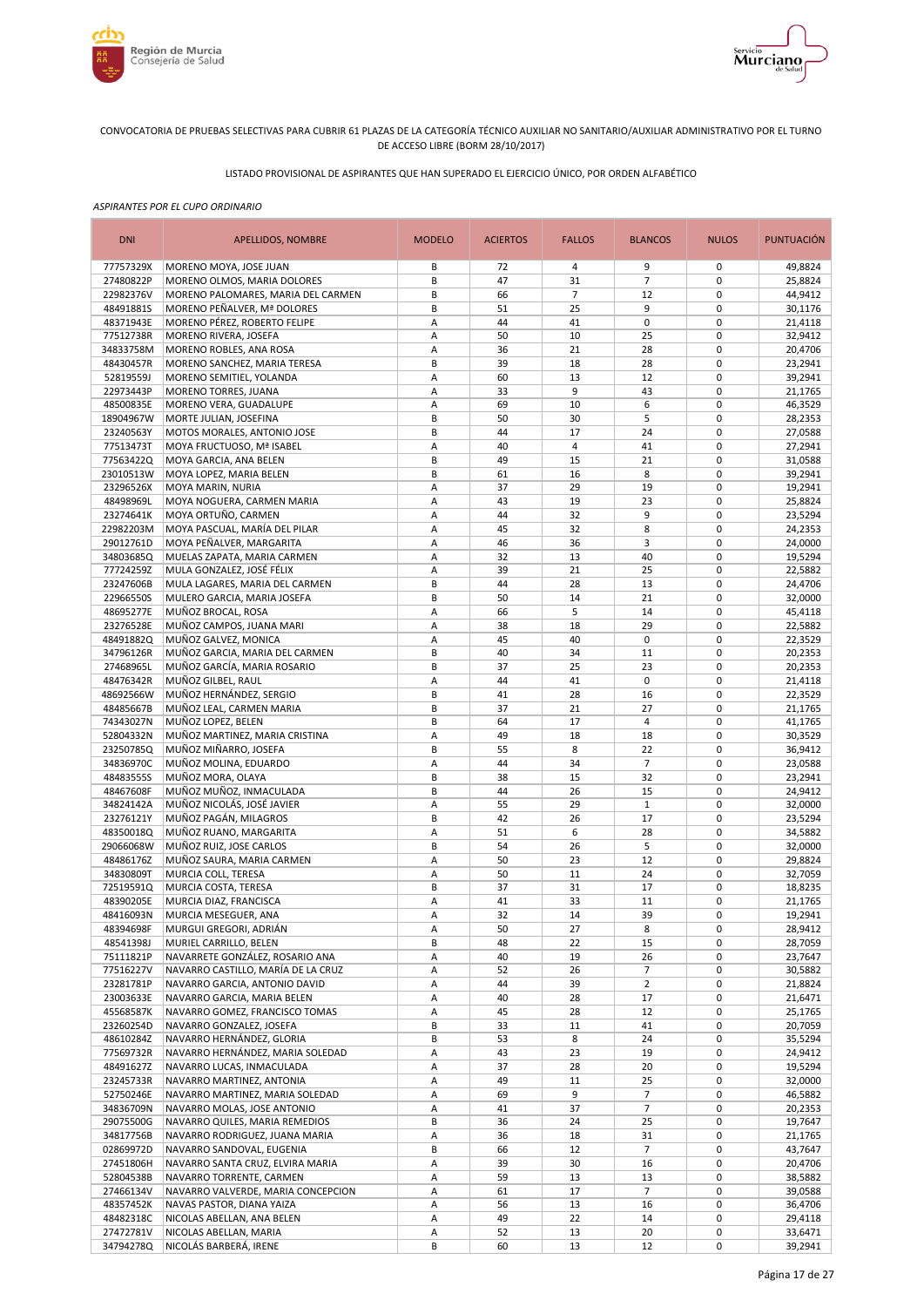



# LISTADO PROVISIONAL DE ASPIRANTES QUE HAN SUPERADO EL EJERCICIO ÚNICO, POR ORDEN ALFABÉTICO

| <b>DNI</b><br><b>MODELO</b><br><b>FALLOS</b><br><b>BLANCOS</b><br>APELLIDOS, NOMBRE<br><b>ACIERTOS</b>                           | <b>NULOS</b>               | <b>PUNTUACIÓN</b>  |
|----------------------------------------------------------------------------------------------------------------------------------|----------------------------|--------------------|
| 45080261P<br>NICOLÁS CORDERO, SANDRA<br>В<br>47<br>23<br>15                                                                      | 0                          | 27,7647            |
| $\overline{7}$<br>34783912T<br>NICOLAS GARCIA, JOSE MARIA<br>B<br>43<br>35                                                       | $\mathbf 0$                | 22,1176            |
| 34807683N<br>NICOLAS GUTIERREZ, ANA BELEN<br>А<br>39<br>22<br>24<br>NICOLÁS HERNÁNDEZ, MARÍA DOLORES                             | $\mathbf 0$                | 22,3529            |
| 27461241T<br>А<br>50<br>30<br>5<br>5<br>48398058D<br>NICOLAS LAX, JOSE ANTONIO<br>А<br>72<br>8                                   | $\pmb{0}$<br>$\mathbf 0$   | 28,2353<br>49,6471 |
| NICOLÁS LÓPEZ, JOSÉ ÁNGEL<br>48509140R<br>А<br>49<br>30<br>6                                                                     | $\mathbf 0$                | 27,5294            |
| 27460881P<br>NICOLÁS MARTÍNEZ, OBDULIA<br>А<br>44<br>39<br>$\overline{2}$                                                        | $\mathbf 0$                | 21,8824            |
| 48424761D<br>NICOLÁS NAVARRO, MARIA CARMEN<br>21<br>9<br>Α<br>55                                                                 | $\mathbf 0$                | 33,8824            |
| 34783056H<br>NICOLÁS PARDO, TERESA<br>B<br>48<br>27<br>10                                                                        | $\mathbf 0$                | 27,5294            |
| 6<br>52827340C<br>NICOLAS TUDELA, SANTIAGO<br>B<br>67<br>12                                                                      | $\mathbf 0$                | 44,4706            |
| 5<br>NICOLÁS VALERA, JORGE<br>B<br>9<br>48518544K<br>71                                                                          | $\mathbf 0$                | 48,9412            |
| 34793572T<br>NICOLAS VILLAR, FUENSANTA<br>B<br>49<br>25<br>11                                                                    | $\mathbf 0$                | 28,7059            |
| 29058190J<br>NICOLAS ZOMEÑO, CARMEN<br>11<br>6<br>Α<br>68<br>29064514N<br>B<br>53<br>16                                          | $\mathbf 0$<br>$\mathbf 0$ | 45,4118            |
| NIETO LOPEZ, ADORACION<br>16<br>48420890W<br>NIETO LOPEZ, MARIA ANGELES<br>B<br>41<br>23<br>21                                   | $\mathbf 0$                | 33,6471<br>23,5294 |
| 48477442C<br>NIETO MARTÍNEZ, GENOVEVA<br>А<br>38<br>19<br>28                                                                     | $\mathbf 0$                | 22,3529            |
| 12387658L<br>NOGUEIRA MUELAS, RAFAEL<br>А<br>66<br>18<br>$\mathbf{1}$                                                            | $\mathbf 0$                | 42,3529            |
| 34796854Q<br>NOGUERA FUENTES, AMPARO<br>B<br>39<br>30<br>16                                                                      | $\mathbf 0$                | 20,4706            |
| 48392497Z<br>NOGUERA GUIRAO, JOSEFA<br>B<br>39<br>35<br>11                                                                       | $\mathbf 0$                | 24,9412            |
| 35<br>30<br>48494610F<br>NOGUERA MATEO, BEATRIZ<br>A<br>20                                                                       | $\mathbf 0$                | 20,0000            |
| 48548062F<br>NOGUERA NOGUERA, CAROLINA<br>46<br>19<br>20<br>Α                                                                    | $\mathbf 0$                | 28,0000            |
| 6<br>48481220A<br>А<br>51<br>28<br>NOGUERA PEDREÑO, VANESSA                                                                      | $\mathbf 0$                | 34,5882            |
| 34822529T<br>NORTES MARTINEZ, ROCIO<br>B<br>51<br>10<br>24                                                                       | $\mathbf 0$                | 33,6471            |
| NÚÑEZ ARIAS, MARÍA JOSÉ<br>B<br>41<br>29<br>48426909H<br>15<br>46<br>9                                                           | $\mathbf 0$<br>$\mathbf 0$ | 25,4118            |
| 03842779P<br>NUÑEZ BARROSO, CAROLINA<br>А<br>30<br>57<br>9<br>34830668C<br>NUÑEZ FUENTES, JOSE ALEJANDRO<br>А<br>19              | $\mathbf 0$                | 25,4118<br>35,7647 |
| 48425159Q<br>NUÑEZ HERRERO, MARIA BELEN<br>B<br>35<br>15<br>35                                                                   | $\mathbf 0$                | 21,1765            |
| 42<br>25<br>34815107F<br>NUÑEZ MARTINEZ, LAURA<br>А<br>18                                                                        | $\pmb{0}$                  | 23,7647            |
| 23042890H<br>OJADOS PILLADO, MARIA ELENA<br>А<br>58<br>11<br>16                                                                  | $\pmb{0}$                  | 38,3529            |
| 75091870K<br>OJEDA PLAZA, FRANCISCA<br>А<br>39<br>35<br>11                                                                       | $\mathbf 0$                | 19,2941            |
| 23267348L<br>OLCINA MARÍN, MARÍA DEL PILAR<br>А<br>39<br>16<br>30                                                                | $\pmb{0}$                  | 23,7647            |
| OLIVA GUILLAMON, MARÍA NOELIA<br>B<br>60<br>18<br>$\overline{7}$<br>48544414Q                                                    | $\mathbf 0$                | 38,1176            |
| 77516255E<br>OLIVARES TORRES, ANTONIA MARIA<br>66<br>8<br>А<br>11                                                                | $\mathbf 0$                | 44,7059            |
| 48395269A<br>OLMOS GÁLVEZ, YOLANDA<br>B<br>19<br>25<br>41                                                                        | $\mathbf 0$                | 24,4706            |
| 34805839P<br>ORENES BERNABEU, GLORIA<br>А<br>54<br>21<br>10<br>6<br>ORENES CANOVAS, ANTONIO<br>А<br>62<br>17<br>34824932B        | $\mathbf 0$<br>$\mathbf 0$ | 33,1765<br>39,7647 |
| 34811076R<br>ORENES CUADRADO, ANDRES<br>35<br>25<br>Α<br>25                                                                      | $\mathbf 0$                | 18,8235            |
| 23302723C<br>B<br>35<br>9<br>41<br>ORS AZNAR, INMACULADA                                                                         | $\mathbf 0$                | 22,5882            |
| 5<br>27486730M<br>ORTEGA GONZALEZ, JAN MANUEL<br>B<br>53<br>27                                                                   | $\mathbf 0$                | 31,0588            |
| 22934752A<br>ORTEGA MUÑOZ, RITA MILAGROS<br>А<br>42<br>43<br>$\mathbf 0$                                                         | $\mathbf 0$                | 19,5294            |
| 77705630S<br>Α<br>35<br>23<br>27<br>ORTEGA PALAZON, ANA BELEN                                                                    | $\mathbf 0$                | 19,2941            |
| 48476322G<br>B<br>38<br>33<br>ORTEGA PALAZON, MARIA DEL PILAR<br>14                                                              | $\mathbf 0$                | 19,0588            |
| 5<br>48465494D<br>ORTEGA PEREZ, PASCUALA<br>А<br>42<br>38                                                                        | $\mathbf 0$                | 28,4706            |
| 52757495A<br>ORTEGA RUBIO, ENCARNACION<br>B<br>45<br>31<br>9                                                                     | $\mathbf 0$                | 24,4706            |
| 23248418H<br>ORTEGA SÁNCHEZ, ISABEL<br>А<br>55<br>27<br>3<br>27456822C<br>ORTEGA TERUEL, ANA MARIA<br>B<br>53<br>20<br>12        | $\mathbf 0$<br>$\mathbf 0$ | 32,4706<br>32,7059 |
| 46<br>31<br>8<br>34789098B<br>ORTIGOSA CÁMARA, ÁNGEL MANUEL<br>B                                                                 | $\mathbf 0$                | 25,1765            |
| B<br>74002421J<br>ORTIGOSA HUERTAS, INMACULADA GEMMA<br>46<br>25<br>14                                                           | $\mathbf 0$                | 26,5882            |
| 27426000H<br>ORTIGOSA MARTINEZ, CARMEN<br>В<br>44<br>35<br>6                                                                     | 0                          | 22,8235            |
| 48492088S<br>B<br>49<br>11<br>ORTIN GUERRERO, ALMUDENA<br>25                                                                     | $\pmb{0}$                  | 32,0000            |
| 48507551E<br>38<br>32<br>15<br>ORTIN SANZ, MARTA<br>Α                                                                            | 0                          | 19,2941            |
| 23045043D<br>ORTIZ CAMACHO, MARIA JOSE<br>В<br>43<br>36<br>6                                                                     | 0                          | 21,8824            |
| 06259684G<br>ORTIZ GARCÍA, DANIEL<br>В<br>41<br>25<br>19                                                                         | $\pmb{0}$                  | 23,0588            |
| 48496431B<br>ORTIZ MARTINEZ, ANA BELEN<br>В<br>38<br>19<br>28                                                                    | 0                          | 22,3529            |
| 77567596G<br>В<br>50<br>25<br>10<br>ORTIZ MARTINEZ, CLARA VICTORIA                                                               | 0                          | 29,4118            |
| 23284839F<br>ORTIZ NAVARRO, MARIA ESTELA<br>76<br>8<br>$1\,$<br>Α<br>51<br>25<br>9                                               | $\pmb{0}$<br>$\pmb{0}$     | 51,7647<br>30,1176 |
| 34816734R<br>ORTIZ RUBIO, ISABEL<br>Α<br>34810691F<br>ORTIZ RUBIO, MARIA ROSARIO<br>50<br>24<br>В<br>11                          | $\pmb{0}$                  | 29,6471            |
| 24260437Z<br>ORTIZ VILLODRES, ANTONIO JAVIER<br>33<br>$\overline{2}$<br>В<br>50                                                  | $\pmb{0}$                  | 27,5294            |
| 48445581Z<br>ORTUÑO CAMPILLO, CONSUELO<br>40<br>33<br>В<br>12                                                                    | $\pmb{0}$                  | 20,4706            |
| 29070566S<br>ORTUÑO LORENTE, JOSEFA<br>B<br>6<br>62<br>17                                                                        | $\pmb{0}$                  | 42,3529            |
| 5<br>48503848E<br>ORTUÑO MOMPEÁN, MARÍA DOLORES<br>В<br>57<br>23                                                                 | $\pmb{0}$                  | 39,0588            |
| 23234115K<br>ORTUÑO PARRA, FRANCISCA<br>20<br>Α<br>52<br>13                                                                      | 0                          | 32,0000            |
| 34835924D<br>ORTUÑO RUBIO, DAVID<br>5<br>Α<br>52<br>28                                                                           | $\pmb{0}$                  | 30,1176            |
| 27487847H<br>ORTUÑO TOVAR, ANA MARIA<br>А<br>41<br>30<br>14                                                                      | $\mathbf 0$                | 21,8824            |
| 21482303G<br>OSA ROMERO, MARIA SOL<br>В<br>15<br>38<br>32                                                                        | $\pmb{0}$                  | 19,2941            |
| 49440272R<br>39<br>37<br>9<br>OSORIO DURAN, TATIANA SOLEDAD<br>Α<br>22959340G<br>OTÓN JIMÉNEZ, MARIA LUISA<br>B<br>41<br>41<br>3 | $\pmb{0}$<br>$\pmb{0}$     | 18,8235<br>19,2941 |
| 27433859B<br>PACHECO MARTINEZ, MARIA DEL CARMEN<br>B<br>9<br>10<br>66                                                            | $\pmb{0}$                  | 44,4706            |
| 45569027R<br>PACHECO ROCAMORA, YOLANDA<br>А<br>40<br>15<br>30                                                                    | $\pmb{0}$                  | 24,7059            |
| 23234454S<br>PADILLA GONZALEZ, MARÍA DEL CARMEN<br>47<br>19<br>Α<br>19                                                           | $\pmb{0}$                  | 28,7059            |
| 34827098S<br>PAEZ HERNANDEZ, ENRIQUE<br>49<br>24<br>12<br>А                                                                      | 0                          | 28,9412            |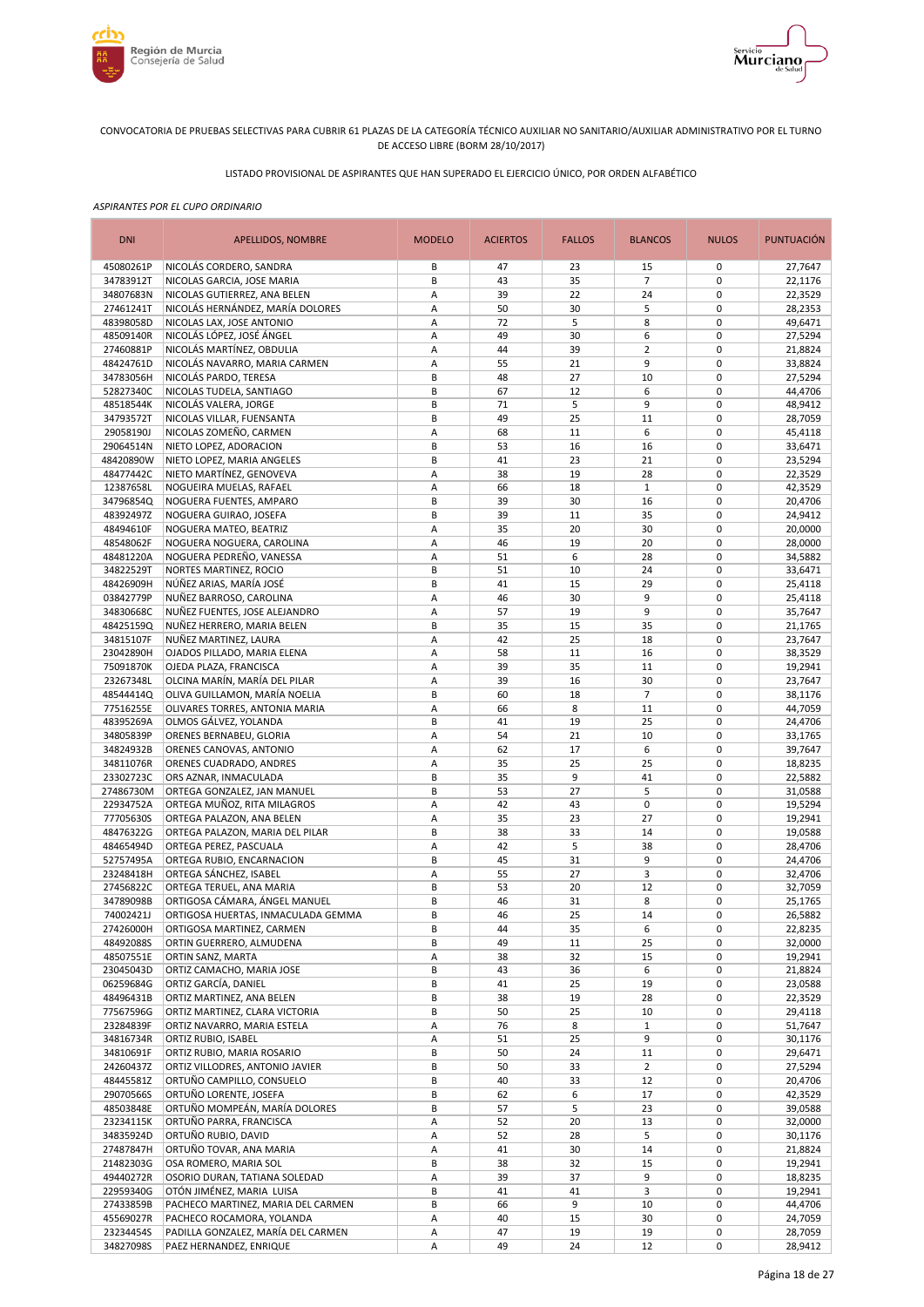



# LISTADO PROVISIONAL DE ASPIRANTES QUE HAN SUPERADO EL EJERCICIO ÚNICO, POR ORDEN ALFABÉTICO

| <b>DNI</b>             | APELLIDOS, NOMBRE                                                   | <b>MODELO</b> | <b>ACIERTOS</b> | <b>FALLOS</b>  | <b>BLANCOS</b> | <b>NULOS</b>               | <b>PUNTUACIÓN</b>  |
|------------------------|---------------------------------------------------------------------|---------------|-----------------|----------------|----------------|----------------------------|--------------------|
| 23269428Y              | PAGÁN LÓPEZ, IRENE                                                  | В             | 49              | 14             | 22             | 0                          | 31,2941            |
| 29075794E              | PALAO IBAÑEZ, MARIA EVA                                             | А             | 59              | 12             | 14             | $\mathbf 0$                | 38,8235            |
| 34789603X              | PALAZON MESEGUER, ALICIA                                            | Α<br>А        | 74<br>58        | 5<br>16        | 6              | $\mathbf 0$<br>$\mathbf 0$ | 51,0588            |
| 23257817X<br>23280526H | PALMA SANCHEZ, MARIA DOLORES<br>PALMA SANCHEZ, ROSARIO MARIA ENCARN | А             | 41              | 34             | 11<br>10       | $\mathbf 0$                | 37,1765<br>20,9412 |
| 45565139T              | PAMIES MANRIQUE, ANA MARIA                                          | Α             | 39              | 21             | 25             | $\mathbf 0$                | 22,5882            |
| 72743355J              | PARADA AVILEO, VANESSA                                              | А             | 34              | 20             | 31             | $\mathbf 0$                | 19,2941            |
| 34808970B              | PARDO CÁNOVAS, PEDRO                                                | А             | 54              | 23             | 8              | $\mathbf 0$                | 32,7059            |
| 48395630L              | PARDO CLEMENTE, MARIA DEL MAR                                       | А             | 44              | 8              | 33             | $\mathbf 0$                | 29,1765            |
| 34829177R              | PARDO MARTÍNEZ, LAURA                                               | Α             | 35              | 21             | 29             | $\mathbf 0$                | 19,7647            |
| 48617376E              | PARDO PEREZ, MARÍA JESÚS                                            | B             | 41              | 30             | 14             | $\mathbf 0$                | 21,8824            |
| 48467907F<br>48497824R | PAREDERO PEREZ, ALEJANDRO<br>PAREDES FRANCO, MERCEDES               | B<br>В        | 42<br>42        | 40<br>15       | 3<br>28        | $\mathbf 0$<br>$\mathbf 0$ | 20,2353<br>26,1176 |
| 22998470B              | PAREDES GARCIA, DOLORES                                             | B             | 43              | 25             | 17             | $\mathbf 0$                | 24,4706            |
| 23030764J              | PAREDES GARCÍA, JOSEFA BELÉN                                        | B             | 64              | 12             | 9              | $\mathbf 0$                | 42,3529            |
| 23258286L              | PAREDES GAZQUEZ, ANA ISABEL                                         | B             | 40              | 23             | 22             | $\mathbf 0$                | 22,8235            |
| 23265957P              | PAREDES HERNÁNDEZ, ANTONIA Mª                                       | B             | 40              | 27             | 18             | $\mathbf 0$                | 21,8824            |
| 22986133W              | PAREDES PAREDES, ENCARNACION                                        | B             | 54              | 6              | 25             | $\mathbf 0$                | 36,7059            |
| 23236298L              | PAREDES SÁNCHEZ, ANA MARÍA                                          | B             | 56              | 24             | 5              | $\mathbf 0$                | 33,8824            |
| 34833602X              | PARRA BERNAL, CRISTINA                                              | B             | 46              | 8              | 31             | $\mathbf 0$                | 30,5882            |
| 48479200F<br>23278144M | PARRA MARTINEZ, MARIA DOLORES<br>PARRA PARRA, MARIA DOLORES         | B<br>B        | 37<br>40        | 26<br>40       | 22<br>5        | $\mathbf 0$<br>$\mathbf 0$ | 20,0000<br>18,8235 |
| 23251669A              | PARRA PARRA, MARIA PILAR                                            | А             | 41              | 23             | 21             | $\pmb{0}$                  | 23,5294            |
| 34805408Z              | PARRAGA ZAMBUDIO, CONCEPCION                                        | А             | 39              | 11             | 35             | $\mathbf 0$                | 24,9412            |
| 48392457C              | PARREÑO BERNAL, LAURA                                               | А             | 36              | 25             | 24             | $\pmb{0}$                  | 19,5294            |
| 52314685N              | PASCAL RODRIGUEZ, VERONICA                                          | B             | 48              | 22             | 15             | $\mathbf 0$                | 28,7059            |
| 09318821A              | PASCUAL SAYALERO, BEGOÑA                                            | В             | 45              | 40             | $\pmb{0}$      | $\mathbf 0$                | 22,3529            |
| 23019583X              | PASTOR GÓMEZ, CRISTINA                                              | А             | 41              | 9              | 35             | $\mathbf 0$                | 26,8235            |
| 29004756P              | PAYÁ ORTIZ, ANA                                                     | Α             | 51              | 22             | 12             | $\mathbf 0$                | 30,8235            |
| 23063954Z<br>48742742S | PEDREÑO FERNÁNDEZ, JULIÁN<br>PEDREÑO REINA, ALICIA                  | Α<br>Α        | 44<br>46        | 32<br>22       | 9<br>17        | $\mathbf 0$<br>$\mathbf 0$ | 23,5294<br>27,2941 |
| 23005841E              | PEDRERO GOMEZ, GEMA                                                 | А             | 42              | 41             | $\overline{2}$ | $\mathbf 0$                | 20,0000            |
| 34821074V              | PEDRERO LOPEZ, IRENE                                                | А             | 48              | 24             | 13             | $\mathbf 0$                | 28,2353            |
| 22998878M              | PEDRERO SANCHEZ, ANTONIA MARIA                                      | А             | 56              | 26             | 3              | $\mathbf 0$                | 33,4118            |
| 27465832Z              | PEINADO CAMPILLO, MARIA                                             | А             | 67              | 12             | 6              | $\mathbf 0$                | 44,4706            |
| 48619810H              | PELLICER HERNANDEZ, JOSE ANTONIO                                    | А             | 67              | 14             | $\overline{4}$ | $\mathbf 0$                | 44,0000            |
| 27480307E              | PELLICER TERUEL, MARIA ROSALIA                                      | Α             | 60              | 15             | 10             | $\mathbf 0$                | 38,8235            |
| 48482625M<br>48610912K | PEÑALVER ALCARAZ, CARIDAD<br>PEÑALVER GARCIA, CARMEN MARIA          | B<br>B        | 42<br>46        | 12<br>28       | 31<br>11       | $\mathbf 0$<br>$\mathbf 0$ | 26,8235<br>25,8824 |
| 52809297D              | PEÑALVER MARTINEZ, JOSE ANTONIO                                     | B             | 56              | 23             | 6              | $\mathbf 0$                | 34,1176            |
| 48616214X              | PEÑALVER SÁNCHEZ, JUAN MIGUEL                                       | B             | 40              | 30             | 15             | $\mathbf 0$                | 21,1765            |
| 34832765R              | PEÑARANDA MONTEAGUDO, ALBERTO                                       | А             | 31              | 11             | 43             | $\mathbf 0$                | 19,2941            |
| 48544093V              | PEÑARANDA SANCHEZ, TAMARA                                           | B             | 42              | 36             | $\overline{7}$ | $\mathbf 0$                | 21,1765            |
| 52808755L              | PEÑAS SANCHEZ, JUANA MARIA                                          | B             | 46              | 35             | $\overline{4}$ | $\mathbf 0$                | 24,2353            |
| 23275739S              | PERALTA MARTINEZ, MARIA DEL MAR                                     | B             | 40              | 12             | 33             | $\mathbf 0$                | 25,4118            |
| 23248412N<br>29065301V | PERAN SERRANO, DOMINGO ANTONIO<br>PEREA CARPES, PILAR               | Α<br>Α        | 43<br>43        | 31<br>18       | 11<br>24       | $\pmb{0}$<br>$\mathbf 0$   | 23,0588            |
| 48660739F              | PÉREZ ABAD, CARLOS                                                  | А             | 44              | 21             | 20             | $\mathbf 0$                | 26,1176<br>26,1176 |
| 23281430W              | PEREZ ALIAGA, IVAN ELIAS                                            | Α             | 43              | 23             | 19             | 0                          | 24,9412            |
| 34831094D              | PEREZ ALONSO, ENCARNACION                                           | А             | 53              | 32             | 0              | 0                          | 29,8824            |
| 04613188D              | PEREZ ARQUERO, MARIA INMACULADA                                     | В             | 41              | 9              | 35             | $\mathbf 0$                | 26,8235            |
| 23242408B              | PEREZ ASENSIO, MARIA                                                | Α             | 42              | 18             | 25             | 0                          | 25,4118            |
| 34832064J              | PEREZ ASENSIO, MARIA LUISA                                          | В             | 46              | 21             | 18             | $\pmb{0}$                  | 27,5294            |
| 52805143H              | PEREZ ATENZA, MARIA DEL CARMEN                                      | Α<br>В        | 37              | 26             | 22<br>9        | $\pmb{0}$<br>$\pmb{0}$     | 20,0000<br>32,0000 |
| 48501319T<br>23009012L | PEREZ BARBA, JOSEFA<br>PEREZ BERNAL, MARIA JOSEFA                   | Α             | 53<br>63        | 23<br>13       | 9              | $\pmb{0}$                  | 41,4118            |
| 52818159Q              | PEREZ BLANCO, MARIA ISABEL                                          | Α             | 44              | 33             | 8              | $\mathbf 0$                | 23,2941            |
| 77566885Y              | PEREZ BUENDIA, PEDRO                                                | В             | 73              | $\overline{7}$ | 5              | $\mathbf 0$                | 49,8824            |
| 34819676E              | PEREZ CANO, MARIA DOLORES                                           | В             | 65              | 11             | 9              | $\mathbf 0$                | 43,2941            |
| 34815208Q              | PÉREZ CAPILLA, MARÍA DEL MAR                                        | В             | 70              | 8              | $\overline{7}$ | 0                          | 47,5294            |
| 23254751A              | PEREZ CASTILLO, MARIA DOLORES                                       | В             | 53              | 17             | 15             | 0                          | 33,4118            |
| 22960409S              | PEREZ CEREZUELA, MARIA DOLORES                                      | B             | 42              | 35             | 8              | $\pmb{0}$                  | 21,4118            |
| 22980309C<br>21643091E | PEREZ CEREZUELA, MARIA ENCARNACION<br>PEREZ COLOMINA, ESTHER        | Α<br>Α        | 50<br>49        | 30<br>27       | 5<br>9         | $\pmb{0}$<br>$\pmb{0}$     | 28,2353<br>28,2353 |
| 34796797M              | PÉREZ CUSSAC, Mª DOLORES                                            | B             | 35              | 24             | 26             | $\pmb{0}$                  | 19,0588            |
| 34824294V              | PEREZ CUSSAC, YOLANDA                                               | B             | 38              | 12             | 34             | $1\,$                      | 24,0000            |
| 34801039S              | PEREZ DE EGEA, CONSUELO                                             | В             | 41              | 27             | 17             | $\pmb{0}$                  | 22,5882            |
| 34798272P              | PEREZ EGEA, AMELIA                                                  | А             | 39              | 19             | 27             | $\pmb{0}$                  | 23,0588            |
| 52826467K              | PEREZ ESPINOSA, JUANA MARIA                                         | Α             | 39              | 24             | 22             | $\pmb{0}$                  | 21,8824            |
| 22989935D              | PEREZ FERNANDEZ, ANA MARIA                                          | Α             | 58              | 5              | 22             | 0                          | 39,7647            |
| 32647779S              | PÉREZ FERNÁNDEZ, MARIA DEL MAR                                      | Α             | 49              | 29             | 7              | 0                          | 27,7647            |
| 52814518D              | PEREZ GARCIA, ANTONIA                                               | B             | 54              | 29             | $\overline{2}$ | 0                          | 31,2941            |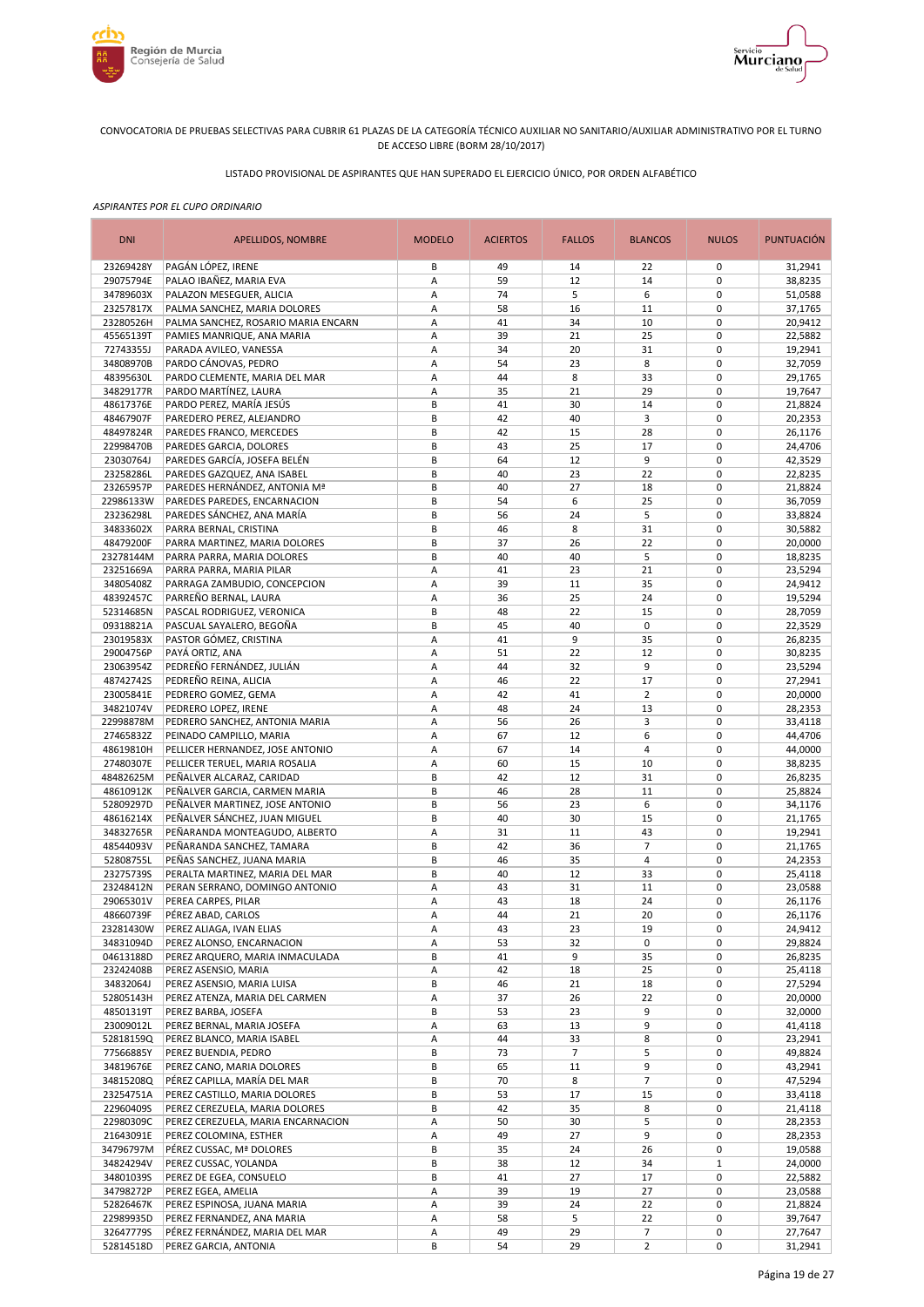



# LISTADO PROVISIONAL DE ASPIRANTES QUE HAN SUPERADO EL EJERCICIO ÚNICO, POR ORDEN ALFABÉTICO

| <b>DNI</b>             | APELLIDOS, NOMBRE                                           | <b>MODELO</b> | <b>ACIERTOS</b> | <b>FALLOS</b> | <b>BLANCOS</b> | <b>NULOS</b>               | <b>PUNTUACIÓN</b>  |
|------------------------|-------------------------------------------------------------|---------------|-----------------|---------------|----------------|----------------------------|--------------------|
| 23255101P              | PEREZ GARCIA, FRANCISCA                                     | В             | 40              | 21            | 24             | 0                          | 23,2941            |
| 48431706P              | PEREZ GONZALEZ, ANA BELEN                                   | А             | 42              | 25            | 18             | $\mathbf 0$                | 23,7647            |
| 48468636T              | PEREZ JUAN, MARIA JOSE                                      | А             | 47              | 23            | 15             | $\mathbf 0$                | 27,7647            |
| 23002030Y<br>48468268T | PÉREZ LÓPEZ, MARIA JULIA<br>PÉREZ LOZANO, MARÍA ELENA       | В<br>А        | 41<br>49        | 16<br>25      | 28<br>11       | $\pmb{0}$<br>$\mathbf 0$   | 25,1765<br>28,7059 |
| 34810569T              | PEREZ MARTINEZ, INMACULADA                                  | Α             | 48              | 22            | 15             | $\mathbf 0$                | 28,7059            |
| 23252886R              | PÉREZ MARTÍNEZ, ISABEL MARÍA                                | B             | 45              | 9             | 31             | $\mathbf 0$                | 29,6471            |
| 48471420R              | PEREZ MOLINA, NURIA                                         | B             | 49              | 20            | 16             | $\mathbf 0$                | 29,8824            |
| 23267261R              | PEREZ MONTIEL, DOLORES MARIA                                | А             | 44              | 32            | 9              | $\mathbf 0$                | 23,5294            |
| 23251682Q              | PEREZ MURCIA, VICENTA                                       | Α             | 34              | 19            | 32             | $\mathbf 0$                | 19,5294            |
| 48391473W              | PEREZ PASTOR, FRANCISCA                                     | B             | 62              | 18            | 5              | $\mathbf 0$                | 39,5294            |
| 34803022C              | PEREZ PASTOR, LIDIA MARIA                                   | Α             | 67              | 10            | 8              | $\mathbf 0$                | 44,9412            |
| 27483167F              | PEREZ PASTOR, M ANGELES                                     | Α             | 43              | 29            | 13             | $\mathbf 0$                | 23,5294            |
| 79103013X              | PEREZ PEREZ, ANTONIA                                        | B             | 42              | 28            | 15             | $\mathbf 0$                | 23,0588            |
| 27458691A              | PEREZ PEREZ, CARLOS JAVIER                                  | B<br>B        | 61<br>46        | 24<br>25      | $\pmb{0}$      | $\mathbf 0$<br>$\mathbf 0$ | 37,4118            |
| 29063384D<br>15483005A | PEREZ PEREZ, MARIA DOLORES<br>PÉREZ ROS, VIRGINIA           | B             | 33              | 17            | 14<br>35       | $\mathbf 0$                | 26,5882<br>19,2941 |
| 23284629G              | PÉREZ RUIZ, LYDIA                                           | Α             | 46              | 20            | 19             | $\mathbf 0$                | 27,7647            |
| 27486088F              | PEREZ RUIZ, Mª DOLORES                                      | B             | 38              | 25            | 22             | $\mathbf 0$                | 20,9412            |
| 27473331S              | PEREZ SANCHEZ, NURIA                                        | B             | 50              | 17            | 18             | $\mathbf 0$                | 31,2941            |
| 52802088E              | PÉREZ VIGUERAS, JOSEFA                                      | B             | 45              | 13            | 27             | $\mathbf 0$                | 28,7059            |
| 45562279S              | PERIS LÓPEZ, RAMÓN                                          | B             | 43              | 42            | $\mathbf 0$    | $\mathbf 0$                | 20,4706            |
| 23022172T              | PESQUERO BARRO, ESTEFANIA                                   | A             | 44              | 8             | 33             | $\mathbf 0$                | 29,1765            |
| 23289870R              | PIERNAS SANCHEZ, MARTA ASCENSION                            | А             | 50              | 29            | 6              | $\mathbf 0$                | 28,4706            |
| 48502584T              | PINA FERNANDEZ, TERESA                                      | Α             | 51              | 20            | 14             | $\mathbf 0$                | 31,2941            |
| 48742545W              | PINA GÓMEZ, PATRICIA                                        | B             | 37              | 24            | 24             | $\mathbf 0$                | 20,4706            |
| 34805335X              | PINA NICOLAS, ROSARIO MARIA                                 | А             | 57              | 15            | 13             | $\pmb{0}$                  | 36,7059            |
| 48614008N              | PINO MARTÍNEZ, AFRICA                                       | А             | 49              | 17            | 19             | $\mathbf 0$                | 30,5882            |
| 23240591B              | PINTOR SOLA, JOAQUINA<br>PIORNOS MARIN, SUSANA              | В             | 63<br>50        | 15<br>11      | 7              | $\mathbf 0$<br>$\mathbf 0$ | 40,9412            |
| 48481082A<br>23045099L | PITA DODERO, CRISTINA                                       | А<br>А        | 33              | 15            | 24<br>37       | $\mathbf 0$                | 32,7059<br>19,7647 |
| 48293310A              | PLA BATALLER, FRANCISCA                                     | B             | 66              | 8             | 11             | $\mathbf 0$                | 44,7059            |
| 48524061H              | PLANES PINA, DARIO                                          | А             | 42              | 23            | 20             | $\mathbf 0$                | 24,2353            |
| 26485675W              | PLAZA AIBAR, ANGELES                                        | B             | 62              | 20            | 3              | $\mathbf 0$                | 39,0588            |
| 45565805E              | POMARES SAEZ, MIGUEL ANGEL                                  | Α             | 51              | 19            | 15             | $\mathbf 0$                | 31,5294            |
| 48421795X              | PONCE GOMEZ, ROSARIO                                        | B             | 39              | 18            | 28             | $\mathbf 0$                | 23,2941            |
| 77512494X              | PONCE NORTES, ANTONIA MARIA                                 | А             | 37              | 23            | 25             | $\mathbf 0$                | 20,7059            |
| 48452940J              | PONCE ZAPATA, PEDRO JOSE                                    | Α             | 44              | 41            | $\pmb{0}$      | $\mathbf 0$                | 21,4118            |
| 34803551C              | PORCEL GARCIA, ANA MARIA                                    | Α             | 58              | 3             | 24             | $\mathbf 0$                | 40,2353            |
| 77709329B              | POVEDA COBARRO, EVA MARÍA                                   | B             | 71              | 6             | 8              | $\mathbf 0$                | 48,7059            |
| 21672141T<br>34783611K | PRIEGO CRUZ, JUANA<br>PRIETO GARCÍA-NIETO, MACARENA         | B<br>Α        | 44<br>40        | 16<br>20      | 25<br>25       | $\mathbf 0$<br>$\mathbf 0$ | 27,2941<br>23,5294 |
| 34794296B              | PRIOR GARCIA, MARIA DEL CARMEN                              | B             | 39              | 8             | 38             | $\mathbf 0$                | 25,6471            |
| 74341909K              | PUCHE GÓMEZ, ROSA MARÍA                                     | Α             | 56              | 17            | 12             | $\mathbf 0$                | 35,5294            |
| 52827605D              | PUCHE RUIZ, YOLANDA                                         | B             | 51              | 20            | 14             | $\mathbf 0$                | 31,2941            |
| 34817990S              | PUERTA MARTINEZ, DAVID                                      | B             | 40              | 35            | 10             | $\mathbf 0$                | 20,0000            |
| 48428039K              | PUERTA PEREZ, ROSARIO                                       | B             | 47              | 33            | 5              | $\mathbf 0$                | 25,4118            |
| 48427804Q              | PUERTAS GIL, JUAN                                           | B             | 36              | 14            | 35             | $\mathbf 0$                | 22,1176            |
| 48402638N              | PUJANTE PEREZ, ESTHER                                       | В             | 39              | 6             | 40             | 0                          | 26,1176            |
| 27478122E              | PUJANTE RODRÍGUEZ, MARI CARMEN                              | Α             | 41              | 26            | 18             | 0                          | 22,8235            |
| 77522035Y              | PUNZANO GIL, NURIA                                          | Α             | 46              | 32            | $\overline{7}$ | 0                          | 24,9412            |
| 34811810E              | QUER PEREZ, MARIA JOSE                                      | В             | 37              | 24            | 24             | 0                          | 20,4706            |
| 23249177H<br>23274318C | QUIÑONERO GARCIA, CONCEPCION<br>QUIÑONERO GOMEZ, PEDRO      | Α<br>В        | 37<br>43        | 22<br>19      | 26<br>23       | $\pmb{0}$<br>$\pmb{0}$     | 20,9412<br>25,8824 |
| 23235110G              | QUIÑONERO ROS, MARÍA DOLORES                                | Α             | 37              | 14            | 34             | $\pmb{0}$                  | 22,8235            |
| 48491645D              | QUIÑONERO RUIZ, ISABEL MARIA                                | В             | 48              | 24            | 13             | $\pmb{0}$                  | 28,2353            |
| 27445829K              | RABADAN AROCA, GINESA                                       | В             | 55              | 22            | 8              | $\mathbf 0$                | 33,6471            |
| 45563770B              | RABASCO GIMENEZ, MARIA DEL CARMEN                           | Α             | 42              | 21            | 22             | $\pmb{0}$                  | 24,7059            |
| 45560416S              | RABASCO PARDO, NATALIA                                      | B             | 38              | 13            | 34             | $\mathbf 0$                | 23,7647            |
| 23008159V              | RAMIREZ HERNANDEZ, FRUTOS                                   | Α             | 65              | 8             | 12             | $\pmb{0}$                  | 44,0000            |
| 34835500E              | RAMÍREZ TOVAR, FLORENTINA                                   | А             | 42              | 20            | 23             | $\mathbf 0$                | 24,9412            |
| 77706033G              | RAMOS GUARDIOLA, JAVIER                                     | В             | 38              | 16            | 31             | $\pmb{0}$                  | 23,0588            |
| 77521049D              | RAMOS RUBIO, JOSEFA                                         | B             | 41              | 37            | $\overline{7}$ | $\mathbf 0$                | 20,2353            |
| 23240417K              | RE RUIZ, TERESA                                             | B             | 60              | 17            | 8              | $\pmb{0}$                  | 38,3529            |
| 23032609H<br>34794675E | REBOLLO GUILLEN, PATRICIA<br>REDONDO MORALES, MARIA DOLORES | B<br>А        | 37<br>55        | 24<br>22      | 24<br>8        | $\pmb{0}$<br>$\pmb{0}$     | 20,4706<br>33,6471 |
| 77712406Y              | REINA ROBLES, ANA MARIA                                     | Α             | 46              | 15            | 24             | $\pmb{0}$                  | 28,9412            |
| 29068407H              | RENTERO QUILES, MARIA DEL MAR                               | B             | 49              | 24            | 12             | $\pmb{0}$                  | 28,9412            |
| 34823730M              | REVERTE ESCUDERO, SONIA                                     | B             | 40              | 23            | 22             | $\pmb{0}$                  | 22,8235            |
| 08865655Y              | REY GÓMEZ, LUIS MARIANO                                     | А             | 48              | 35            | $\overline{2}$ | 0                          | 25,6471            |
| 72521142A              | RIBERA PEINADO, CONCEPCIÓN                                  | А             | 47              | 13            | 25             | $\pmb{0}$                  | 30,1176            |
| 33479963J              | RIBERA PEREZ, MANUELA VIRTUDES                              | А             | 51              | 34            | 0              | 0                          | 28,0000            |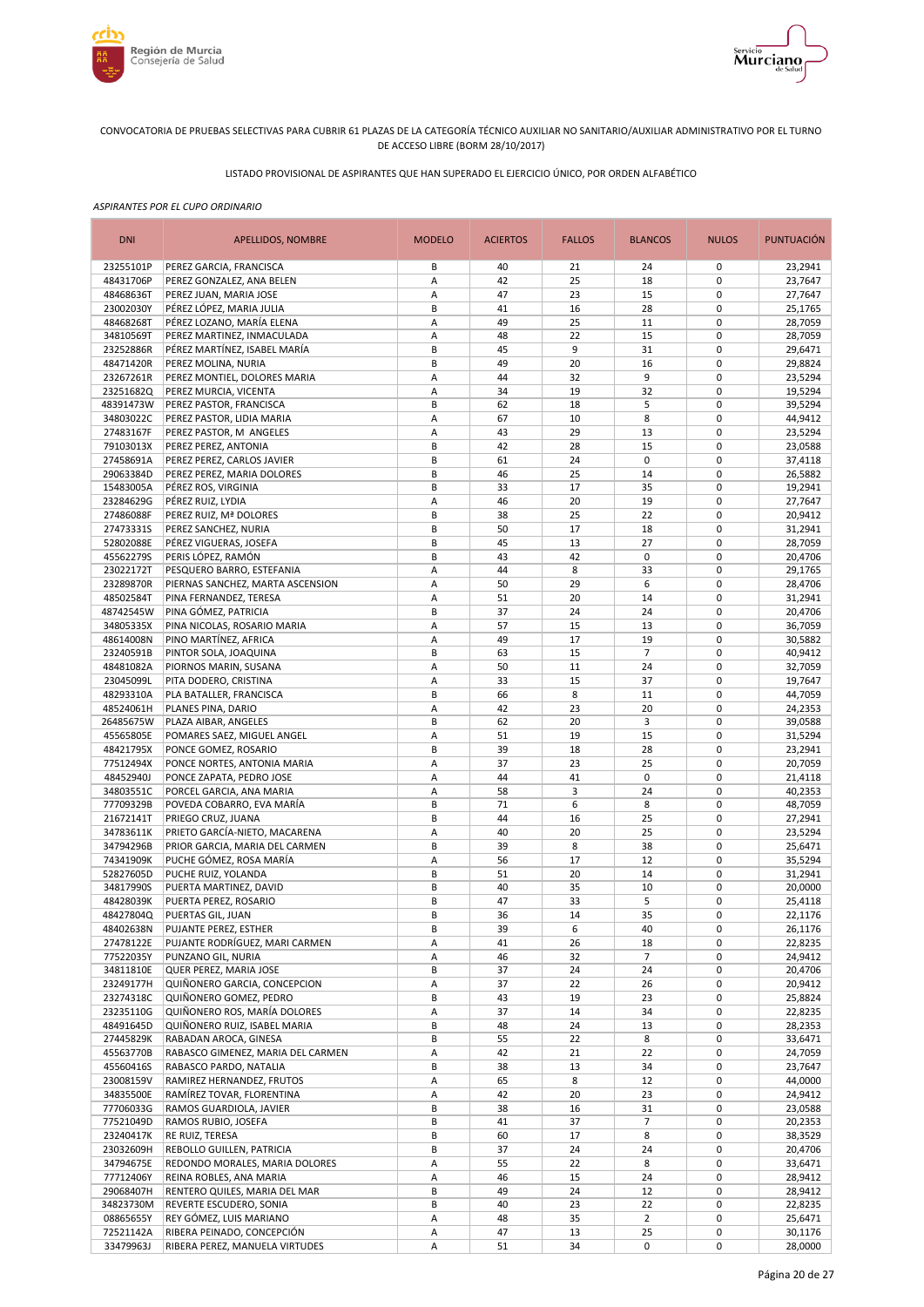



# LISTADO PROVISIONAL DE ASPIRANTES QUE HAN SUPERADO EL EJERCICIO ÚNICO, POR ORDEN ALFABÉTICO

| <b>DNI</b>             | APELLIDOS, NOMBRE                                              | <b>MODELO</b> | <b>ACIERTOS</b> | <b>FALLOS</b>  | <b>BLANCOS</b>       | <b>NULOS</b>               | PUNTUACIÓN         |
|------------------------|----------------------------------------------------------------|---------------|-----------------|----------------|----------------------|----------------------------|--------------------|
| 77517526M              | RIOS MARTÍNEZ, ANA MARÍA                                       | В             | 51              | 22             | 12                   | 0                          | 30,8235            |
| 77705803G              | RIOS TORRENTE, MANUEL                                          | Α             | 42              | 39             | 4                    | 0                          | 20,4706            |
| 77705804M              | RIOS TORRENTE, MARIA SALOME                                    | B             | 56              | 20             | 9                    | 0                          | 34,8235            |
| 21699174P              | RIPOLL SELLÉS, ALBERT                                          | Α             | 43              | $\overline{7}$ | 35                   | 0                          | 28,7059            |
| 48545072F<br>29061464K | RIQUELME CARRILLO, GINES<br>RIQUELME MARCO, ANTONIA            | A<br>В        | 36<br>40        | 15<br>31       | 34<br>14             | $\mathbf 0$<br>0           | 21,8824<br>20,9412 |
| 48492000L              | RIQUELME NAVARRO, ANA MARAVILLAS                               | Α             | 44              | 25             | 16                   | $\mathbf 0$                | 25,1765            |
| 74180131W              | RIQUELME PARDO, Mª CARMEN                                      | Α             | 50              | 29             | 6                    | 0                          | 28,4706            |
| 27444463N              | RIVAS TORNEL, MARIA FUENSANTA                                  | Α             | 40              | 38             | $\overline{7}$       | $\mathbf 0$                | 19,2941            |
| 23001132M              | RIVES MARTINEZ, FRANCISCA                                      | Α             | 33              | 17             | 35                   | $\mathbf 0$                | 19,2941            |
| 45715113Z              | ROBLES CABRERA, MARIA JOSE                                     | B             | 62              | 12             | 11                   | $\mathbf 0$                | 40,9412            |
| 48655535R              | ROBLES MILANÉS, INÉS                                           | B             | 51              | 4              | 30                   | 0                          | 35,0588            |
| 34818641E              | ROBLES PARRAGA, NATIVIDAD                                      | Α             | 49              | 27             | 9                    | $\mathbf 0$                | 28,2353            |
| 45712557B              | ROBLES REINON, BELEN                                           | Α             | 37              | 22             | 26                   | $\mathbf 0$                | 20,9412            |
| 77509698C              | ROBLES ROBLES, MARTIN                                          | Α             | 51              | 20             | 14                   | $\mathbf 0$                | 31,2941            |
| 23046976X<br>28878350X | ROCA GARCIA, MARINA                                            | B<br>Α        | 47<br>44        | 13<br>41       | 25<br>0              | $\mathbf 0$<br>$\mathbf 0$ | 30,1176            |
| 77516556R              | ROCA HERVAS, Mª JOSE<br>ROCAMORA FERRER, ANA BELEN             | B             | 49              | $\overline{7}$ | 29                   | $\mathbf 0$                | 21,4118<br>32,9412 |
| 22984541C              | ROCAMORA LOZANO, MARIA ENCARNA                                 | Α             | 39              | 35             | 11                   | $\mathbf 0$                | 19,2941            |
| 74184954H              | ROCAMORA SERNA, MARIA CARMEN                                   | B             | 49              | 23             | 13                   | $\mathbf 0$                | 29,1765            |
| 34789108K              | RODA PEREZ, MARIA MILAGROS                                     | B             | 71              | 10             | 4                    | $\mathbf 0$                | 47,7647            |
| 27478118H              | RODENAS LLORENS, MANUELA                                       | B             | 53              | 19             | 13                   | $\mathbf 0$                | 32,9412            |
| 22996628D              | RODRIGUEZ DOMINGUEZ, FRANCISCA                                 | A             | 60              | 8              | 17                   | 0                          | 40,4706            |
| 27444943D              | RODRIGUEZ GARCIA, Mª CARMEN                                    | B             | 36              | 10             | 39                   | $\mathbf 0$                | 23,0588            |
| 23022438J              | RODRIGUEZ GARCIA, YOLANDA                                      | А             | 53              | 25             | $\overline{7}$       | 0                          | 31,5294            |
| 27475858N              | RODRÍGUEZ IBAÑEZ, CARLOS                                       | Α             | 45              | 36             | 4                    | $\mathbf 0$                | 23,2941            |
| 48614013V              | RODRÍGUEZ IGUALADA, JUAN JOSÉ                                  | Α             | 32              | 14             | 39                   | $\mathbf 0$                | 19,2941            |
| 22988399Z<br>23031904A | RODRIGUEZ LEGAZ, JUANA<br>RODRIGUEZ LOPEZ, ISABEL              | A<br>B        | 40<br>32        | 33<br>14       | 12<br>39             | $\pmb{0}$<br>0             | 20,4706<br>19,2941 |
| 48396985V              | RODRIGUEZ MARIN, ANA MARIA                                     | B             | 37              | 26             | 22                   | $\mathbf 0$                | 20,0000            |
| 22951092J              | RODRIGUEZ MENDEZ, JULIANA                                      | Α             | 51              | 21             | 13                   | 0                          | 31,0588            |
| 48401982T              | RODRIGUEZ MORALES, MARIA JOSE                                  | В             | 35              | 24             | 26                   | $\mathbf 0$                | 19,0588            |
| 48465286P              | RODRIGUEZ MORALES, MARIA TERESA                                | B             | 60              | 7              | 18                   | 0                          | 40,7059            |
| 23278695G              | RODRIGUEZ PASCUAL, ESTEFANIA                                   | В             | 48              | 25             | 12                   | $\mathbf 0$                | 28,0000            |
| 48477592D              | RODRIGUEZ ROJO, MARIA JOSE                                     | Α             | 39              | 27             | 19                   | $\mathbf 0$                | 21,1765            |
| 48497027D              | RODRÍGUEZ ROS, ÁNGEL                                           | Α             | 42              | 35             | 8                    | $\mathbf 0$                | 21,4118            |
| 23014692H              | RODRIGUEZ SANCHEZ, ANTONIO                                     | B             | 40              | 37             | 8                    | $\mathbf 0$                | 19,5294            |
| 48548767E              | RODRIGUEZ TARRAGA, NOELIA                                      | B             | 61              | 4              | 20                   | $\mathbf 0$                | 42,1176            |
| 48501650D<br>48509842J | RODRIGUEZ VILLAR, MANUEL CORNELIO<br>ROJO CARRILLO, INMACULADA | B<br>Α        | 55<br>54        | 26<br>14       | $\overline{4}$<br>17 | $\mathbf 0$<br>$\mathbf 0$ | 32,7059            |
| 52810982S              | ROMÁN GARCÍA, DOROTEA                                          | Α             | 48              | 33             | $\overline{4}$       | $\mathbf 0$                | 34,8235<br>26,1176 |
| 34796327H              | ROMERA ALES, ANTONIO                                           | Α             | 50              | 27             | 8                    | $\mathbf 0$                | 28,9412            |
| 23260363A              | ROMERA MORA, ANA ISABEL                                        | B             | 39              | 34             | 12                   | $\mathbf 0$                | 19,5294            |
| 27438942B              | ROMERA VIVANCOS, MARIA ROSARIO                                 | Α             | 46              | 30             | 9                    | $\mathbf 0$                | 25,4118            |
| 22981592S              | ROMERO CAYUELA, MARIA JOSEFA                                   | Α             | 57              | 14             | 14                   | $\mathbf 0$                | 36,9412            |
| 22975753H              | ROMERO HERNANDEZ, LUIS                                         | Α             | 42              | 14             | 29                   | 0                          | 26,3529            |
| 34784060X              | ROMERO JUAREZ, MARIA DEL CARMEN                                | Α             | 52              | 27             | 6                    | $\mathbf 0$                | 30,3529            |
| 48434778K              | ROMERO LOPEZ, MARIA JOSE                                       | B             | 41              | 31             | 13                   | $\mathbf 0$                | 21,6471            |
| 77567608Q              | ROMERO PARRAGA, JUANA                                          | Α             | 60              | 21             | 4                    | 0                          | 37,4118            |
| 48508966B<br>22957113P | ROMERO PASTOR, DAVID                                           | B             | 60<br>43        | 15<br>29       | 10                   | 0<br>0                     | 38,8235            |
| 22984512Z              | ROMERO PELEGRIN, JOSE ALBERTO<br>ROMERO PELEGRIN, MARGARITA    | Α<br>B        | 36              | 26             | 13<br>23             | 0                          | 23,5294<br>19,2941 |
| 34798028V              | ROMERO RODRIGUEZ, SONIA                                        | Α             | 47              | 38             | 0                    | 0                          | 24,2353            |
| 48415495N              | ROMERO SANCHEZ, MARIA ROSARIO                                  | B             | 66              | 10             | 9                    | 0                          | 44,2353            |
| 77718882L              | ROMERO SUSARTE, MARIA                                          | B             | 49              | 14             | 22                   | 0                          | 31,2941            |
| 77716156F              | RONDÁN MAYOR, JOSÉ ANTONIO                                     | B             | 54              | 29             | $\overline{2}$       | 0                          | 31,2941            |
| 29065256H              | ROS BASTIDA, MARÍA JOSÉ                                        | Α             | 49              | 21             | 15                   | 0                          | 29,6471            |
| 22988224T              | ROS CAÑAVATE, PURIFICACIÓN                                     | В             | 42              | 33             | 10                   | 0                          | 21,8824            |
| 74358782N              | ROS GUILLEN, FRANCISCA                                         | Α             | 35              | 16             | 34                   | 0                          | 20,9412            |
| 48693018V              | ROS INIESTA, ANGELA                                            | В             | 69              | 6              | 10                   | 0                          | 47,2941            |
| 48509785W              | ROS MEDINA, ISMAEL                                             | Α             | 39              | 36             | 10                   | 0                          | 19,0588            |
| 22998586N<br>22960456Q | ROS MORENO, CONCEPCION MARIA<br>ROS OLMO, ALFONSO              | Α<br>Α        | 42<br>42        | 13<br>31       | 30<br>12             | 0<br>0                     | 26,5882<br>22,3529 |
| 27461262K              | ROS ROMERO, MARIA CONCEPCION                                   | Α             | 42              | 31             | 12                   | 0                          | 22,3529            |
| 22979567Z              | ROS RUIZ, EVA MARIA                                            | B             | 44              | 21             | 20                   | 0                          | 26,1176            |
| 48400915Z              | ROS SOTO, Mª ANGELES                                           | B             | 50              | 16             | 19                   | 0                          | 31,5294            |
| 48516927Z              | ROSA BRAVO, CRISTINA                                           | B             | 38              | 32             | 15                   | 0                          | 19,2941            |
| 48394429Z              | ROSA MARTINEZ, ANA BELEN                                       | B             | 39              | 21             | 25                   | 0                          | 22,5882            |
| 27431668M              | ROSAURO MARIN, JOSE FRANCISCO                                  | Α             | 40              | 31             | 14                   | 0                          | 20,9412            |
| 22463415M              | ROSIQUE MARTINEZ, FRANCISCO JESUS                              | Α             | 36              | 25             | 24                   | 0                          | 19,5294            |
| 48426072D              | ROSIQUE NICOLAS, ENCARNACION                                   | Α             | 46              | 19             | 20                   | 0                          | 28,0000            |
| 23058227Z              | ROSIQUE PEREZ, MARIA DEL ROSARIO                               | Α             | 52              | 27             | 6                    | 0                          | 30,3529            |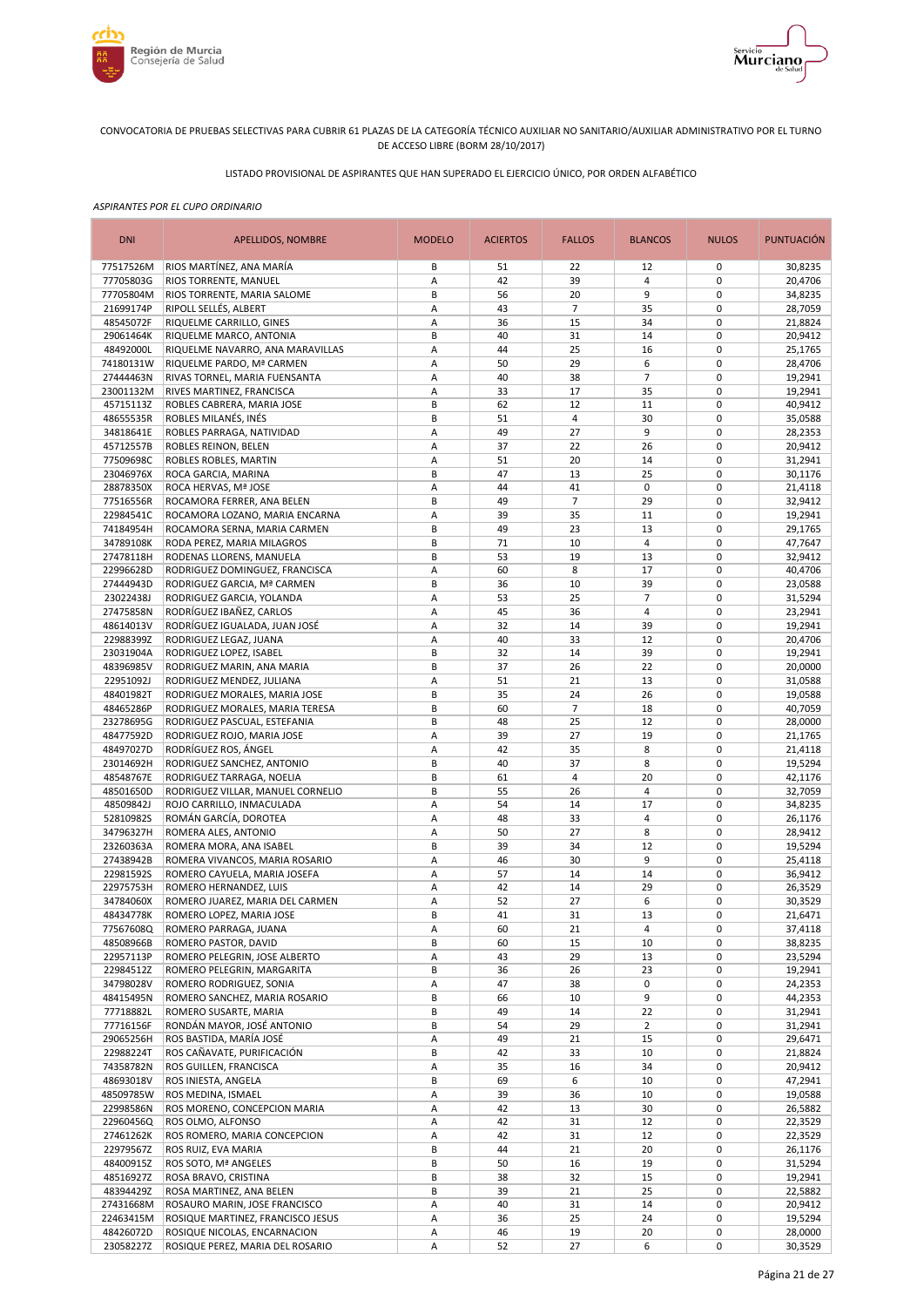



# LISTADO PROVISIONAL DE ASPIRANTES QUE HAN SUPERADO EL EJERCICIO ÚNICO, POR ORDEN ALFABÉTICO

|                                                                                                                                           | <b>NULOS</b>               | <b>PUNTUACIÓN</b>  |
|-------------------------------------------------------------------------------------------------------------------------------------------|----------------------------|--------------------|
| 22970522P<br>RUBIO ASENSIO, Mª DOLORES<br>41<br>20<br>24<br>Α                                                                             | 0                          | 24,2353            |
| 29076825H<br>B<br>40<br>24<br>21<br>RUBIO DIAZ, MARIA DOLORES                                                                             | $\mathbf 0$                | 22,5882            |
| 52824838W<br>А<br>46<br>32<br>$\overline{7}$<br>RUBIO MAS, PEDRO JOSE<br>52804508G<br>RUBIO PEREZ, SALVADORA<br>А<br>57<br>25<br>3        | $\mathbf 0$<br>$\pmb{0}$   | 24,9412<br>34,3529 |
| 48520547T<br>RUBIO SANCHEZ, MARINA<br>B<br>46<br>35<br>4                                                                                  | $\mathbf 0$                | 24,2353            |
| 48489039W<br>RUBIRA MARTÍNEZ, ENCARNACIÓN Mª<br>56<br>23<br>6<br>А                                                                        | $\pmb{0}$                  | 34,1176            |
| 11<br>34805244B<br>RUBIRA RUIZ, ANTONIA LOURDES<br>Α<br>61<br>13                                                                          | $\mathbf 0$                | 40,4706            |
| 34817525X<br>RUFETE DE LA ROSA, MARÍA EUGENIA<br>63<br>17<br>5<br>Α                                                                       | $\pmb{0}$                  | 40,4706            |
| 34798258V<br>А<br>54<br>19<br>12<br>RUIZ ALARCON, MARIA JOSE                                                                              | $\mathbf 0$                | 33,6471            |
| 77520119E<br>40<br>17<br>RUIZ ANIORTE, Mª ANGELES<br>Α<br>28                                                                              | $\mathbf 0$                | 24,2353            |
| B<br>34831240V<br>RUIZ BOSCH, FRANCISCO JOSE<br>40<br>26<br>19                                                                            | $\mathbf 0$                | 22,1176            |
| 07542670G<br>B<br>19<br>RUIZ CASTELLANO, MARIA ELENA<br>33<br>33<br>23251273K<br>B<br>RUIZ DE GOROSPE, ANA EVA<br>62<br>11<br>12          | $\mathbf 0$<br>$\mathbf 0$ | 18,8235<br>41,1765 |
| 48426462P<br>RUIZ FAURA, BEGOÑA<br>А<br>48<br>26<br>11                                                                                    | $\mathbf 0$                | 27,7647            |
| 23035037P<br>Α<br>51<br>22<br>12<br>RUIZ GARCIA, ANA MARIA                                                                                | $\mathbf 0$                | 30,8235            |
| 27459710X<br>А<br>32<br>9<br>RUIZ GARCIA, JOSEFA CARME<br>44                                                                              | $\mathbf 0$                | 20,4706            |
| 27427067G<br>А<br>51<br>19<br>15<br>RUIZ GARCIA, M. CARMEN                                                                                | $\mathbf 0$                | 31,5294            |
| 23020836K<br>RUIZ GARCIA, MARIA DE LA CRUZ<br>Α<br>39<br>30<br>16                                                                         | $\mathbf 0$                | 23,7647            |
| 52819226W<br>B<br>41<br>20<br>RUIZ GUILLEN, DOLORES<br>24                                                                                 | $\mathbf 0$                | 23,2941            |
| 48611786K<br>RUIZ JARA, PURIFICACIÓN<br>B<br>39<br>25<br>21                                                                               | $\mathbf 0$                | 21,6471            |
| 52755156X<br>RUIZ LOPEZ, ESTEFANIA<br>66<br>8<br>B<br>11<br>45<br>27<br>34784864D<br>B<br>13<br>RUIZ MACIA, JULIA                         | $\mathbf 0$<br>$\mathbf 0$ | 44,7059<br>25,4118 |
| B<br>33<br>15<br>37<br>34786104F<br>RUIZ MARTINEZ, JOSE                                                                                   | $\mathbf 0$                | 19,7647            |
| B<br>56<br>$\overline{7}$<br>48696821W<br>RUIZ PEDREÑO, MARIA JOSE<br>22                                                                  | $\mathbf 0$                | 37,8824            |
| 52824771G<br>RUIZ PÉREZ, JOSEFA<br>А<br>43<br>13<br>29                                                                                    | $\mathbf 0$                | 27,2941            |
| 48477831H<br>B<br>41<br>24<br>20<br>RUIZ REX, JOSE                                                                                        | $\mathbf 0$                | 23,2941            |
| RUIZ ROBLES, ANA MARIA CRUZ<br>B<br>59<br>14<br>12<br>74433018G                                                                           | $\mathbf 0$                | 38,3529            |
| 77519757M<br>B<br>38<br>19<br>28<br>RUIZ ROMERO, MARIA JOSE                                                                               | $\pmb{0}$                  | 22,3529            |
| 77522692L<br>B<br>46<br>14<br>25<br>RUIZ ROMERO, ROSARIO                                                                                  | $\pmb{0}$                  | 29,1765            |
| 52815775R<br>А<br>59<br>12<br>14<br>RUIZ RUIZ, MARIA DOLORES                                                                              | $\mathbf 0$                | 38,8235            |
| 27426819D<br>RUIZ SPITERI, EDUARDO<br>А<br>46<br>32<br>$\overline{7}$<br>15<br>36<br>А<br>34                                              | $\pmb{0}$<br>$\mathbf 0$   | 24,9412<br>20,4706 |
| 23268907Z<br>RUIZ VERA, ROSARIO<br>34797059Z<br>SABATER LÓPEZ, CONCEPCIÓN<br>40<br>28<br>В<br>17                                          | $\mathbf 0$                | 24,2353            |
| 48356271J<br>SABATER SARMIENTO, BEGOÑA<br>10<br>В<br>50<br>25                                                                             | $\mathbf 0$                | 32,9412            |
| SABATER VALERA, MARÍA BELÉN<br>B<br>43<br>17<br>34818033N<br>25                                                                           | $\mathbf 0$                | 26,3529            |
| B<br>42<br>26<br>17<br>27429443B<br>SABATER VALVERDE, EDUARDO                                                                             | $\mathbf 0$                | 23,5294            |
| 74435954L<br>42<br>15<br>SAEZ IBERNON, MARIA ISIDORA<br>А<br>28                                                                           | $\mathbf 0$                | 23,0588            |
| 34798352L<br>А<br>23<br>$\overline{2}$<br><b>SAEZ MARTINEZ, JOSE</b><br>60                                                                | $\mathbf 0$                | 36,9412            |
| 48487148C<br>61<br>24<br>$\mathbf 0$<br>SÁEZ MARTÍNEZ, JUAN ISIDRO<br>А                                                                   | $\mathbf 0$                | 37,4118            |
| 48548593D<br>А<br>37<br>18<br>SAEZ PEREZ, JUAN JOSE<br>30<br>48415694G<br>54<br>15<br>SALAR DIAZ, MARIA ISABEL<br>Α<br>16                 | $\mathbf 0$<br>$\mathbf 0$ | 19,0588<br>34,5882 |
| 48449693D<br>B<br>48<br>26<br>SALAR MARÍN, JUANA<br>11                                                                                    | $\mathbf 0$                | 27,7647            |
| $\overline{7}$<br>48447124Q<br>SALAR MARÍN, MARIA DEL CARMEN<br>B<br>73<br>5                                                              | $\mathbf 0$                | 49,8824            |
| 34829645D<br>SALAS HOYOS, NURIA<br>B<br>36<br>20<br>29                                                                                    | $\mathbf 0$                | 20,7059            |
| 48393903V<br>SALCEDO MESEGUER, ANTONIA<br>B<br>39<br>37<br>9                                                                              | $\mathbf 0$                | 18,8235            |
| 48700956C<br>SALINAS PÉREZ-HITA, FRANCISCO<br>58<br>25<br>$\overline{2}$<br>Α                                                             | $\mathbf 0$                | 35,0588            |
| 40<br>34802209N<br>SALMERON PINAR, ROSARIO<br>B<br>28<br>17                                                                               | $\mathbf 0$                | 21,6471            |
| 35<br>5<br>38107128S<br>SALVO ARIAS, MONICA<br>45<br>A                                                                                    | $\mathbf 0$                | 23,5294            |
| 52825208G<br>SAMOS GARCIA, JOSE ALBERTO<br>В<br>41<br>33<br>11                                                                            | 0                          | 21,1765            |
| SAMPIL VILA, LAURA<br>B<br>51<br>15<br>19<br>34998728L<br>74339670J<br>SÁNCHEZ ALCARAZ, ANTONIA<br>58<br>27<br>0<br>Α                     | 0<br>0                     | 32,4706<br>34,5882 |
| 74336977B<br>В<br>44<br>22<br>SANCHEZ ALVARADO, MARIA JOSE<br>19                                                                          | $\pmb{0}$                  | 25,8824            |
| $\overline{7}$<br>23284052W<br>SANCHEZ ASENSIO, MARIA JOSE<br>Α<br>46<br>32                                                               | 0                          | 24,9412            |
| 34793139G<br>SANCHEZ AVILES, FRANCISCO<br>В<br>15<br>34<br>36                                                                             | 0                          | 20,4706            |
| 52807397H<br>SÁNCHEZ BELTRÁN, MARÍA REMEDIOS<br>В<br>44<br>36<br>5                                                                        | 0                          | 22,5882            |
| 22980045D<br>SÁNCHEZ BLANCO, FRANCISCO JAVIER<br>В<br>19<br>52<br>14                                                                      | 0                          | 32,2353            |
| 48423896H<br>SÁNCHEZ BLAYA, LUCÍA<br>B<br>40<br>25<br>20                                                                                  | $\pmb{0}$                  | 22,3529            |
| 22980873D<br>SÁNCHEZ CABALLERO, FLORENTINA<br>20<br>Α<br>51<br>14                                                                         | 0                          | 31,2941            |
| 23268288Q<br>SÁNCHEZ CARRILLO, ROSA MARIA<br>А<br>42<br>20<br>23<br>48518796C<br>SÁNCHEZ CENTENERO, DOMINGO ANTONIO<br>31<br>Α<br>46<br>8 | $\pmb{0}$<br>0             | 24,9412<br>25,1765 |
| 52819630S<br>B<br>19<br>SÁNCHEZ CEREZO, ANA MARÍA<br>43<br>23                                                                             | $\pmb{0}$                  | 25,8824            |
| 34814092G<br>SANCHEZ CORCOLES, MARIA CRISTINA<br>15<br>Α<br>52<br>18                                                                      | 0                          | 32,4706            |
| 48535708G<br>SANCHEZ DE DIOS, VICTOR MANUEL<br>А<br>$\overline{4}$<br>42<br>39                                                            | 0                          | 20,4706            |
| 22474767H<br>SANCHEZ DE RUEDA, MARIA DEL CARMEN<br>Α<br>38<br>32<br>15                                                                    | 0                          | 19,2941            |
| 77564378Y<br>А<br>25<br>SANCHEZ ELBAL, MARIA LUISA<br>46<br>14                                                                            | $\mathbf 0$                | 26,5882            |
| 77711782A<br>6<br>SANCHEZ FERNANDEZ, JOSE JOAQUIN<br>Α<br>40<br>39                                                                        | $\pmb{0}$                  | 19,0588            |
| 23277439J<br>В<br>SANCHEZ GALERA, MAGALI<br>57<br>12<br>16                                                                                | $\pmb{0}$                  | 37,4118            |
| 22976061G<br>B<br>45<br>16<br>SANCHEZ GARCIA, ANTONIA MARIA<br>24                                                                         | $\pmb{0}$                  | 28,0000            |
| 23289733W<br>SANCHEZ GARCIA, BEARTIZ MARIA<br>В<br>58<br>13<br>14<br>77705049D<br>SÁNCHEZ GARCÍA, JAVIER<br>А<br>53<br>15<br>17           | $\pmb{0}$<br>$\pmb{0}$     | 37,8824<br>33,8824 |
| 77521980C<br>SÁNCHEZ GARCÍA, MARÍA JOSEFA<br>8<br>Α<br>53<br>24                                                                           | $\pmb{0}$                  | 35,5294            |
| SÁNCHEZ GARCÍA, RUBÉN<br>77719984V<br>45<br>40<br>$\pmb{0}$<br>В                                                                          | 0                          | 22,3529            |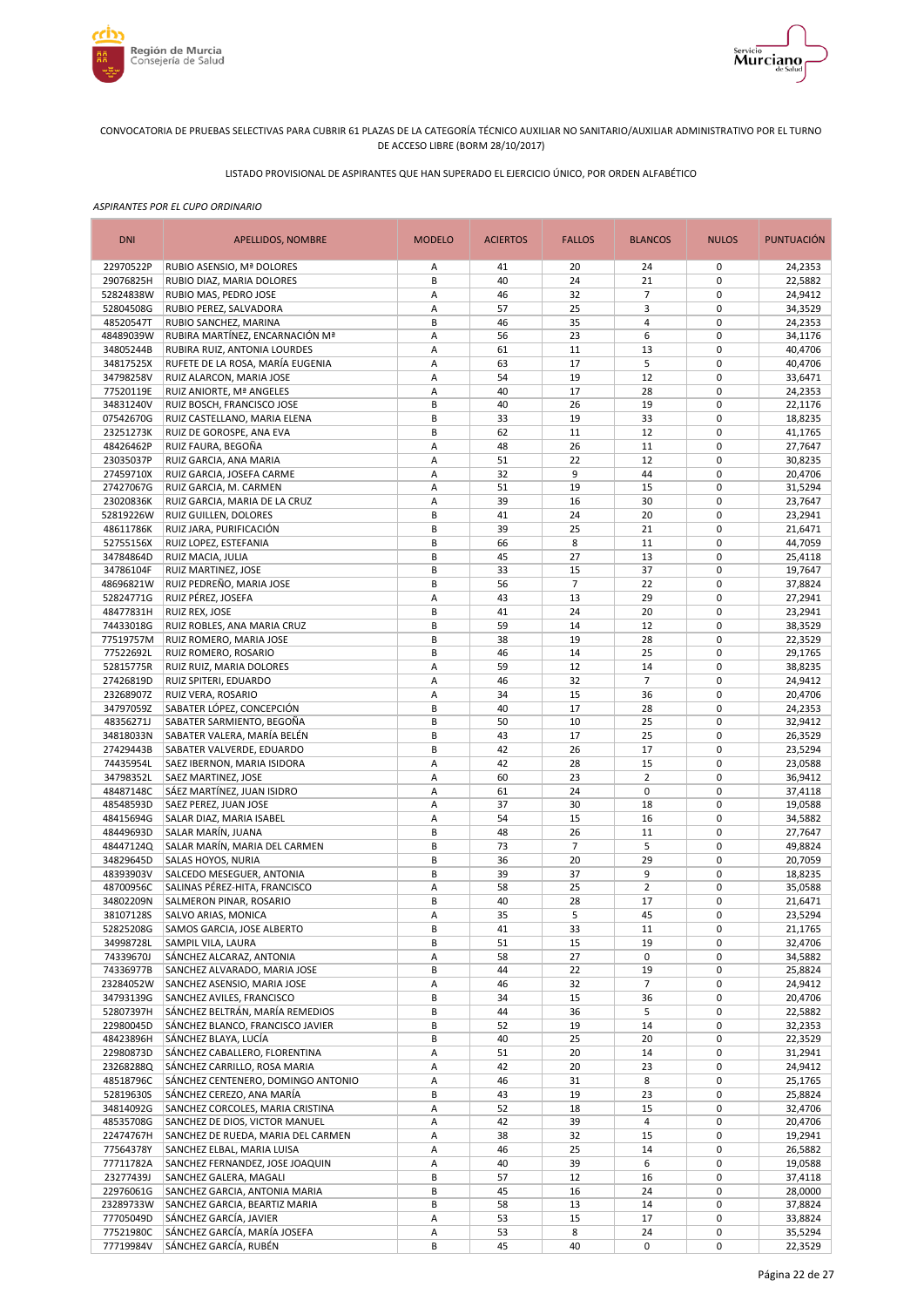



# LISTADO PROVISIONAL DE ASPIRANTES QUE HAN SUPERADO EL EJERCICIO ÚNICO, POR ORDEN ALFABÉTICO

| <b>DNI</b>             | APELLIDOS, NOMBRE                                                | <b>MODELO</b> | <b>ACIERTOS</b> | <b>FALLOS</b> | <b>BLANCOS</b>       | <b>NULOS</b>               | <b>PUNTUACIÓN</b>  |
|------------------------|------------------------------------------------------------------|---------------|-----------------|---------------|----------------------|----------------------------|--------------------|
| 23268048Y              | SÁNCHEZ GARRE, MANUELA                                           | В             | 50              | 23            | 12                   | 0                          | 29,8824            |
| 48481047Z              | SANCHEZ GOMEZ, ELENA                                             | B             | 34              | 12            | 39                   | 0                          | 21,1765            |
| 48489249M              | SÁNCHEZ GONZÁLEZ, VIRGINIA                                       | Α             | 41              | 25            | 19                   | $\mathbf 0$                | 23,0588            |
| 48507219N              | SANCHEZ HERNANDEZ, MARÍA DOLORES<br>SANCHEZ JAEN, JOSEFA         | B<br>B        | 42<br>54        | 39<br>5       | 4                    | $\mathbf 0$<br>$\mathbf 0$ | 20,4706            |
| 77519473C<br>38841772Q | SANCHEZ LARA, SUSANA                                             | B             | 40              | 28            | 26<br>17             | $\mathbf 0$                | 36,9412<br>21,6471 |
| 29061733Z              | SANCHEZ LOPEZ, ANA                                               | B             | 47              | 5             | 33                   | $\mathbf 0$                | 32,0000            |
| 34801482K              | SANCHEZ LOPEZ, JOSEFA                                            | B             | 58              | 19            | 8                    | $\mathbf 0$                | 36,4706            |
| 22957955E              | SANCHEZ LOPEZ, MARIA LUISA                                       | Α             | 40              | 38            | $\overline{7}$       | $\mathbf 0$                | 19,2941            |
| 48488562P              | SANCHEZ LOPEZ, MIGUEL                                            | Α             | 63              | 18            | 4                    | $\mathbf 0$                | 40,2353            |
| 34834048L              | SANCHEZ LORENZO, ANA MARIA                                       | Α             | 30              | 10            | 45                   | $\mathbf 0$                | 18,8235            |
| 05170176Y              | SANCHEZ LUCAS, DOLORES                                           | Α             | 54              | 23            | 8                    | $\mathbf 0$                | 32,7059            |
| 27462260F              | SANCHEZ LUCAS, VIRGINIA<br>SANCHEZ MARIN, DOLORES                | Α<br>B        | 47<br>50        | 22<br>27      | 16<br>8              | $\mathbf 0$<br>$\mathbf 0$ | 28,0000<br>28,9412 |
| 22958152N<br>77516010F | SANCHEZ MARIN, MARIA JUANA                                       | B             | 65              | 13            | $\overline{7}$       | $\mathbf 0$                | 42,8235            |
| 29075223A              | SANCHEZ MARIN, NIEVES                                            | B             | 40              | 37            | 8                    | $\mathbf 0$                | 19,5294            |
| 34806379L              | SANCHEZ MARTINEZ, ANTONIA                                        | B             | 39              | 24            | 22                   | 0                          | 21,8824            |
| 27460597T              | SANCHEZ MARTINEZ, DAMIAN ADEODATO                                | A             | 46              | 27            | 12                   | $\mathbf 0$                | 26,1176            |
| 38828431S              | SÁNCHEZ MARTÍNEZ, DOLORES                                        | A             | 68              | 15            | $\overline{2}$       | $\mathbf 0$                | 44,4706            |
| 27467971Z              | SÁNCHEZ MARTÍNEZ, DOLORES                                        | A             | 54              | 28            | 3                    | $\mathbf 0$                | 31,5294            |
| 48476774L              | SÁNCHEZ MARTÍNEZ, MARÍA ÁNGELES                                  | A             | 60              | 20            | 5                    | $\mathbf 0$                | 37,6471            |
| 27444799A              | SANCHEZ MARTINEZ, ROGELIA PILAR                                  | A             | 47              | 21            | 17                   | $\mathbf 0$                | 28,2353            |
| 23253962L<br>48466231X | SANCHEZ MENDEZ, ROSA MARIA<br>SANCHEZ MESA, FRANCISCO            | B<br>A        | 39<br>42        | 12<br>33      | 34<br>10             | 0<br>$\mathbf 0$           | 24,7059<br>21,8824 |
| 77522125G              | SÁNCHEZ MÍNGUEZ, MARÍA JOSÉ                                      | Α             | 66              | 19            | 0                    | 0                          | 42,1176            |
| 48543462F              | SÁNCHEZ MOLINA, ELENA                                            | Α             | 52              | 20            | 13                   | $\mathbf 0$                | 32,0000            |
| 77708311M              | SANCHEZ MONTOYA, MARI CARMEN                                     | B             | 65              | 19            | $\mathbf{1}$         | 0                          | 41,4118            |
| 74331875S              | SÁNCHEZ MORALES, FULGENCIO                                       | Α             | 47              | 27            | 11                   | $\mathbf 0$                | 26,8235            |
| 34831631V              | SANCHEZ MORALES, ISAAC                                           | Α             | 68              | 12            | 5                    | $\mathbf 0$                | 45,1765            |
| 27470506L              | SANCHEZ MORATON, JOSEFA                                          | A             | 41              | 32            | 12                   | $\mathbf 0$                | 21,4118            |
| 48421318Q              | SÁNCHEZ MORENO, ENEIDA                                           | B             | 50              | 29            | 6                    | $\mathbf 0$                | 28,4706            |
| 74344386Z              | SÁNCHEZ MUÑOZ, CARMEN ADELAIDA                                   | B             | 39              | 36            | 10                   | $\mathbf 0$                | 19,0588            |
| 34816031B<br>48618293L | SANCHEZ MUÑOZ, MIGUEL ANGEL<br>SÁNCHEZ NICOLÁS, BEATRIZ          | B<br>Α        | 66<br>67        | 9<br>16       | 10<br>$\overline{2}$ | $\mathbf 0$<br>$\mathbf 0$ | 44,4706<br>43,5294 |
| 27481433K              | SANCHEZ NOGUERA, MARÍA DOLORES                                   | B             | 41              | 20            | 24                   | $\mathbf 0$                | 24,2353            |
| 23278395A              | SANCHEZ PADILLA, SERGIO                                          | B             | 50              | 21            | 14                   | $\mathbf 0$                | 30,3529            |
| 34811654G              | SÁNCHEZ PÉREZ, BEATRIZ                                           | Α             | 49              | 6             | 30                   | $\mathbf 0$                | 33,1765            |
| 48395096Z              | SÁNCHEZ PÉREZ, BELÉN                                             | B             | 45              | 31            | 9                    | $\mathbf 0$                | 24,4706            |
| 27472616J              | SANCHEZ PEREZ, EVA                                               | B             | 38              | 20            | 27                   | $\mathbf 0$                | 22,1176            |
| 34817426A              | SANCHEZ PEREZ, MARIA MAR                                         | Α             | 58              | 22            | 5                    | $\mathbf 0$                | 35,7647            |
| 34828601T              | SANCHEZ PUJANTE, JOSE ANTONIO                                    | A             | 38              | 30            | 17                   | $\mathbf 0$                | 19,7647            |
| 48403763X<br>48480160R | SÁNCHEZ ROCA, INMACULADA<br>SÁNCHEZ RODRÍGUEZ, JUANA EVA         | A<br>B        | 43<br>50        | 23<br>4       | 19<br>31             | 0<br>$\mathbf 0$           | 24,9412<br>34,3529 |
| 77509069N              | SANCHEZ RODRIGUEZ, MARIA ISABEL                                  | B             | 44              | 8             | 33                   | 0                          | 29,1765            |
| 23001541T              | SÁNCHEZ RODRÍGUEZ, MARÍA JOSÉ                                    | B             | 67              | 11            | $\overline{7}$       | $\mathbf 0$                | 44,7059            |
| 47094313L              | SÁNCHEZ ROSA, ANA ISABEL                                         | Α             | 36              | 22            | 27                   | 0                          | 20,2353            |
| 34797964E              | SANCHEZ ROSELL, PEDRO                                            | A             | 50              | 26            | 9                    | $\pmb{0}$                  | 29,1765            |
| 48473558T              | SÁNCHEZ SÁNCHEZ, CARMEN                                          | B             | 59              | 14            | 12                   | $\mathbf 0$                | 38,3529            |
| 77512374M              | SÁNCHEZ SÁNCHEZ, DOLORES                                         | В             | 37              | 21            | 27                   | 0                          | 21,1765            |
| 27471894G<br>48504855V | SÁNCHEZ SÁNCHEZ, MARÍA SAGRARIO<br>SANCHEZ SAORIN, CARMEN SILVIA | Α<br>Α        | 38<br>42        | 17<br>8       | 30<br>35             | 0<br>0                     | 22,8235<br>27,7647 |
| 33460174G              | SANCHEZ SOTO, MIGUEL ANGEL                                       | В             | 46              | 22            | 17                   | 0                          | 27,2941            |
| 22985745M              | SANCHEZ TORRALBA, PURIFICACION                                   | B             | 50              | 10            | 25                   | 0                          | 32,9412            |
| 52751698W              | SANCHEZ TORRECILLAS, ESTHER                                      | Α             | 44              | 15            | 26                   | 0                          | 27,5294            |
| 48513267B              | SANCHEZ TORRES, LIDIA                                            | Α             | 56              | 8             | 21                   | 0                          | 37,6471            |
| 77720146H              | SÁNCHEZ TUDELA, MYRIAM                                           | B             | 46              | 33            | 6                    | 0                          | 24,7059            |
| 23008239M              | SANCHEZ URREA, FRANCISCA                                         | B             | 78              | 7             | 0                    | 0                          | 53,4118            |
| 75251957M              | SÁNCHEZ VENTEO, JOSÉ ÁNGEL                                       | B             | 54              | 17            | 14                   | 0                          | 34,1176            |
| 34807875C<br>34830018Z | SANCHEZ VICTORIA, YOLANDA<br>SANCHEZ ZARAGOZA, ANA BELEN         | Α<br>B        | 35<br>68        | 20<br>5       | 30<br>12             | 0<br>0                     | 20,0000<br>46,8235 |
| 23269682F              | SANCHEZ-FORTUN MULERO, ELVIRA                                    | Α             | 48              | 22            | 15                   | 0                          | 28,7059            |
| 48543867K              | SANDOVAL CAVA, JOSÉ                                              | Α             | 75              | 6             | 4                    | 0                          | 51,5294            |
| 22669460Q              | SANZ BLASCO, MARIA PILAR                                         | B             | 37              | 13            | 35                   | 0                          | 23,0588            |
| 70237219A              | SANZ GÓMEZ, MARIA CARMEN                                         | B             | 38              | 22            | 25                   | 0                          | 21,6471            |
| 48450255L              | SAORÍN GIL, INMACULADA CONCEPCIÓ                                 | B             | 42              | 27            | 16                   | 0                          | 23,2941            |
| 29037162F              | SAORIN MARIN, MANUEL                                             | Α             | 60              | 24            | $\mathbf{1}$         | 0                          | 36,7059            |
| 28998392S              | SARABIA MARTINEZ, HIGINIA                                        | А             | 41              | 16            | 28                   | 0                          | 25,1765            |
| 52524091A              | SARABIA RODRIGUEZ, MARIANA                                       | А             | 46              | 26            | 13                   | 0                          | 26,3529            |
| 48506235V<br>48403545E | SAURA ALCARAZ, SAMUEL<br>SAURA CANO, CARMEN CELIA                | B<br>B        | 35<br>52        | 10<br>30      | 40<br>3              | 0<br>0                     | 22,3529<br>29,6471 |
| 48616416M              | SAURA RODRIGUEZ, LORENA                                          | Α             | 48              | 17            | 20                   | 0                          | 29,8824            |
| X8530647Q              | SAVIN, CATALINA                                                  | B             | 62              | 23            | 0                    | 0                          | 38,3529            |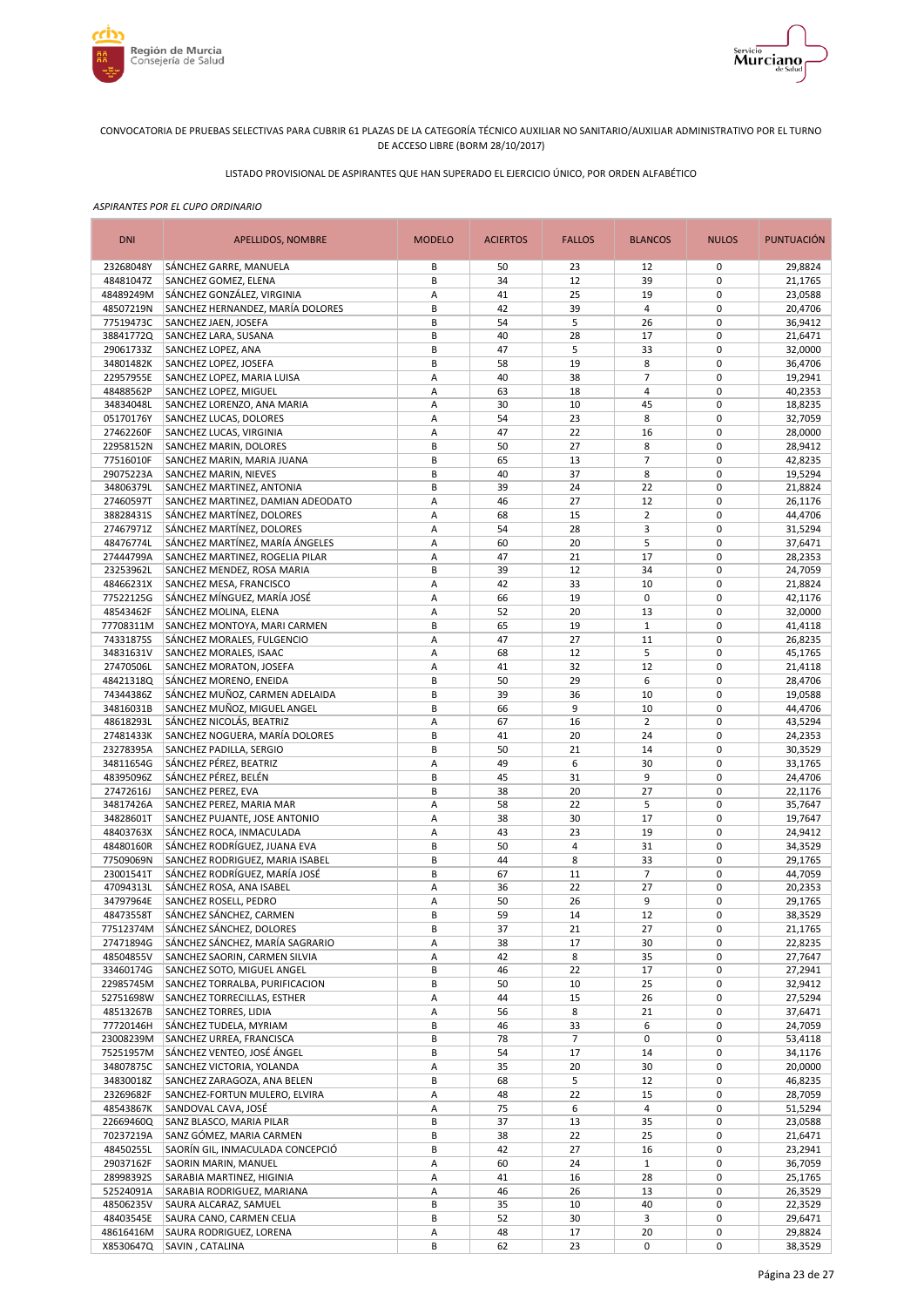



# LISTADO PROVISIONAL DE ASPIRANTES QUE HAN SUPERADO EL EJERCICIO ÚNICO, POR ORDEN ALFABÉTICO

| <b>DNI</b>             | APELLIDOS, NOMBRE                                              | <b>MODELO</b> | <b>ACIERTOS</b> | <b>FALLOS</b>        | <b>BLANCOS</b>    | <b>NULOS</b>               | <b>PUNTUACIÓN</b>  |
|------------------------|----------------------------------------------------------------|---------------|-----------------|----------------------|-------------------|----------------------------|--------------------|
| 29016260N              | SEDANO CALDERÓN, M.ELENA                                       | В             | 38              | 24                   | 23                | 0                          | 21,1765            |
| 45568298P              | SEDANO CALDERÓN, RAFAEL                                        | B             | 43              | $\overline{7}$       | 35                | $\mathbf 0$                | 28,7059            |
| 22992824T              | SEGADO SOLANO, MARIA CRISTINA                                  | B<br>B        | 73<br>44        | 12<br>$\overline{4}$ | $\mathbf 0$       | $\mathbf 0$<br>$\mathbf 0$ | 48,7059            |
| 21695811A<br>22983879W | SEGURA CALVO, JUAN FRANCISCO<br>SEGURA LOPEZ, MARIA LUISA      | A             | 65              | 9                    | 37<br>11          | $\mathbf 0$                | 30,1176<br>43.7647 |
| 23225846D              | SEGURA SALINAS, MARIA LUCIA                                    | Α             | 37              | 29                   | 19                | $\pmb{0}$                  | 19,2941            |
| 51685074A              | SEPULVEDA SARABIA, ADORACION                                   | B             | 36              | 24                   | 25                | $\mathbf 0$                | 19,7647            |
| 27463809S              | SERNA GALVEZ, JOSEFA                                           | B             | 52              | 23                   | 10                | $\pmb{0}$                  | 31,2941            |
| 29003822V              | SERNA SEGURA, ENCARNACION                                      | B             | 44              | 18                   | 23                | $\mathbf 0$                | 26,8235            |
| 26189972X              | SERRANO CARMONA, FRANCISCA                                     | А             | 40              | 31                   | 14                | $\pmb{0}$                  | 20,9412            |
| 48501210Y              | SERRANO GARCIA, ELENA                                          | Α             | 51              | 6                    | 28                | $\mathbf 0$                | 34,5882            |
| 48641885J              | SERRANO GARCIA, JUDIT                                          | А             | 58              | 15                   | 12                | $\pmb{0}$                  | 37,4118            |
| 34810218V              | SERRANO LIZA, MIGUEL ANGEL                                     | Α             | 44              | 25                   | 16                | $\mathbf 0$                | 25,1765            |
| 34828650A              | SERRANO MARTINEZ, RAFAEL                                       | B             | 38              | 27                   | 20                | $\mathbf 0$                | 20,4706            |
| 27467104K<br>34817841G | SERRANO MORA, JESUS FRANCISCO<br>SERRANO MORENO, RICARDO       | B<br>Α        | 62<br>46        | 20<br>38             | 3<br>$\mathbf{1}$ | $\mathbf 0$<br>$\mathbf 0$ | 39,0588<br>23,5294 |
| 48506302S              | SERRANO PENABADES, BELÉN                                       | А             | 55              | 23                   | $\overline{7}$    | $\mathbf 0$                | 33,4118            |
| 29059044Q              | SERRANO PIQUERAS, CONSOLACIÓN                                  | Α             | 62              | 13                   | 10                | $\mathbf 0$                | 40,7059            |
| 34794869D              | SERRANO QUETGLAS, PILAR                                        | Α             | 43              | 27                   | 15                | $\mathbf 0$                | 24,0000            |
| 27429444N              | SERRANO SASTRE, AGUSTÍN                                        | B             | 63              | 14                   | 8                 | $\mathbf 0$                | 41,1765            |
| 21488357D              | SERVER LOZANO, JOSE                                            | А             | 44              | 32                   | 9                 | $\mathbf 0$                | 23,5294            |
| 22994179K              | SICILIA BALLESTEROS, JUAN DIEGO                                | Α             | 37              | 30                   | 18                | $\mathbf 0$                | 19,0588            |
| 27461786Q              | SIERRA BOLARIN, MANUELA                                        | Α             | 44              | 19                   | 22                | $\mathbf 0$                | 26,5882            |
| 07047647X              | SILVENTE GONZALEZ, MARIA DEL MAR                               | A             | 32              | 10                   | 43                | $\mathbf 0$                | 20,2353            |
| 09304709J              | SIMON CUESTA, MARIA INMACULADA                                 | А             | 43              | 42                   | $\pmb{0}$         | $\mathbf 0$                | 20,4706            |
| 77722728R              | SIMON MARTINEZ, ROSARIO                                        | А             | 43              | 10                   | 32                | $\mathbf 0$                | 28,0000            |
| 23286111Z              | SOARES GUILLEN, MARIANA                                        | B             | 48              | 20                   | 17                | $\mathbf 0$                | 29,1765            |
| 44768340J              | SOGORB MOSCOSO, ESTHER MARIA                                   | B             | 54              | 27                   | 4                 | $\mathbf 0$                | 31,7647            |
| 23265905W              | SOLANO GARRE, JOSE ANTONIO                                     | Α             | 62              | 17                   | 6                 | $\mathbf 0$                | 39,7647            |
| 22982536Q<br>22944893R | SOLANO LOPEZ, MARIA VICTORIA                                   | B<br>А        | 42<br>43        | 18<br>31             | 25<br>11          | $\mathbf 0$<br>$\mathbf 0$ | 25,4118<br>23,0588 |
| 77508976B              | SOLANO MORENO, CANDELARIA<br>SOLER BERNAL, MARIA SOLEDAD       | А             | 44              | 39                   | $\overline{2}$    | $\mathbf 0$                | 21,8824            |
| 23241970X              | SOLER LOPEZ, MIGUEL                                            | B             | 42              | 30                   | 13                | $\pmb{0}$                  | 22,5882            |
| 34813857E              | SOLER LOPEZ, NOELIA                                            | А             | 69              | 11                   | 5                 | $\mathbf 0$                | 46,1176            |
| 34858366A              | SOLER OLLER, CATALINA                                          | Α             | 42              | 11                   | 32                | $\pmb{0}$                  | 27,0588            |
| 23291841V              | SOLER REINA, MARIA DOLORES                                     | Α             | 42              | 18                   | 25                | $\mathbf 0$                | 25,4118            |
| 34823794T              | SORIANO IBAÑEZ, REMEDIOS                                       | В             | 65              | 4                    | 16                | $\mathbf 0$                | 44,9412            |
| 29070403J              | SORIANO RUBIO, JOSE FRANCISCO                                  | B             | 47              | 22                   | 16                | $\mathbf 0$                | 28,0000            |
| 34820338V              | SOTO ABELLAN, CAROLINA                                         | B             | 39              | 37                   | 9                 | $\mathbf 0$                | 18,8235            |
| 22996269H              | SOTO ALARCÓN, SUSANA PATRICIA                                  | B             | 39              | 29                   | 17                | $\mathbf 0$                | 20,7059            |
| 22971095Y              | SOTO MARTINEZ, FRANCISCA                                       | Α             | 51              | 16                   | 18                | $\mathbf 0$                | 32,2353            |
| 48519928W              | SOTO QUESADA, JULIA                                            | А             | 44              | 24                   | 17                | $\mathbf 0$                | 25,4118            |
| 22999744C              | SOTO ROS, JUANA MARIA                                          | А             | 43              | $\overline{7}$       | 35                | $\mathbf 0$<br>$\mathbf 0$ | 28,7059            |
| 34819699E<br>24250144W | SOTOMAYOR ILLÁN, RAQUEL<br>SPREAFICO PEREZ, EVA MARIA          | А<br>Α        | 54<br>47        | 18<br>29             | 13<br>9           | $\mathbf 0$                | 33,8824<br>26,3529 |
| 34792964J              | TALAVERA SANCHEZ, ENRIQUE ISMAEL                               | B             | 40              | 25                   | 20                | $\mathbf 0$                | 22,3529            |
| 49966059P              | TANTALEAN DIAZ, SUSANA                                         | B             | 63              | 19                   | 3                 | $\mathbf 0$                | 40,0000            |
| 52518248W              | <b>TAPIA JIMENEZ, ENCARNA</b>                                  | B             | 39              | 24                   | 22                | $\mathbf 0$                | 21,8824            |
| 48620178H              | TENA ROSELL, ALEXANDRA                                         | Α             | 49              | 30                   | 6                 | 0                          | 27,5294            |
| 23259523Z              | TERUEL EGEA, JUAN DIEGO                                        | А             | 50              | 19                   | 16                | $\pmb{0}$                  | 30,8235            |
| 48489397S              | TOLEDO ALARCON, JOSE                                           | B             | 47              | 17                   | 21                | $\pmb{0}$                  | 29,1765            |
| 29048584K              | TOMAS ABARCA, ANDRES                                           | Α             | 40              | 34                   | 11                | $\pmb{0}$                  | 20,2353            |
| 48466443S              | TOMAS ABARCA, FUENSANTA                                        | А             | 60              | 13                   | 12                | $\pmb{0}$                  | 39,2941            |
| 34811869N              | TOMÁS ALEMÁN, MÓNICA                                           | В             | 50              | 25                   | 10                | $\pmb{0}$                  | 29,4118            |
| 27480401R              | TORICES SERRANO, ANGELA BEATRIZ                                | B             | 54              | 13                   | 18                | $\pmb{0}$                  | 35,0588            |
| 53244649V              | TORO FERNÁNDEZ, SHELLEY CAMINO                                 | Α             | 39              | 13                   | 33                | $\pmb{0}$                  | 24,4706            |
| 34792065B<br>27453016D | TORRALBA FORCA, M. CARMEN                                      | B<br>В        | 55<br>47        | 10<br>15             | 20<br>23          | $\pmb{0}$<br>$\pmb{0}$     | 36,4706            |
| 48477225X              | TORRALBA FORCA, M. DOLORES<br><b>TORRANO GARCIA, ROCIO</b>     | Α             | 62              | 18                   | 5                 | 0                          | 29,6471<br>39,5294 |
| 34792598S              | TORRECILLAS NAVARRO, EVA MARIA                                 | В             | 34              | 17                   | 34                | $\pmb{0}$                  | 20,0000            |
| 22960199N              | TORRES MARTINEZ, ANA MARGARITA                                 | А             | 35              | 25                   | 25                | $\pmb{0}$                  | 18,8235            |
| 23009839H              | TORRES MARTINEZ, SOFIA                                         | В             | 36              | 16                   | 33                | $\pmb{0}$                  | 21,6471            |
| 27469664M              | TORRES PÉREZ, JOSÉ ANTONIO                                     | В             | 68              | 11                   | 6                 | $\pmb{0}$                  | 45,4118            |
| 23262739X              | TORROGLOSA PELEGRIN, EULALIA MARIA                             | Α             | 39              | 29                   | 17                | $\pmb{0}$                  | 20,7059            |
| 34798127R              | TOVAR CORDOBA, ASCENSION                                       | А             | 49              | 22                   | 14                | 0                          | 29,4118            |
| 52801904E              | TRABALON ESCOLAR, RESURRECCION DOLORES                         | В             | 54              | 13                   | 18                | $\pmb{0}$                  | 35,0588            |
| 08855115T              | TRENADO GODOY, JOSE MANUEL                                     | Α             | 38              | 29                   | 18                | $\mathbf 0$                | 20,0000            |
| 74437841C              | TUDELA AMBIT, MARIA JOSE                                       | B             | 44              | 16                   | 25                | $\pmb{0}$                  | 27,2941            |
| 77841985A              | TUDELA PALLARES, PAULA                                         | B             | 52              | 22                   | 11                | 0                          | 31,5294            |
| 23279592G              | TUDELA RUZAFA, MARIA ISABEL                                    | B<br>В        | 60              | 11                   | 14                | $\pmb{0}$<br>0             | 39,7647            |
| 23257847V<br>33902991W | TUDELA URREA, MARIA DOLORES<br><b>URBANO FERNANDEZ, ISABEL</b> | Α             | 43<br>57        | 26<br>12             | 16<br>16          | 0                          | 24,2353            |
|                        |                                                                |               |                 |                      |                   |                            | 37,4118            |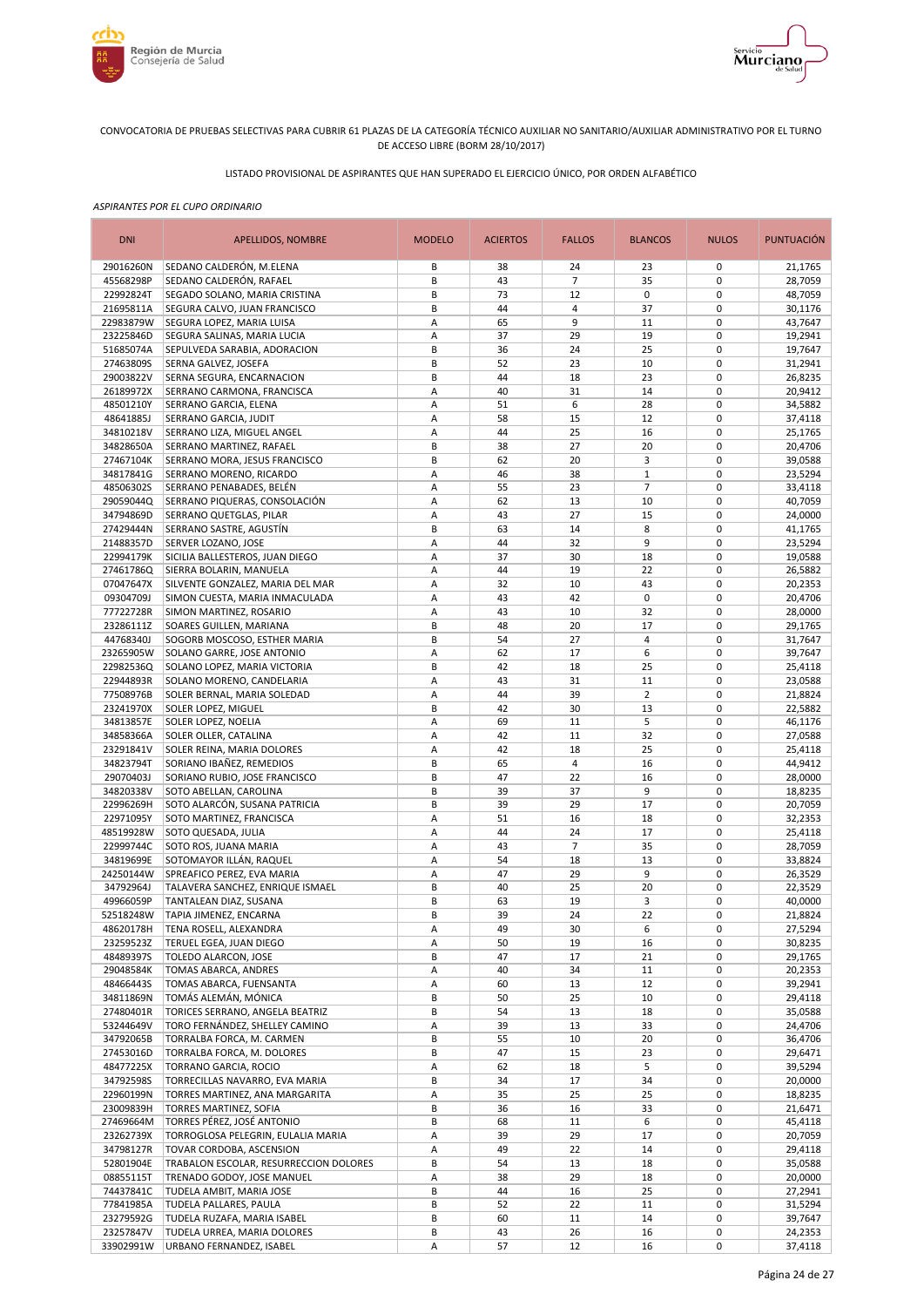



# LISTADO PROVISIONAL DE ASPIRANTES QUE HAN SUPERADO EL EJERCICIO ÚNICO, POR ORDEN ALFABÉTICO

| <b>DNI</b>             | <b>APELLIDOS, NOMBRE</b>                                  | <b>MODELO</b> | <b>ACIERTOS</b> | <b>FALLOS</b> | <b>BLANCOS</b>           | <b>NULOS</b>               | <b>PUNTUACIÓN</b>  |
|------------------------|-----------------------------------------------------------|---------------|-----------------|---------------|--------------------------|----------------------------|--------------------|
| 22934712D              | URBANO TEODORO, JUAN IGNACIO                              | Α             | 44              | 22            | 19                       | 0                          | 25,8824            |
| 34835062K              | UREÑA GIRÓN, MARIA DOLORES                                | А             | 58              | 9             | 18                       | $\mathbf 0$                | 38,8235            |
| 48520769S              | UREÑA GIRON, MARIA VICTORIA                               | B             | 43              | 27            | 15                       | $\mathbf 0$                | 24,0000            |
| 29073788V              | VAL MARTINEZ, ANTONIA                                     | В             | 55<br>52        | 25<br>19      | 5<br>14                  | $\mathbf 0$<br>$\mathbf 0$ | 32,9412            |
| 23262041W<br>77512912Z | VALENZUELA CRESPO, ANGELES<br>VALERO IZQUIERDO, JOSEFINA  | В<br>B        | 51              | 24            | 10                       | $\mathbf 0$                | 32,2353<br>30,3529 |
| 48546905T              | VALERO JIMENEZ, JOSE VICENTE                              | Α             | 54              | 13            | 18                       | $\mathbf 0$                | 35,0588            |
| 52807001J              | VALERO MORENO, CATALINA                                   | А             | 42              | 30            | 13                       | $\mathbf 0$                | 22,5882            |
| 23284721G              | VALERO MUNUERA, LETICIA                                   | Α             | 56              | 14            | 15                       | $\mathbf 0$                | 36,2353            |
| 27426418E              | VALERO ROBLES, JOSEFA                                     | А             | 39              | 24            | 22                       | $\mathbf 0$                | 21,8824            |
| 48651440T              | VALERO TURPIN, JOSE RAMON                                 | А             | 63              | 18            | $\overline{4}$           | $\mathbf 0$                | 40,2353            |
| 22474778Y              | VALLE BOHAJAR, MARIA PILAR                                | Α             | 40              | 38            | $\overline{7}$           | $\mathbf 0$                | 19,2941            |
| 22963330S              | VALLES VALLES, JOSEFA MARIA                               | B             | 37              | 28            | 20                       | $\mathbf 0$                | 19,5294            |
| 48653990C              | VALVERDE CEBRIAN, FRANCISCO JOSÉ                          | B             | 38              | 28            | 19                       | $\mathbf 0$                | 20,2353            |
| 23261246N              | VALVERDE HARO, ANTONIA                                    | А             | 44              | 27            | 14                       | $\mathbf 0$                | 24,7059            |
| 29065236K              | VALVERDE PEREZ, MARIA CARMEN                              | Α             | 45              | 10            | 30                       | $\mathbf 0$                | 29,4118            |
| 48515806C<br>21654774K | VALVERDE RUIZ, SILVIA<br>VAÑO CARRIZO, SUSANA             | Α<br>B        | 39<br>44        | 27<br>25      | 19<br>16                 | $\mathbf 0$<br>$\mathbf 0$ | 21,1765<br>25,1765 |
| 09327255L              | VAQUERO GANDULLO, RICARDO                                 | B             | 42              | 33            | 10                       | $\mathbf 0$                | 21,8824            |
| 23032491S              | VARELA EGEA, YAIZA DEL PINO                               | B             | 41              | 27            | 17                       | $\mathbf 0$                | 22,5882            |
| 33499342A              | VEGA JABARES, LORENZO                                     | А             | 40              | 36            | 9                        | $\mathbf 0$                | 19,7647            |
| 48430080S              | VELAZQUEZ MONTESINOS, ESPERANZA                           | A             | 52              | 24            | 9                        | $\mathbf 0$                | 31,0588            |
| 24229007W              | VELEZ PEREZ, MARIA DEL CARMEN                             | Α             | 44              | 21            | 20                       | $\mathbf 0$                | 26,1176            |
| 34830782L              | VERA CONESA, ENCARNACION                                  | А             | 39              | 25            | 21                       | $\mathbf 0$                | 21,6471            |
| 34803253K              | VERA FENOLL, JOSEFA                                       | B             | 39              | 17            | 29                       | $\mathbf 0$                | 23,5294            |
| 48524266Q              | VERA GARCÍA, FERNANDO                                     | B             | 71              | 10            | 4                        | $\mathbf 0$                | 47,7647            |
| 77513156M              | VERDEJO BENAVENTE, ANGELES                                | B             | 57              | 23            | 5                        | $\pmb{0}$                  | 34,8235            |
| 52812887B              | VERDEJO RODRIGUEZ, CRUZ FATIMA                            | А             | 42              | 19            | 24                       | $\mathbf 0$                | 25,1765            |
| 34824133V              | <b>VERDU ARTESEROS, IRENE</b>                             | Α             | 44              | 30            | 11                       | $\pmb{0}$                  | 24,0000            |
| 48357267C              | VICEDO PEREZ, MARIA DE LAS NIEVES                         | B             | 43              | 12            | 30                       | $\mathbf 0$                | 27,5294            |
| 22962541P              | VICENTE DEL BAÑO, MARIA DEL PILAR                         | А             | 56              | 17            | 12                       | $\pmb{0}$                  | 35,5294            |
| 07949926E              | VICENTE ELVIRA, JULIAN                                    | Α             | 75              | 10            | $\pmb{0}$<br>$\mathbf 1$ | $\mathbf 0$<br>$\mathbf 0$ | 50,5882            |
| 77503928T<br>34796277Z | VICENTE FERNANDEZ, VISITACION<br>VICENTE LOPEZ, EVA MARIA | Α<br>А        | 42<br>43        | 42<br>31      | 11                       | $\mathbf 0$                | 19,7647<br>23,0588 |
| 23030017W              | VICTORIA AGÜERA, FRANCISCO JOSÉ                           | Α             | 59              | 25            | $\mathbf 1$              | $\mathbf 0$                | 35,7647            |
| 48541867E              | VIDAL CASCALES, ESTHER                                    | B             | 46              | 36            | 3                        | $\mathbf 0$                | 24,0000            |
| 22986118X              | VIDAL FRUCTUOSO, JULIA                                    | B             | 58              | 14            | 13                       | $\mathbf 0$                | 37,6471            |
| 22983717R              | VIDAL GARCÍA, PEDRO VALENTÍN                              | B             | 58              | 27            | $\pmb{0}$                | $\mathbf 0$                | 34,5882            |
| 23263778Z              | VIDAL LABORDA, MARI ANGELES                               | А             | 36              | 26            | 23                       | $\mathbf 0$                | 19,2941            |
| 48630966L              | VIDAL MARTINEZ, MARI CARMEN                               | А             | 44              | 24            | 17                       | $\mathbf 0$                | 25,4118            |
| 74433555N              | VIDAL MARTINEZ, ROSARIO                                   | А             | 45              | 26            | 14                       | $\mathbf 0$                | 25,6471            |
| 48563648E              | VIDAL MARTÍNEZ, VÍCTOR                                    | Α             | 51              | 22            | 12                       | $\mathbf 0$                | 30,8235            |
| 34822405Z              | VIDAL MONTOYA, MARIA FUENSANTA                            | А             | 73              | 5             | $\overline{7}$           | $\mathbf 0$                | 50,3529            |
| 23016461Q              | VIDAL ORTIZ, EVA                                          | А             | 41              | 32            | 12                       | $\mathbf 0$                | 21,4118            |
| 23040916E              | VIDAL VIDAL, JOSE                                         | А             | 40              | 21            | 24                       | $\mathbf 0$                | 23,2941            |
| 23283475T              | VILAMITJANA FORES, MARGARITA                              | B<br>B        | 39              | 29            | 17                       | $\mathbf 0$<br>$\mathbf 0$ | 20,7059            |
| 23275701T<br>48451615E | VILAR PIÑERO, JOSÉ BENITO<br>VILLA ORTEGA, ISRAEL         | B             | 36<br>52        | 17<br>28      | 32<br>5                  | $\mathbf 0$                | 21,4118<br>30,1176 |
| 23039395L              | VILLALBA MADRID, LUIS                                     | Α             | 37              | 30            | 18                       | 0                          | 19,0588            |
| 23026090P              | VILLENA PEREZ, MARIA DE LA LUZ                            | B             | 43              | 24            | 18                       | 0                          | 24,7059            |
| 27468212W              | VILLENA TOUS, MARIA ISABEL                                | Α             | 44              | 36            | 5                        | 0                          | 22,5882            |
| 45561100D              | VIVANCOS BELMONTE, MARIA JOSE                             | В             | 37              | 26            | 22                       | $\pmb{0}$                  | 20,0000            |
| 27476425G              | VIVANCOS FERRER, DEMETRIO                                 | В             | 47              | 21            | 17                       | $\pmb{0}$                  | 28,2353            |
| 34821208J              | VIVANCOS GONZALEZ, PEDRO ROGELIO                          | Α             | 34              | 14            | 37                       | $\pmb{0}$                  | 20,7059            |
| 48523250N              | VIVANCOS MORENO, ELIZABETH                                | В             | 46              | 24            | 15                       | $\pmb{0}$                  | 26,8235            |
| 34789369Y              | VIVERO MARTINEZ, MARIA ANGELES                            | B             | 41              | 38            | 6                        | $\pmb{0}$                  | 20,0000            |
| 48403467J              | VIVES GUERRERO, MARIA ESTER                               | В             | 53              | 27            | 5                        | $\pmb{0}$                  | 31,0588            |
| 52807923S              | VIVO HERNANDEZ, ANTONIA                                   | Α             | 35              | 13            | 37                       | $\pmb{0}$                  | 21,6471            |
| 22978560L              | VIVO SANCHEZ, MARIA BELEN                                 | А             | 44              | 20            | 21                       | $\pmb{0}$                  | 26,3529            |
| 48518112A              | YEPES DÍAZ, IRENE                                         | Α             | 37              | 29            | 19                       | $\pmb{0}$                  | 19,2941            |
| 77507355T<br>48396193F | YLLAN TOVAR, CARMEN<br>YUSTE NAVARRO, ESTHER              | B<br>Α        | 45<br>40        | 31<br>19      | 9<br>26                  | $\mathbf 0$<br>$\pmb{0}$   | 24,4706<br>23,7647 |
| 48508119S              | ZAMBUDIO GARCIA, SILVIA                                   | А             | 53              | 22            | 10                       | 0                          | 32,2353            |
| 34823908E              | ZAMBUDIO MUNUERA, JOSEFA                                  | B             | 35              | 24            | 26                       | $\pmb{0}$                  | 19,0588            |
| 22988012H              | ZAMORA ALVAREZ, JUAN SANTIAGO                             | B             | 48              | 24            | 13                       | $\pmb{0}$                  | 28,2353            |
| 77756125W              | ZAMORA ANDREO, SARA                                       | А             | 44              | 20            | 21                       | $\pmb{0}$                  | 26,3529            |
| 23026607L              | ZAMORA BALLESTER, FRANCISCO JOSE                          | Α             | 42              | 25            | 18                       | $\pmb{0}$                  | 23,7647            |
| 22973640K              | ZAMORA CELDRAN, ANGELES                                   | Α             | 58              | 18            | 9                        | $\pmb{0}$                  | 36,7059            |
| 22997629K              | ZAMORA FERREIRO, CAROLINA                                 | Α             | 33              | 17            | 35                       | $\pmb{0}$                  | 19,2941            |
| 22962077G              | ZAMORA MORENO, MARIA LUISA                                | B             | 37              | 27            | 21                       | $\pmb{0}$                  | 19,7647            |
| 48503145D              | ZAPATA ALBURQUERQUE, LORENA                               | В             | 40              | 39            | 6                        | $\pmb{0}$                  | 19,0588            |
| 48496588F              | ZAPATA MUÑOZ, FRANCISCA                                   | B             | 45              | 8             | 32                       | 0                          | 29,8824            |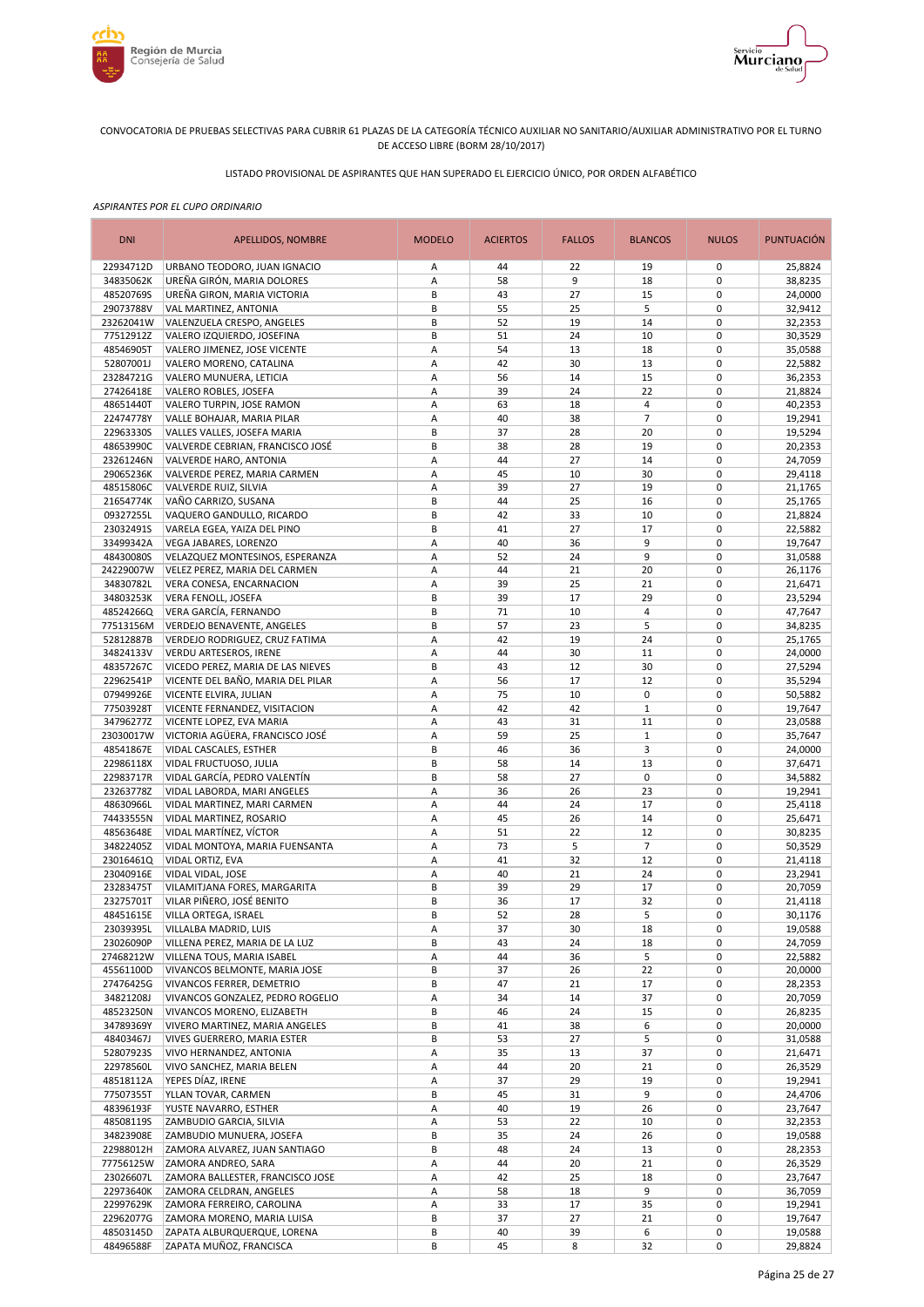



# LISTADO PROVISIONAL DE ASPIRANTES QUE HAN SUPERADO EL EJERCICIO ÚNICO, POR ORDEN ALFABÉTICO

#### *ASPIRANTES POR EL CUPO ORDINARIO*

| <b>DNI</b> | APELLIDOS, NOMBRE           | <b>MODELO</b> | <b>ACIERTOS</b> | <b>FALLOS</b> | <b>BLANCOS</b> | <b>NULOS</b> | <b>PUNTUACIÓN</b> |
|------------|-----------------------------|---------------|-----------------|---------------|----------------|--------------|-------------------|
| 22970784V  | ZAPATA SÁNCHEZ, JUANA MARÍA |               | 53              | 23            |                |              | 32,0000           |
| 34789921Y  | ZARCO CABALLERO, ANA        |               | 35              |               | 29             |              | 19.7647           |
| 27459733X  | ZOMEÑO NICOLAS. ELVIRA      |               | 35              | 23            | 27             |              | 19,2941           |

### *ASPIRANTES POR EL CUPO DE PERSONAL CON DISCAPACIDAD*

| <b>DNI</b> | APELLIDOS, NOMBRE | <b>MODELO</b> | <b>ACIERTOS</b> | <b>FALLOS</b>  | <b>BLANCOS</b> | <b>NULOS</b> | PUNTUACIÓN |
|------------|-------------------|---------------|-----------------|----------------|----------------|--------------|------------|
| 23028615A  |                   | В             | 54              | 24             | 7              | 0            | 32,4706    |
| 48485250P  |                   | B             | 49              | 23             | 13             | 0            | 29,1765    |
| 34785238S  |                   | B             | 47              | 25             | 13             | 0            | 27,2941    |
| 27469225A  |                   | В             | 35              | 16             | 34             | 0            | 20,9412    |
| 22998151Z  |                   | B             | 32              | 15             | 38             | 0            | 19,0588    |
| 48491833J  |                   | B             | 49              | 17             | 19             | 0            | 30,5882    |
| 34824597K  |                   | Α             | 69              | 12             | 4              | 0            | 45,8824    |
| 22480406E  |                   | Α             | 45              | 38             | $\overline{2}$ | 0            | 22,8235    |
| 34804285H  |                   | Α             | 45              | 37             | 3              | 0            | 23,0588    |
| 29040942S  |                   | Α             | 60              | 10             | 15             | 0            | 40,0000    |
| 34813382F  |                   | B             | 40              | 29             | 16             | $\mathbf 0$  | 21,4118    |
| 48484627Y  |                   | Α             | 56              | 20             | 9              | 0            | 34,8235    |
| 52826459J  |                   | A             | 47              | 21             | 17             | $\mathbf 0$  | 28,2353    |
| 48451164P  |                   | Α             | 42              | 43             | 0              | $\mathbf 0$  | 19,5294    |
| 74186389G  |                   | A             | 47              | 14             | 24             | $\mathbf 0$  | 29,8824    |
| 27432018X  |                   | B             | 55              | 24             | 6              | 0            | 33,1765    |
| 34817779B  |                   | Α             | 49              | 23             | 13             | 0            | 29,1765    |
| 77520653G  |                   | B             | 48              | 24             | 13             | 0            | 28,2353    |
| 23261004T  |                   | B             | 38              | 27             | 20             | 0            | 20,4706    |
| 48457751V  |                   | B             | 41              | 40             | 4              | $\mathbf 0$  | 19,5294    |
| 23006234R  |                   | A             | 50              | 30             | 5              | $\mathbf 0$  | 28,2353    |
| 34785569R  |                   | A             | 44              | 31             | 10             | $\mathbf 0$  | 23,7647    |
| 50760285K  |                   | Α             | 52              | 19             | 14             | $\mathbf 0$  | 32,2353    |
| 77717983V  |                   | B             | 39              | 36             | 10             | 0            | 19,0588    |
| 74675443D  |                   | B             | 40              | 21             | 24             | $\mathbf 0$  | 23,2941    |
| 45415961T  |                   | A             | 49              | 21             | 15             | 0            | 29,6471    |
| 48499167X  |                   | B             | 45              | 22             | 18             | 0            | 26,5882    |
|            |                   |               |                 |                |                | 0            |            |
| 22985033Y  |                   | A             | 43              | 25<br>25       | 17             |              | 24,4706    |
| 34830276L  |                   | В             | 36              |                | 24             | 0            | 19,5294    |
| 34823459X  |                   | B             | 40              | 26             | 19             | 0            | 22,1176    |
| 48520731T  |                   | В             | 41              | 20             | 24             | 0            | 24,2353    |
| 27467054V  |                   | Α             | 50              | 24             | 11             | 0            | 29,6471    |
| 08110911F  |                   | B             | 40              | $\overline{4}$ | 41             | $\mathbf 0$  | 27,2941    |
| 77722847M  |                   | Α             | 41              | 32             | 12             | 0<br>0       | 21,4118    |
| 34832096E  |                   | B             | 38              | 25             | 22             |              | 20,9412    |
| 27464800V  |                   | Α             | 42              | 29             | 14             | $\mathbf 0$  | 22,8235    |
| 52813005Z  |                   | B             | 49              | 27             | 9              | $\mathbf 0$  | 28,2353    |
| 34816343R  |                   | Α             | 43              | 20             | 22             | $\mathbf 0$  | 25,6471    |
| 35092278M  |                   | B             | 46              | 37             | $\overline{2}$ | $\mathbf 0$  | 23,7647    |
| 27480268Y  |                   | Α             | 47              | 26             | 12             | $\mathbf 0$  | 27,0588    |
| 77504501K  |                   | B             | 43              | 40             | $\overline{2}$ | $\mathbf 0$  | 20,9412    |
| 23005441J  |                   | Α             | 66              | 16             | 3              | 0            | 42,8235    |
| 29059253H  |                   | B             | 39              | 25             | 21             | 0            | 21,6471    |
| 22975549K  |                   | B             | 35              | 23             | 27             | 0            | 19,2941    |
| 27483330D  |                   | A             | 42              | 21             | 22             | $\mathbf 0$  | 24,7059    |
| 48395212S  |                   | B             | 42              | 36             | $\overline{7}$ | 0            | 21,1765    |
| 52815201W  |                   | A             | 41              | 23             | 21             | 0            | 23,5294    |
| 23241791S  |                   | B             | 58              | 21             | 6              | $\mathbf 0$  | 36,0000    |
| 34785734M  |                   | Α             | 43              | 30             | 12             | 0            | 23,2941    |
| 48391263E  |                   | Α             | 43              | 20             | 22             | 0            | 25,6471    |
| 34812533D  |                   | Α             | 78              | $\overline{7}$ | 0              | 0            | 53,4118    |
| 23254896X  |                   | А             | 42              | 43             | 0              | 0            | 19,5294    |
| 27445447F  |                   | B             | 43              | 27             | 15             | 0            | 24,0000    |
| 48451888L  |                   | Α             | 47              | 18             | 20             | 0            | 28,9412    |
| 23004634B  |                   | Α             | 36              | 19             | 30             | 0            | 20,9412    |
| 22990406C  |                   | В             | 48              | 21             | 16             | 0            | 28,9412    |
| 27485527K  |                   | Α             | 43              | 41             | $1\,$          | 0            | 20,7059    |
| 76258451L  |                   | Α             | 62              | 16             | 7              | 0            | 40,0000    |
| 34811867X  |                   | B             | 41              | 37             | $\overline{7}$ | 0            | 20,2353    |
| 48501217J  |                   | Α             | 58              | 14             | 13             | 0            | 37,6471    |
| 48318677R  |                   | А             | 40              | 8              | 37             | $\mathbf 0$  | 26,3529    |